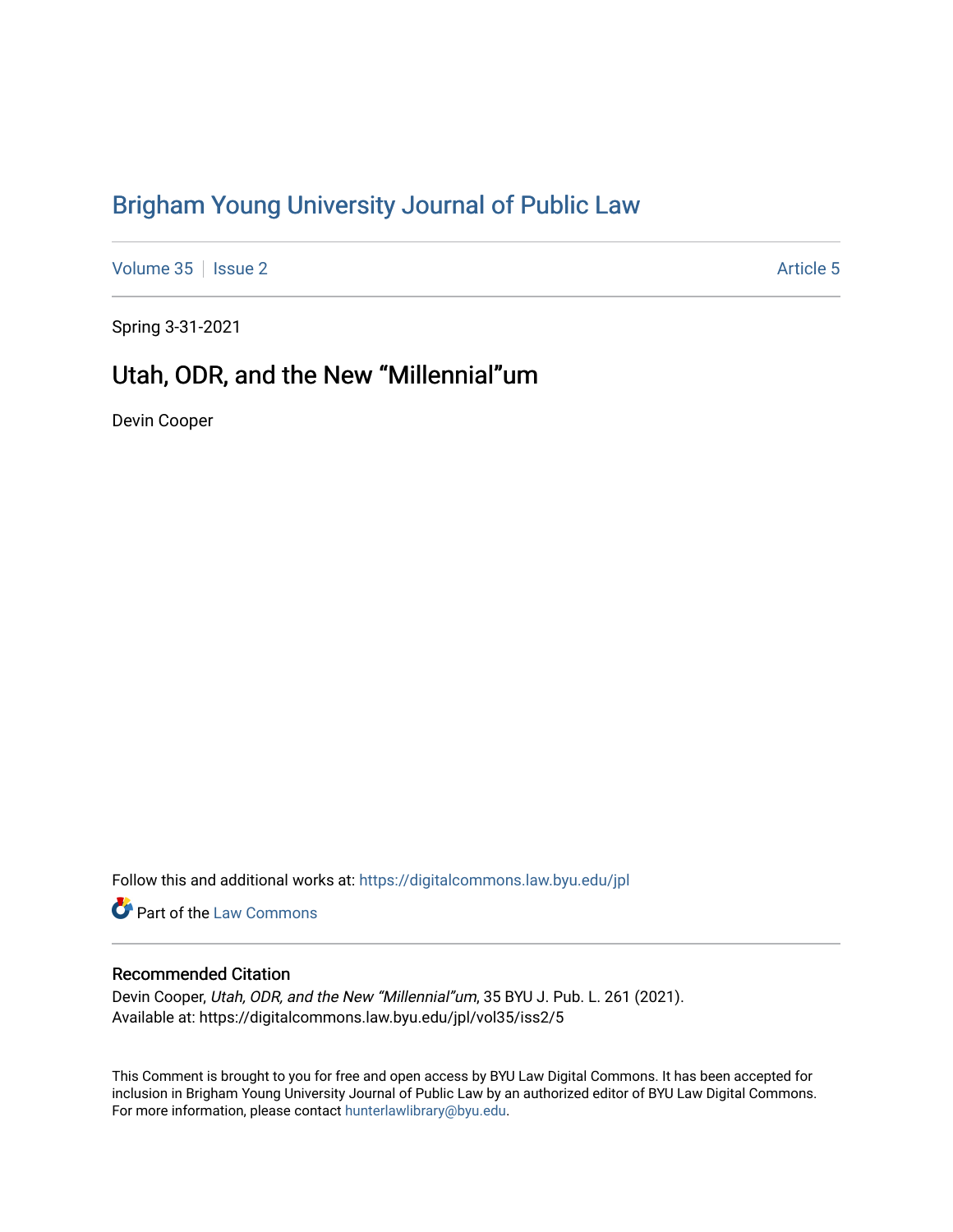# Utah, ODR, and the New "Millennial"um<sup>1</sup>

# I. INTRODUCTION

Courts have used various forms of alternative dispute resolution ("ADR") for years,<sup>2</sup> but only a small number are beginning to experiment with online dispute resolution ("ODR"). ADR "refers to any means of settling disputes outside of the courtroom" and can include "negotiation, conciliation, mediation, and arbitration;"<sup>3</sup> ODR, as related to courts, "is a public facing digital space in which parties can convene to resolve their dispute or case."4 ODR is already used successfully in many commercial transactions.<sup>5</sup>

Utah is one of the relatively few jurisdictions that has started implementing ODR in its courts.<sup>6</sup> The State ventured into the court-related ODR realm with a pilot program for just one category of cases in just one city.<sup>7</sup> Utah is also in the midst of explosive technological growth, as evidenced by the constantly changing "Silicon Slopes," especially near I-15 in Lehi.<sup>8</sup> Tech-savvy companies like Adobe, Qualtrics, and Vivint are searching for—and attractive to—tech-savvy individuals. Many of these individuals will undoubtedly come from the "millennial" generation, which has grown

<sup>1.</sup> Though sources disagree on the precise years involved, in this Note, a "millennial" refers to a person "born in the 1980s or 1990s." *Millennial*, MERRIAM-WEBSTER: DICTIONARY, https://www. merriam-webster.com/dictionary/millennial (last visited Mar. 10, 2021).

<sup>2.</sup> *See, e.g.*, *Alternative Dispute Resolution Now an Established Practice in Federal Courts*, U.S. CTS.: JUDICIARY NEWS (June 25, 2012), https://www.uscourts.gov/news/2012/06/25/alternativedispute-resolution-now-established-practice-federal-courts.

<sup>3.</sup> *Alternative Dispute Resolution*, CORNELL L. SCH.: LEGAL INFO. INST., https://www.law. cornell.edu/wex/alternative\_dispute\_resolution (last visited Mar. 10, 2021).

<sup>4.</sup> *Online Dispute Resolution*, NAT'L CTR. FOR ST.CTS., https://www.ncsc.org/odr/guidanceand-tools (last visited Mar. 10, 2021).

<sup>5.</sup> eBay, for example, offers \$15 ODR for disputes between sellers and buyers in a process that usually lasts ten days. *Dispute Resolution Overview*, EBAY, https://pages.ebay.com/services/buy andsell/disputeres.html (last visited Mar. 10, 2021); *see also* Louis F. Del Duca, Colin Rule & Kathryn Rimpfel, *eBay's De Facto Low Value High Volume Resolution Process: Lessons and Best Practices for ODR Systems Designers*, 6 Y.B. ON ARB. & MEDIATION 204, 205 (2014) (estimating that eBay's Resolution Center handles more than sixty million e-commerce disputes per year).

<sup>6.</sup> Elle Thomas, *From the Courtroom to Your Room, Utah Court System Pilot Program Brings Small Claims Cases Online*, FOX 13 SALT LAKE CITY (Oct. 25, 2018, 5:30 PM), https:// fox13now.com/2018/10/25/from-the-courtroom-to-your-room-utah-court-system-pilot-programbrings-small-claims-cases-online/.

<sup>7.</sup> *Id.*

<sup>8.</sup> *See* Brett Derricott, *Come Thrive in the Silicon Slopes*, UTAH BUS.(Mar. 21, 2019), https:// www.utahbusiness.com/tech-silicon-slopes/.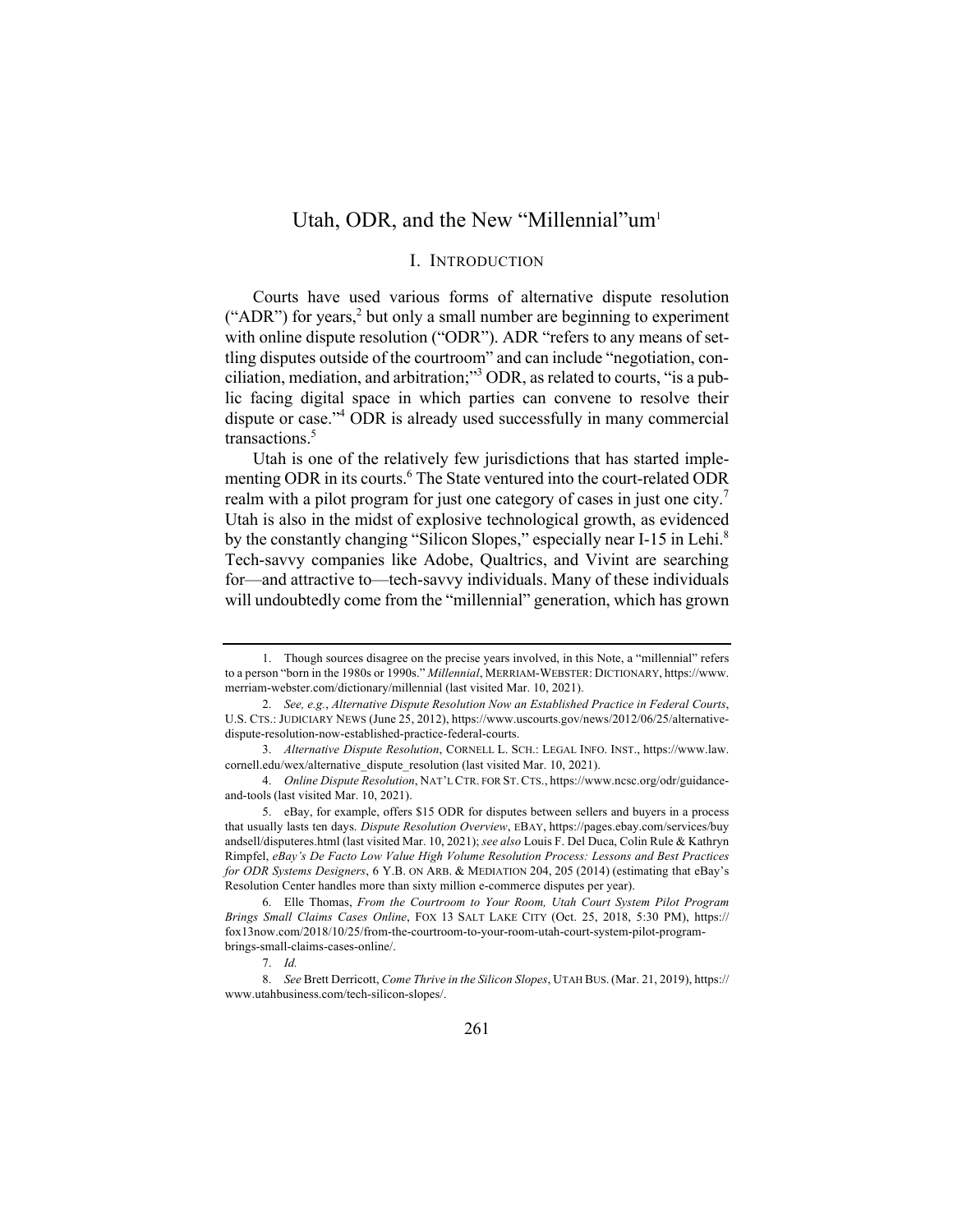up in a world that is increasingly more reliant on technology and is "retiring" outdated technology at a rapid pace.<sup>9</sup> With this new ODR program, Utah has an opportunity to not only increase access to justice for all its citizens and improve judicial efficiency and economy but to make the courts more user friendly and approachable, especially to millennials who already make up close to a quarter of the State's population.<sup>10</sup>

This Note examines Utah's entry into the world of court-related ODR and then makes suggestions on how Utah can improve upon this ODR in ways that will make the system more accessible to the public, particularly to millennials. Part II provides background information about millennials. This information will demonstrate millennials' comfort with and expectations of technology. There will also be some discussion about how millennials view justice and government. Part III provides background demographic information about Utah, as well as a brief introduction to the State's booming technology market. Part IV reviews how multiple jurisdictions from around the world have implemented court-related ODR. This analysis will serve as the main source of suggestions for how Utah can improve upon its own court ODR system. Part V reviews Utah's small claims ODR system, which includes analysis of the Utah ODR Steering Committee's recommendations for the new system, insights from Justice Deno Himonas, as well as observations gleaned from navigating the official Utah Courts website. Part VI recommends ways that Utah can improve upon its court-related ODR system. Finally, Part VII provides a brief conclusion.

## II. A FEW WORDS ABOUT MILLENNIALS

Popular media often portrays millennials as young, egotistical, and lazy. But what are millennials really like? While some millennials might be considered young in their early twenties, others are quickly approaching their forties.<sup>11</sup> This approximately twenty-year age range contemplates

<sup>9.</sup> The author of this Note has used records, eight-track cartridges, and cassette tapes; his youngest child has never used any of these items and has probably never seen or heard of eight-track cartridges.

<sup>10.</sup> Natalie Gochnour, *Utah Has More Millennials than Any Other State*, UTAH BUS. (Aug. 27, 2019), https://www.utahbusiness.com/millennials-utah/ (noting that with twenty-three percent of the population as millennials, Utah has the highest percentage of millennials in the country).

<sup>11.</sup> *See* MERRIAM-WEBSTER: DICTIONARY, *supra* note 1.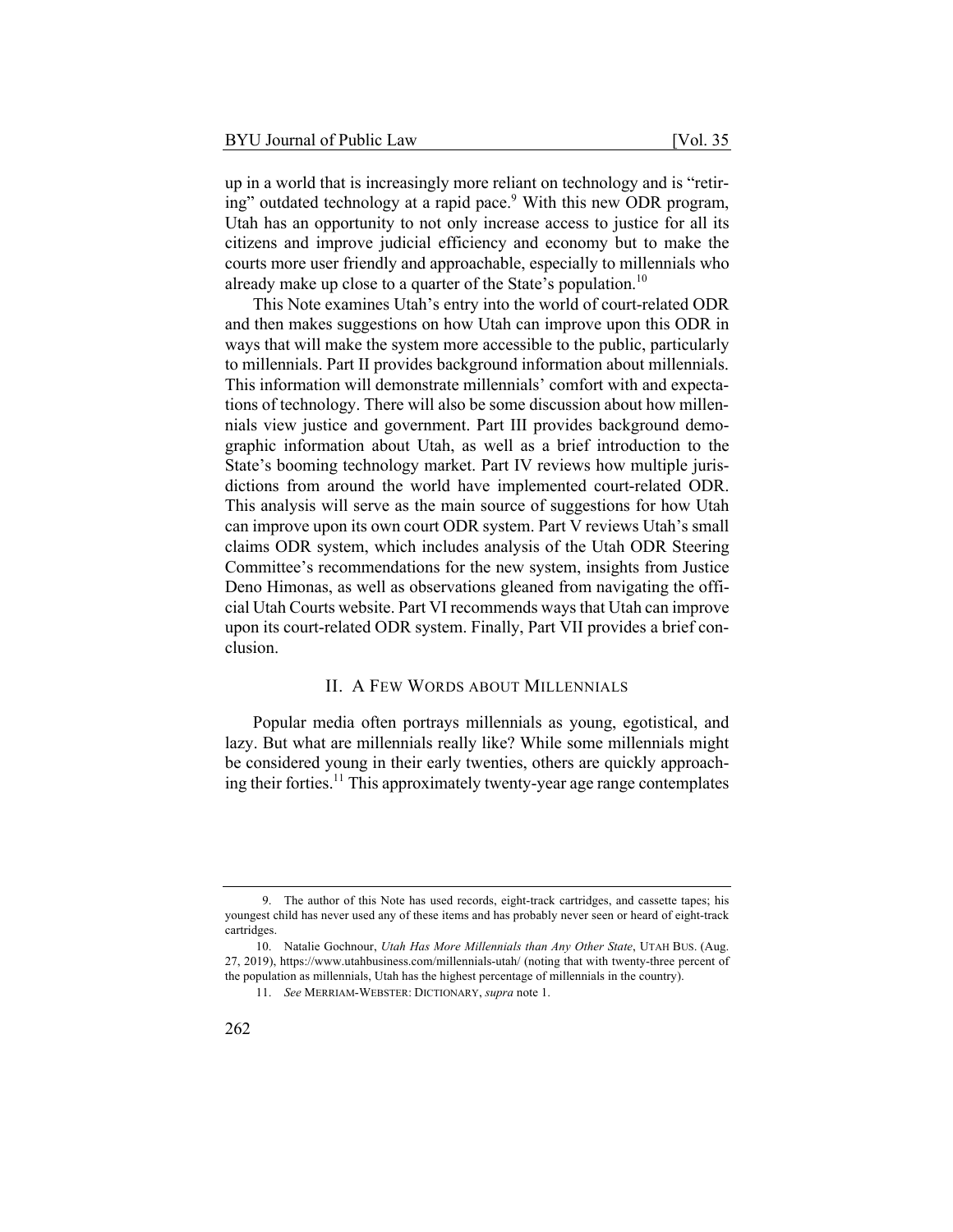multiple lifestyles, financial situations, educational levels, living situations, and family dynamics.<sup>12</sup> In general, as compared to previous generations, millennials in the United States are better educated, provide more ethnic and racial diversity in society, and are slower to get married or form households.<sup>13</sup> Millennials also make up the largest generation of U.S. voters, overtaking baby boomers "as the largest living adult generation" in mid-2019.<sup>14</sup> Additionally, millennials constitute at least twenty-five percent of the U.S. workforce.<sup>15</sup>

Millennials have grown up in a time of rapid technological innovation as well as financial instability. This generation has seen the creation and near-universal reach of Facebook, Twitter, and other social media outlets. It has witnessed the birth and development of the iPhone, the Apple Watch, and countless other wearable technologies and mobile communication devices. Millennials live in a world where they can get things quickly and on demand, such as online purchases<sup>16</sup> and insurance.<sup>17</sup> Eighty-five percent of U.S. millennials use their phones to access the internet, and "at least eight in 10 report using [the Internet] to manage their finances, pay bills, shop online, and watch or listen to online content in the past 30 days."18 Economically, millennials have lived through the burst of

<sup>12.</sup> *See* GLOBALWEBINDEX, AUDIENCE REPORT 2019: MILLENNIALS: EXAMINING THE ATTITUDES AND DIGITAL BEHAVIORS OF INTERNET USERS AGED 23–36, at 3 (2019), https://www.globalwebindex.com/reports/millennials.

<sup>13.</sup> Kristen Bialik & Richard Fry, *Millennial Life: How Young Adulthood Today Compares with Prior Generations*, PEW RES. CTR. (May 14, 2020), https://www.pewsocialtrends.org/essay/millennial-life-how-young-adulthood-today-compares-with-prior-generations/.

<sup>14.</sup> *Id.*

<sup>15.</sup> PRICEWATERHOUSECOOPERS, MILLENNIALS AT WORK: RESHAPING THE WORKPLACE 3 (2011), https://www.pwc.com/co/es/publicaciones/assets/millennials-at-work.pdf.

<sup>16.</sup> Amazon Prime users in the United States can get millions of items shipped to them in as little as two hours or within a few days. AMAZON PRIME, https://www.amazon.com/amazonprime (last visited Mar. 10, 2021).

<sup>17.</sup> For example, some automobile insurance customers can do the following online: purchase a policy, make policy changes, make payments, print insurance cards, and start a claim. *See, e.g.*, ESURANCE, https://www.esurance.com/ (last visited Mar. 10, 2021). The author of this Note worked in the insurance industry for fifteen years and assisted clients in doing many of these activities; he also witnessed the way technology transformed the insurance industry.

<sup>18.</sup> GALLUP, HOW MILLENNIALS WANT TO WORK AND LIVE 74 (2016), https://www.gallup.com/workplace/238073/millennials-work-live.aspx.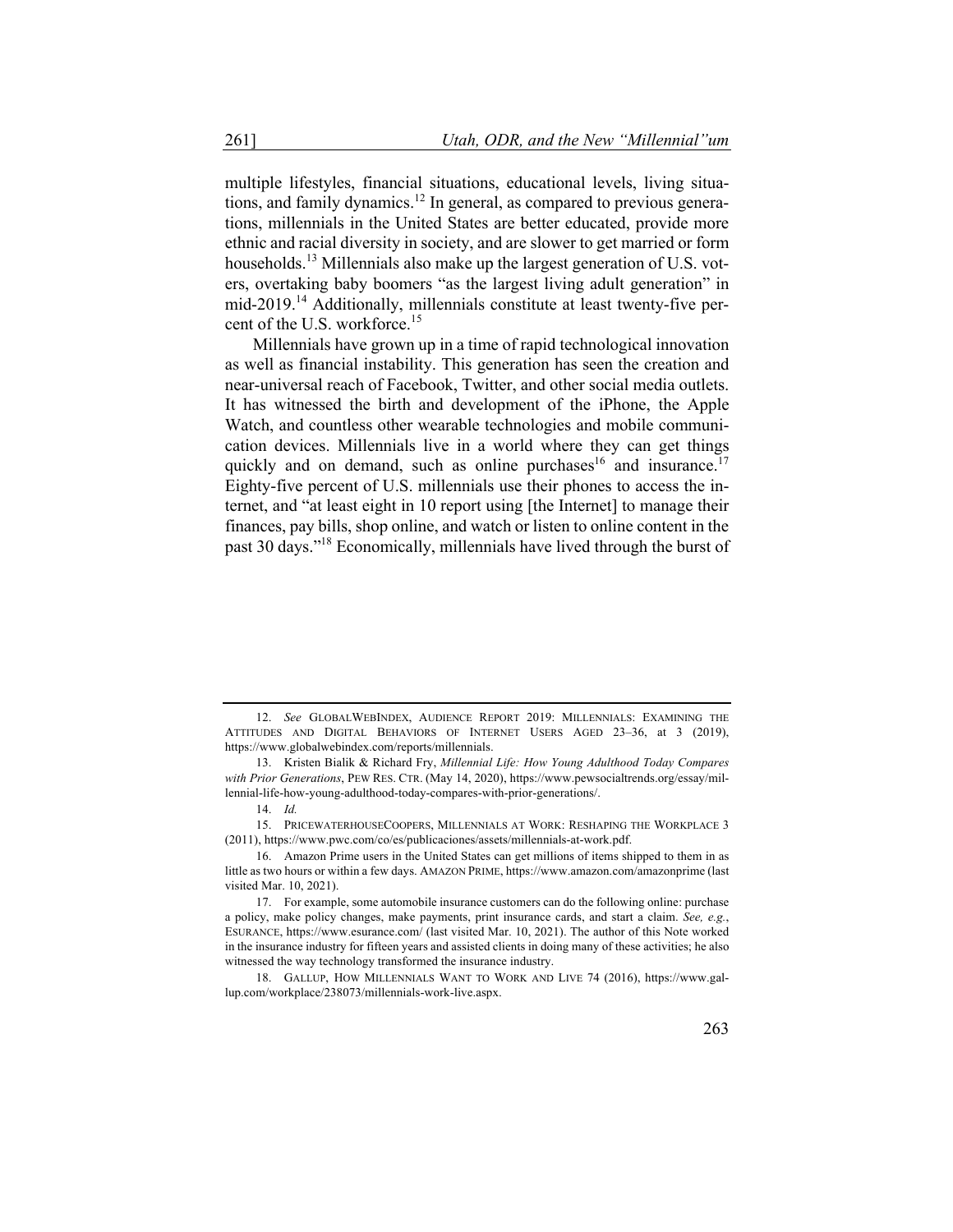the U.S. housing bubble,<sup>19</sup> the Great Recession of  $2008$ ,<sup>20</sup> and now the financial chaos caused by the global coronavirus pandemic. Considering that millennials now account for more than a quarter of all U.S. consumer per-person daily spending,<sup>21</sup> courts may very well see large numbers of millennials in the courtroom, especially as related to commercial transactions, contractual disputes, and other small-claims type matters.

With the ability to vastly influence elections, the workplace, and the economy, millennials should not be overlooked or forgotten when considering changes to judicial systems. Insight into how millennials view communication, collaboration, justice, government, and conflict can be helpful for those crafting court ODR systems. In terms of communication, many millennials prefer communicating via text or email rather than face to face.<sup>22</sup> In terms of collaboration (at least in the workplace), millennials expect frequent feedback from superiors, desire open and abundant communication, and work comfortably in teams.<sup>23</sup> Also, with respect to the workplace setting, millennials want coaches, not bosses—someone who can "help them understand and build their strengths," not someone who will "command and control" them.<sup>24</sup> In terms of justice and government, 74% of millennials in one survey said they "sometimes or never trust the federal government to do the right thing," 63% view the president similarly, and 58% say "they only sometimes or never trust" the Supreme Court to do what's right. $^{25}$  Millennials also seem to be leery of Congress

<sup>19.</sup> The author of this Note purchased a condominium in Nevada in November 2006 and subsequently watched as the value of the home decreased by close to \$200,000 from the purchase price. Fortunately, the housing market rebounded somewhat after the housing bubble burst, but the value of the condo still did not return to the original purchase value.

<sup>20.</sup> Shawna Benston & Brian Farkas, *Mediation and Millennials: A Dispute Resolution Mechanism to Match a New Generation*, 2 J. EXPERIENTIAL LEARNING 166, 169 (2018) (noting that millennials also witnessed the dot-com rise and fall, as well as the 9/11 terrorist attacks and resulting consequences).

<sup>21.</sup> GALLUP, *supra* note 18, at 111 (predicting that this number is expected to rise to more than a third of all daily consumer per-person spending by 2031).

<sup>22.</sup> *See* Tom Gimbel, *How to Help Millennials and Baby Boomers Get Along*, FORTUNE (Apr. 1, 2017, 10:00 AM), https://fortune.com/2017/04/01/leadership-career-advice-millennials-conflictfeud-mentorship/; PRICEWATERHOUSECOOPERS, *supra* note 15, at 4 (reporting that approximately forty percent of those surveyed would prefer to communicate electronically while at work, rather than by telephone or face to face). Interestingly, one tech CEO from India notes that with millennials in the workplace, "people management strategies will have to change so that they look more like Facebook and less like the [hierarchical] pyramid structures we are used to." *Id.* at 23.

<sup>23.</sup> Karen K. Myers & Kamyab Sadaghiani, *Millennials in the Workplace: A Communication Perspective on Millennials' Organizational Relationships and Performance*, 25 J. BUS. PSYCH. 225, 229–30 (2010).

<sup>24.</sup> GALLUP*, supra* note 18, at 3.

<sup>25.</sup> Chris Cillizza, *Millennials Don't Trust Anyone. That's a Big Deal.*, WASH. POST (Apr. 30, 2015, 9:00 AM), https://www.washingtonpost.com/news/the-fix/wp/2015/04/30/millennials-dont-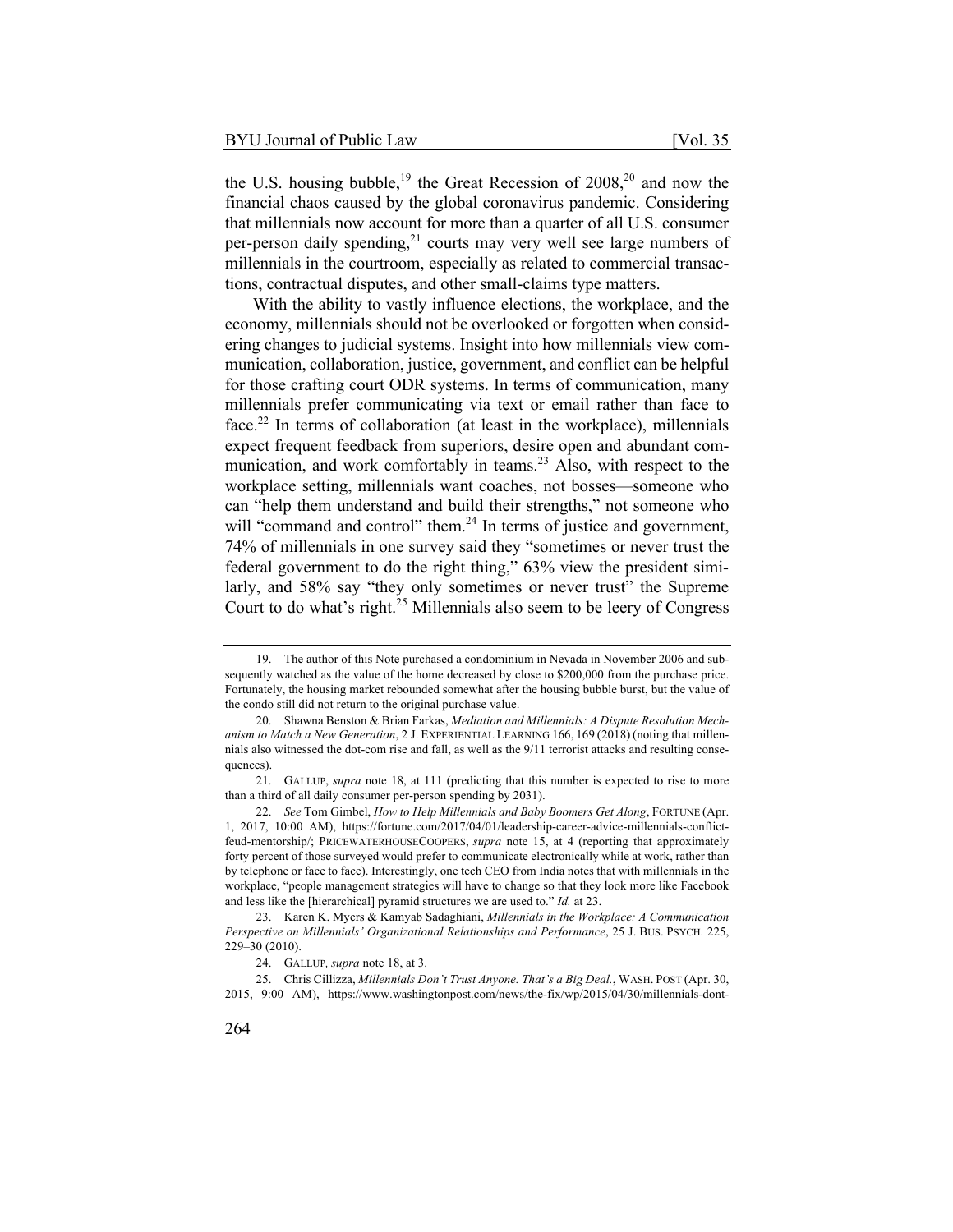(83% distrust), and about half have little to no confidence in the U.S. justice system, though this number varies depending on race.<sup>26</sup> In terms of conflict and dispute resolution, some experts suggest that because of millennials' comfort with using technology, the generation may lack some social skills, which can add to discomfort with conflict and personal interaction in the workplace. $27$ 

Due to experiences with financial uncertainty, staggering amounts of student debt, and depressed employment rates, millennials may be particularly receptive to mediation because it gives them control over outcomes involving financial situations, reduces exposure, and removes the frightening proposition "of an 'all or nothing' resolution in front of a judge."<sup>28</sup> Millennials may also be more open to ADR and mediation than prior generations, specifically because they have grown up in a world increasingly exposed to diverse viewpoints because of "the ability to connect to almost anyone, anywhere, at any time."<sup>29</sup> Because millennials have been exposed to and are comfortable with such differences, mediation may be an appealing form of conflict resolution because of its tendency to be successful when parties highlight common interests and are willing "to move past surface-level differences."<sup>30</sup> However, any generalizations about the more than seventy million U.S. millennials are just generalizations: it is impossible to say that "every millennial from every background will prefer mediation for every dispute." $31$ 

## III. A BRIEF WORD ABOUT UTAH

Several aspects of Utah are worth considering in light of the discussion about millennials in Part II and the State's commencement of ODR in

trust-anyone-what-else-is-new/ (citing a poll by Harvard University's Institute of Politics). To be fair, millennials appear to be part of a larger societal trend to distrust public institutions. *Id.* (citing an annual Gallup national survey from 2014).

<sup>26.</sup> Caleb Diehl, *Harvard Poll Finds Millennials Have Little Faith in Government, Media*, USA TODAY (Apr. 29, 2015, 1:02 PM), https://www.usatoday.com/story/college/2015/04/29/harvardpoll-finds-millennials-have-little-faith-in-government-media/37402403/ (citing the same Harvard University Institute of Politics poll referenced by Cillizza, *supra* note 25).

<sup>27.</sup> *See* Rex Huppke, *Millennials Struggle with Confrontation at Work*, CHI. TRIB. (Nov. 19, 2012), https://www.chicagotribune.com/business/ct-xpm-2012-11-19-ct-biz-1119-work-advice-hupp ke-20121119-story.html (citing both a psychologist and an associate professor). Though the article refers to the workplace, it is not a stretch of the imagination to see that those who rely heavily on technology to communicate may lack social skills, which could add to discomfort with conflict and personal interaction in other settings, such as court.

<sup>28.</sup> Benston & Farkas, *supra* note 20, at 169–71.

<sup>29.</sup> *Id.* at 174.

<sup>30.</sup> *Id.*

<sup>31.</sup> *Id.* at 177 (emphasis omitted).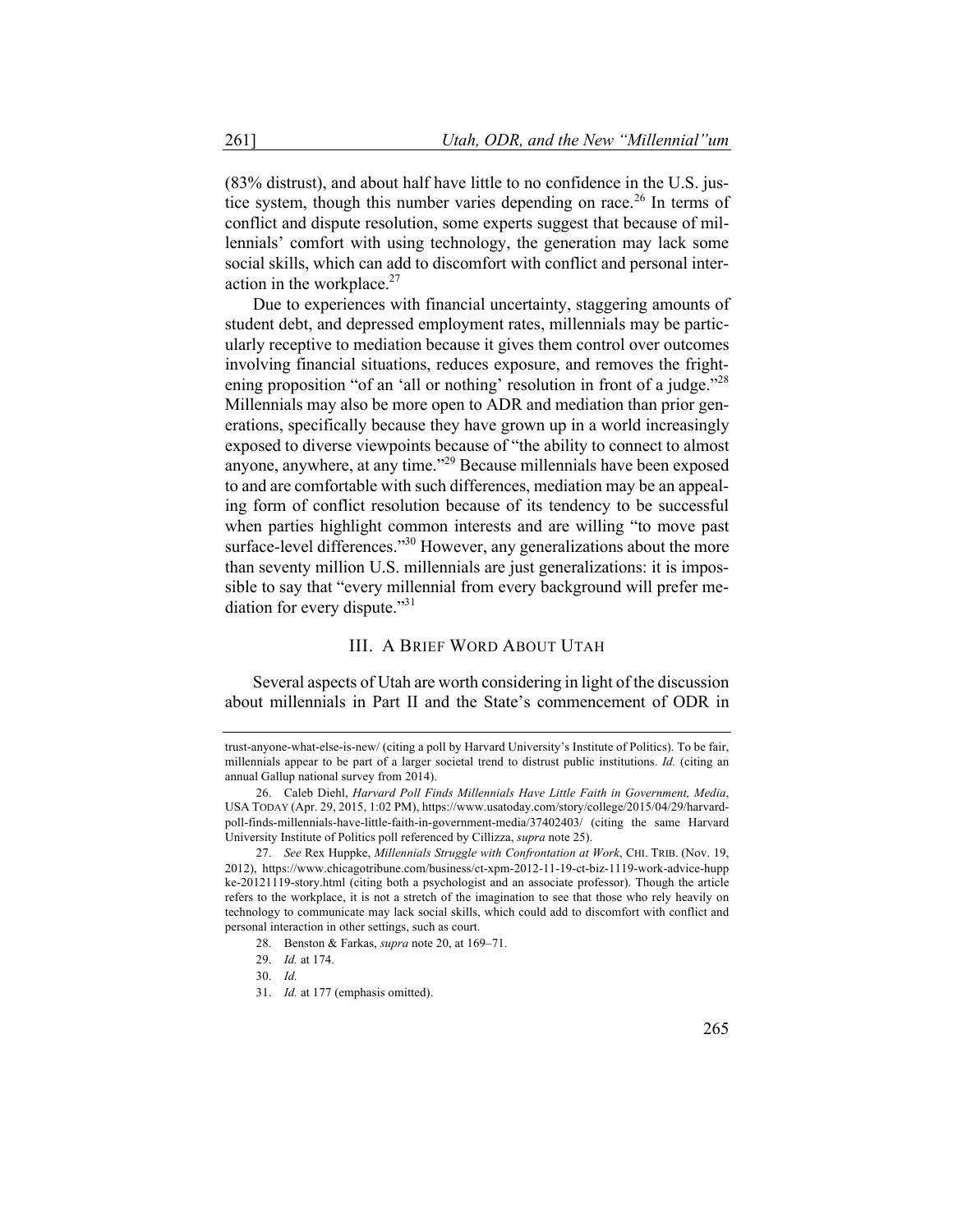some of its courts. Utah's population is the youngest in the country, in large part because of the number of minors in the State, but also in part due to an increase in the working-age population.<sup>32</sup> The median age in the State is thirty-one.<sup>33</sup> Those residents age twenty to thirty-nine, more or less those considered to be millennials, make up close to a third of the State's population.<sup>34</sup> Since 2010, the State's population has grown by approximately four-hundred thousand people.<sup>35</sup>

Of Utah residents twenty-five years old or older, approximately 92% are high school graduates, and close to a third have at least a bachelor's degree.<sup>36</sup> Approximately 95% of Utah households have a computer and 87% of households have a broadband internet subscription.<sup>37</sup> Utah is also home to the "Silicon Slopes," a concentration of IT, software, hardware, and research firms located between Salt Lake City and Provo, including places like Park City.<sup>38</sup> Salt Lake City, the State's capital, for example, has seen changes in the city's downtown population as younger (median age thirty-two), more tech-savvy workers have moved in.<sup>39</sup> The State has taken advantage of the population's tech-savviness and access to the internet by offering over 1,000 online services to Utah residents, saving the State, and thus taxpayers, tens of millions of dollars. $40$ 

<sup>32.</sup> KEM C. GARDNER POL'Y INST., U.S. CENSUS BUREAU ESTIMATES FOR AGE, VINTAGE 2018, at 1 (2019), https://gardner.utah.edu/wp-content/uploads/2018AgeEstimatesFactSheetFinal.pdf (citing U.S. Census Bureau estimates). Utah County (median age 24.9 years) and Cache County (median age 25.3 years) are two of the top ten youngest counties in the country. *Id.* The youthfulness in these two counties is likely attributable in part to the colleges and universities in those counties, and the subsequently large number of students that attend those institutions: some of these institutions include Brigham Young University and Utah Valley University in Utah County, and Utah State University in Cache County.

<sup>33.</sup> *Id.*

<sup>34.</sup> KEM C. GARDNER POL'Y INST., UTAH STATE AND COUNTY ANNUAL POPULATION ESTIMATES BY SINGLE YEAR OF AGE AND SEX: 2010–2018 (2019), https://gardner.utah.edu/wp-content/uploads/Utah-Popest-CountySYAS-May2019.pdf.

<sup>35.</sup> *Id.*

<sup>36.</sup> *Quick Facts: Utah*, U.S. CENSUS BUREAU, https://www.census.gov/quickfacts/UT (last updated July 1, 2019).

<sup>37.</sup> *Id.*

<sup>38.</sup> *Silicon Slopes*, WIKIPEDIA, https://en.wikipedia.org/wiki/Silicon\_Slopes (last visited Mar. 13, 2021).

<sup>39.</sup> Tony Semerad, *Downtown Salt Lake City is Increasingly a Hub for Young, Tech-Savvy Workers who Live and Play Among the Skyscrapers*, SALT LAKE TRIB., https://www.sltrib.com/news /2019/08/21/downtown-salt-lake-city/ (Aug. 22, 2019, 12:32 PM).

<sup>40.</sup> Jasen Lee, *'Tech-Savvy' Utah Saving Tens of Millions with Online Services*, KSL (Oct. 14, 2012, 1:26 PM), https://www.ksl.com/article/22531683/tech-savvy-utah-saving-tens-of-millionswith-online-services (citing a study by the University of Utah).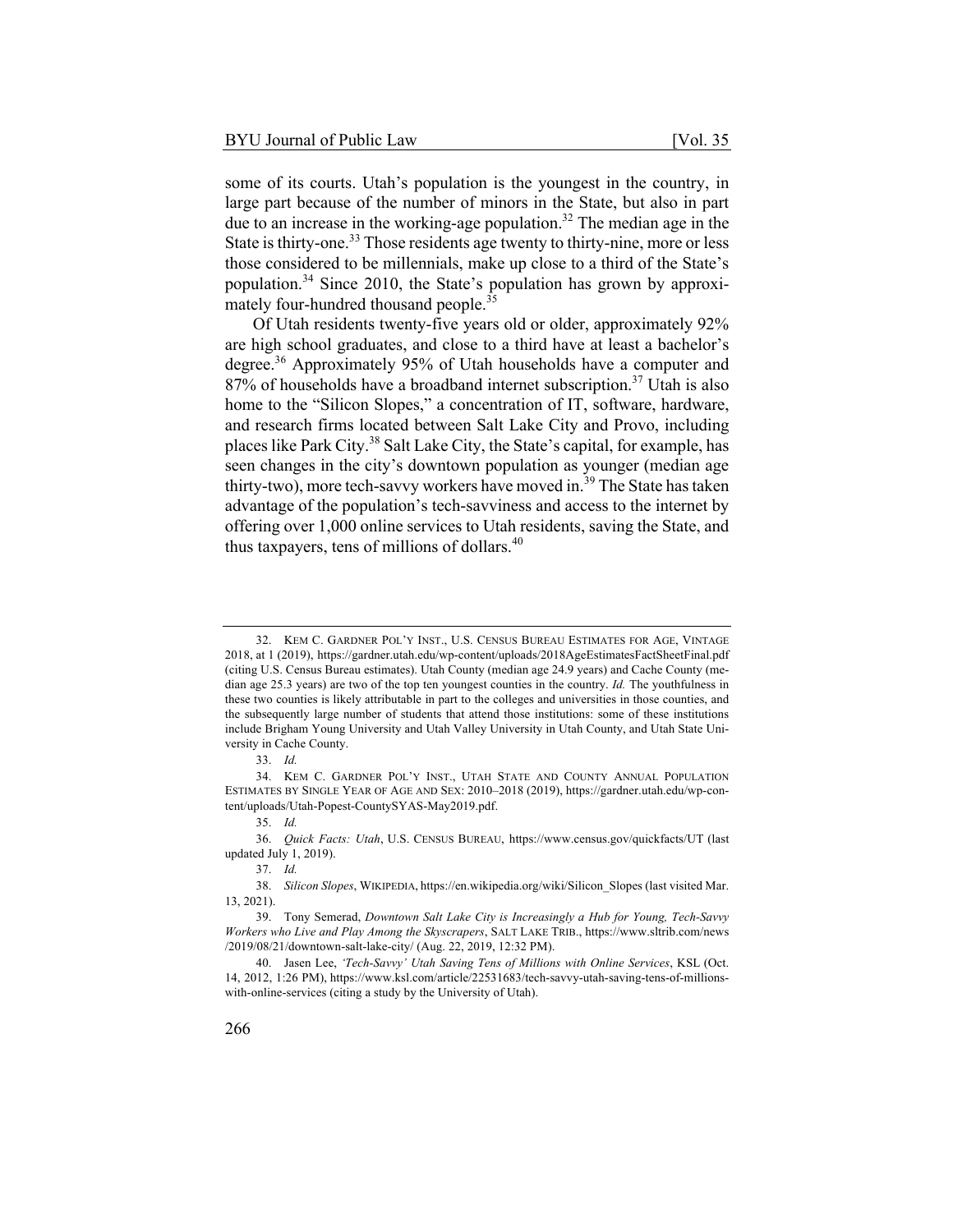## IV. COURT-RELATED ODR IN JURISDICTIONS OUTSIDE OF UTAH<sup>41</sup>

Navigating court systems can be very difficult, especially for those without the assistance of effective legal counsel. In 2013, 76% of all civil cases included at least one unrepresented side.<sup>42</sup> Serious consequences are on the line in civil cases, including disputes about property, divorce, adoption, contracts, and torts. Many times, litigants do not even attempt to defend themselves due to lack of knowledge, lack of resources, or lack of hope.<sup>43</sup> Judicial leaders recognize these issues, as demonstrated by "the Conference of Chief Justices and the Conference of State Court Administrators issu[ing] a joint resolution calling for everyone to have access to effective assistance for their essential civil legal needs."<sup>44</sup>

One way that courts are attempting to address such challenges is through ODR.<sup>45</sup> In theory, ODR can help individuals to understand their legal rights, provide evidence, negotiate, mediate, and take other procedural steps in the court process with "a computer or mobile device ... without ever going to a courthouse."<sup>46</sup> As court-related ODR is still new, special care must be taken to ensure that the system is not abused and that it meets its goals, such as increasing access to justice or improving judicial efficiency.<sup>47</sup> Courts must remember that a portion of society (although a decreasing one) still cannot access the internet, which could hurt some who live in jurisdictions with mandatory  $ODR<sup>48</sup>$  A recent survey shows

<sup>41.</sup> This Note does not attempt to analyze or provide up-to-date information on all jurisdictions using some form of ODR. Court-related ODR is relatively new and is constantly changing. New courts continue to enter this arena; courts currently using ODR are constantly updating and modifying existing processes. Nor does this Note claim to analyze courts or theories and ideas that have not previously been analyzed. As evidenced by the sources used in this Note, many experts and commentators have previously reviewed many of the same courts and concepts discussed herein. Rather, this Note attempts to briefly analyze several jurisdictions' ODR processes and then suggest aspects of those systems that may help Utah improve its own court ODR process, with special consideration given to the large number of millennials in the State.

<sup>42.</sup> Susan K. Urahn, *The Modernization Our Civil Legal System Needs*, PEW (Nov. 6, 2018), https://www.pewtrusts.org/en/about/news-room/opinion/2018/11/06/the-modernization-our-civil-legal-system-needs.

<sup>43.</sup> *Id.*

<sup>44.</sup> *Id.*

<sup>45.</sup> *Id.* (noting that "Utah and at least 15 other states" have begun exploration of court-related ODR). As this Note will demonstrate, some states, including Utah, are only experimenting in certain areas and courts rather than on a statewide level.

<sup>46.</sup> *Id.*

<sup>47.</sup> *See id.*

<sup>48.</sup> *See Online Dispute Resolution Can Make Local Courts More Efficient*, PEW (June 4, 2019), https://www.pewtrusts.org/en/research-and-analysis/articles/2019/06/04/online-dispute-resolution-can-make-local-courts-more-efficient (featuring a conversation with Professor J.J. Prescott,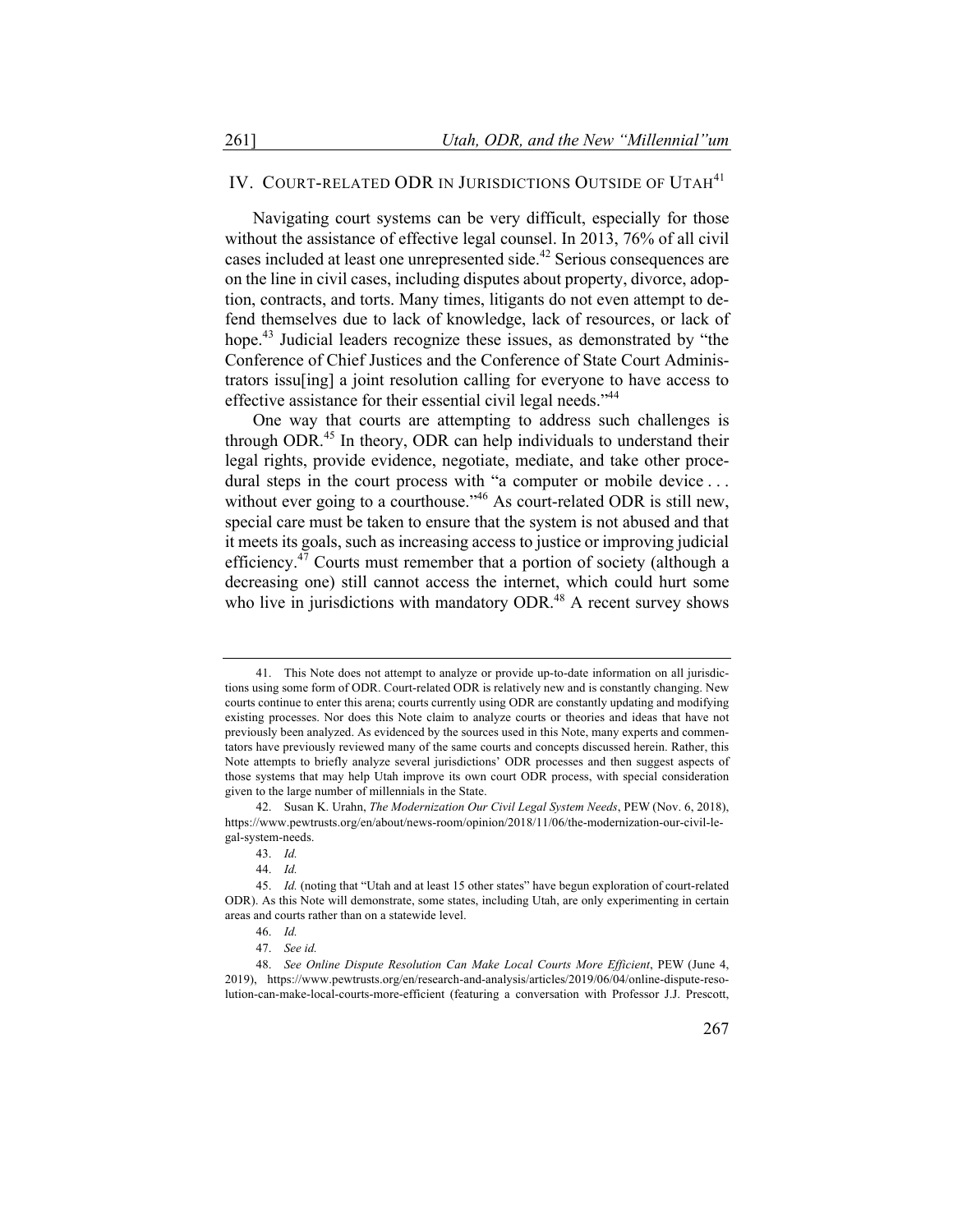that a majority polled felt that being in court would make proceedings easier to understand, be better for unrepresented parties, and would be more fair, as compared to ODR.<sup>49</sup> Some fear that ODR will replace jobs, will cost too much, or that its technology will be misused.<sup>50</sup>

In spite of these and other valid concerns, ODR in courts should be analyzed carefully because it has the potential to allow individuals to transcend barriers like time, money, location, and power differentials.<sup>51</sup> In an attempt to transcend such barriers, some suggest that courts should "rebuild the justice system as a reflection of everyday people," which would include starting by focusing on those who might have impediments to using the current, traditional court system.<sup>52</sup> The rest of Part IV will provide brief overviews of how different courts are implementing ODR while trying to focus on key goals such as improving access to justice and improving judicial efficiency.

#### *A. British Columbia*

In many respects, Shannon Salter and the Civil Resolution Tribunal ("CRT") of British Columbia, which she chairs, are pioneers in the realm of court-related ODR. The CRT is the first instance of ODR that was "integrated into the public justice system" in Canada and, by all appearances, in the world as well.<sup>53</sup> Salter has been a visible, consistent, and regular public advocate for effectively using ODR, both in Canada and internationally.54 She is quick to point out that "ODR by itself [does not] increase access to justice" and that "design decisions [can] render ODR useless

University of Michigan Law School; Prescott is the head researcher for the school's Online Court Project).

<sup>49.</sup> Erika Rickard & Amber Ivey, *Public Sees Benefits to Resolving Civil Court Cases Online*, PEW (Mar. 18, 2019), https://www.pewtrusts.org/en/research-and-analysis/articles/2019/03/18/public-sees-benefits-to-resolving-civil-court-cases-online (citing a National Center for State Courts survey).

<sup>50.</sup> Amy J. Schmitz, *Expanding Access to Remedies through E-Court Initiatives*, 67 BUFF. L. REV. 89, 94 (2019).

<sup>51.</sup> *See id.* at 90–93 (noting benefits to public institutions in efficiency, time, and money).

<sup>52.</sup> Shannon Salter, *Sir Brian Neill Lecture: Can Online Dispute Resolution Humanize the Justice System?*, YOUTUBE, at 11:23 (Aug. 21, 2019), https://www.youtube.com/watch?v=1oWhm TNR5z8 (discussing that such impediments include mental and physical disabilities, low income, and language barriers). Shannon Salter is one of the pioneers of court-related ODR. The Civil Resolution Tribunal in British Columbia, which Salter chairs, is discussed in the next section of this Note.

<sup>53.</sup> Courthouse Librs. BC, *Civil Resolution Tribunal: New Areas of Jurisdiction - Webinar Recording*, VIMEO, at 2:45 (Oct. 31, 2018) [hereinafter *New Areas of Jurisdiction*], https://vimeo.com/ showcase/5668654/video/298212020.

<sup>54.</sup> *See, e.g.*, Salter, *supra* note 52. This speech, given in England, is just one of many ODRrelated messages that Salter has delivered in various locations.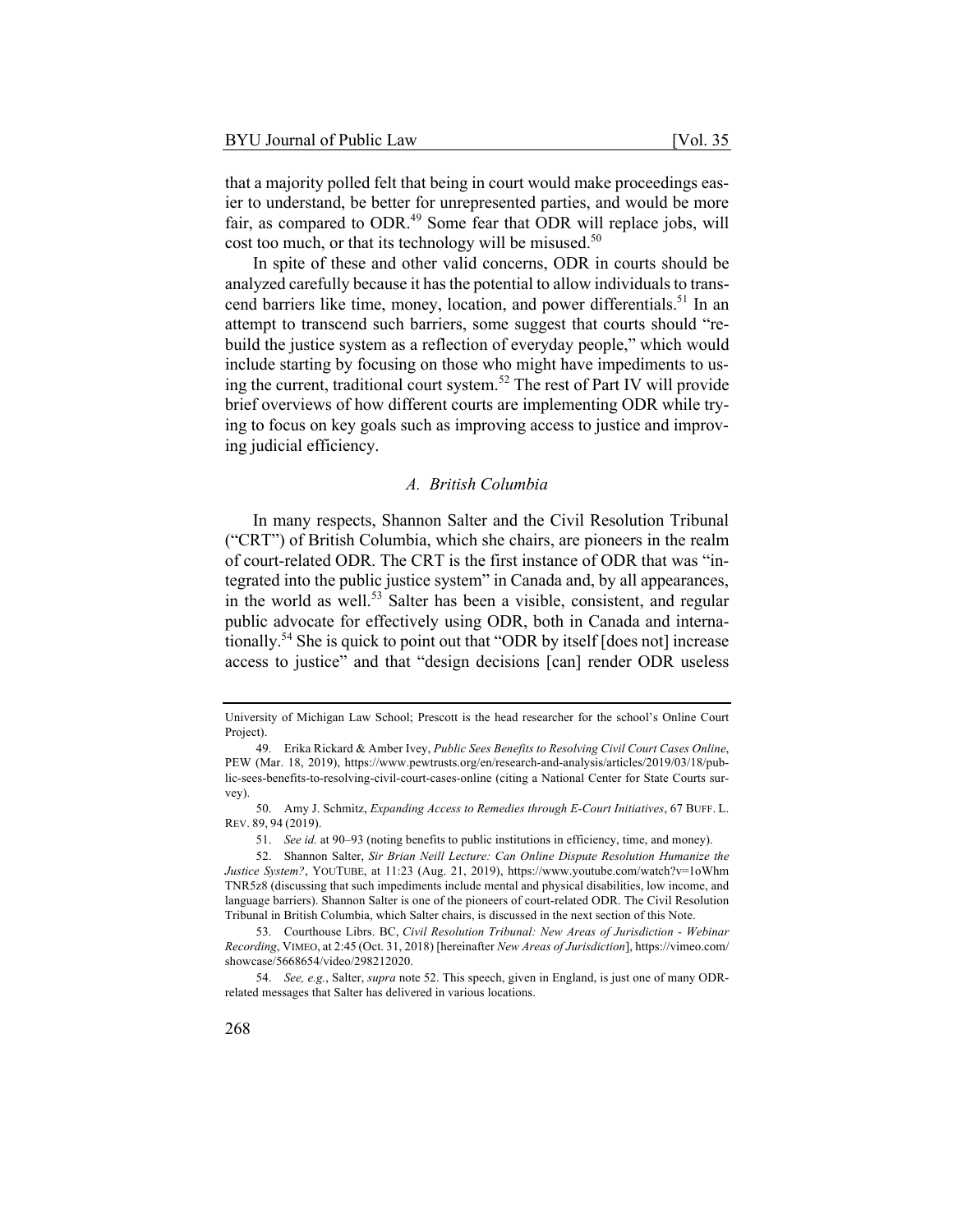from any access to justice perspective."<sup>55</sup> Originally authorized by statute<sup>56</sup> as an administrative tribunal<sup>57</sup> with jurisdiction over condominium disputes (2016), the CRT has experienced rapid and expansive growth and now has jurisdiction over certain small claims disputes (2017), some motor vehicle accident disputes (2019), and disputes related to some societies, non-profits, and cooperative associations  $(2019)$ <sup>58</sup> The CRT aims "to build the justice system around the public," and has as key guiding principles timeliness, flexibility, accessibility, affordability, and efficiency.<sup>59</sup>

The CRT website does not look like a traditional public judicial system website: there are scrolling banners with text that highlight the benefits of using the system, several pictures, and multiple icons that briefly explain the steps that CRT users will take during the process.<sup>60</sup> Among the various types of multimedia presentations found on the website, there are videos with animations and graphics that help demonstrate how certain features of the system work.<sup>61</sup> The CRT process begins with the free "Explore and Apply" step that includes the "Solution Explorer" (which uses answers to questions to provide legal information and tools, classify disputes, and provide appropriate online forms), detailed information about the types of claims the CRT handles, and information about limitation periods for making claims.<sup>62</sup> Once a CRT application is accepted, participants enter the "Negotiation" phase. This phase provides a text-messagelike platform for parties to try and work out a solution, helps parties that

<sup>55.</sup> Shannon Salter, *Address at Access to Justice and Technology Summit*, YOUTUBE, at 55:40 (July 2, 2019), https://www.youtube.com/watch?v=1YWMgpueDIM&list=PLCcQWZN2g5voDDJy GpwwKTMePEXZItW5O&index=5 (explaining in a question and answer session following the address that design decisions, for example, could focus on university-level knowledge or reading skills and thus eliminate access to justice for less-educated segments of the public).

<sup>56.</sup> Civil Resolution Tribunal Act, S.B.C. 2012, c 25 (Can.).

<sup>57.</sup> Salter, *supra* note 55, at 1:50. The CRT, which is an administrative tribunal and part of the justice system in British Columbia, is similar to an administrative court in the United States (but not to a state or federal district court in the U.S.). *Id.*

<sup>58.</sup> *Id.* at 6:50. For example, the CRT has jurisdiction over small claims valued at \$5,000 CAD (approximately \$3,850 USD) or less. *Id.*

<sup>59.</sup> *See New Areas of Jurisdiction*, *supra* note 53, at 10:37.

<sup>60.</sup> *Welcome to the Civil Resolution Tribunal*, CIV. RESOL. TRIBUNAL, https://civilresolutionbc.ca/ (last visited Mar. 13, 2021). Salter points out that many design features of the website intentionally look like social media: as one example, the negotiation platform looks similar to Facebook Messenger because people have less problems using legal technology when it looks like technology that they are used to. Salter, *supra* note 55, at 11:50.

<sup>61.</sup> *Explore and Apply*, CIV. RESOL. TRIBUNAL, https://civilresolutionbc.ca/how-the-crtworks/getting-started/ (last visited Mar. 13, 2021) (scroll to the bottom of the page for a video about the Solution Explorer).

<sup>62.</sup> *Id.* The CRT website has a large number of resources and areas to click on and learn more about; this Note provides only a brief overview of the CRT process.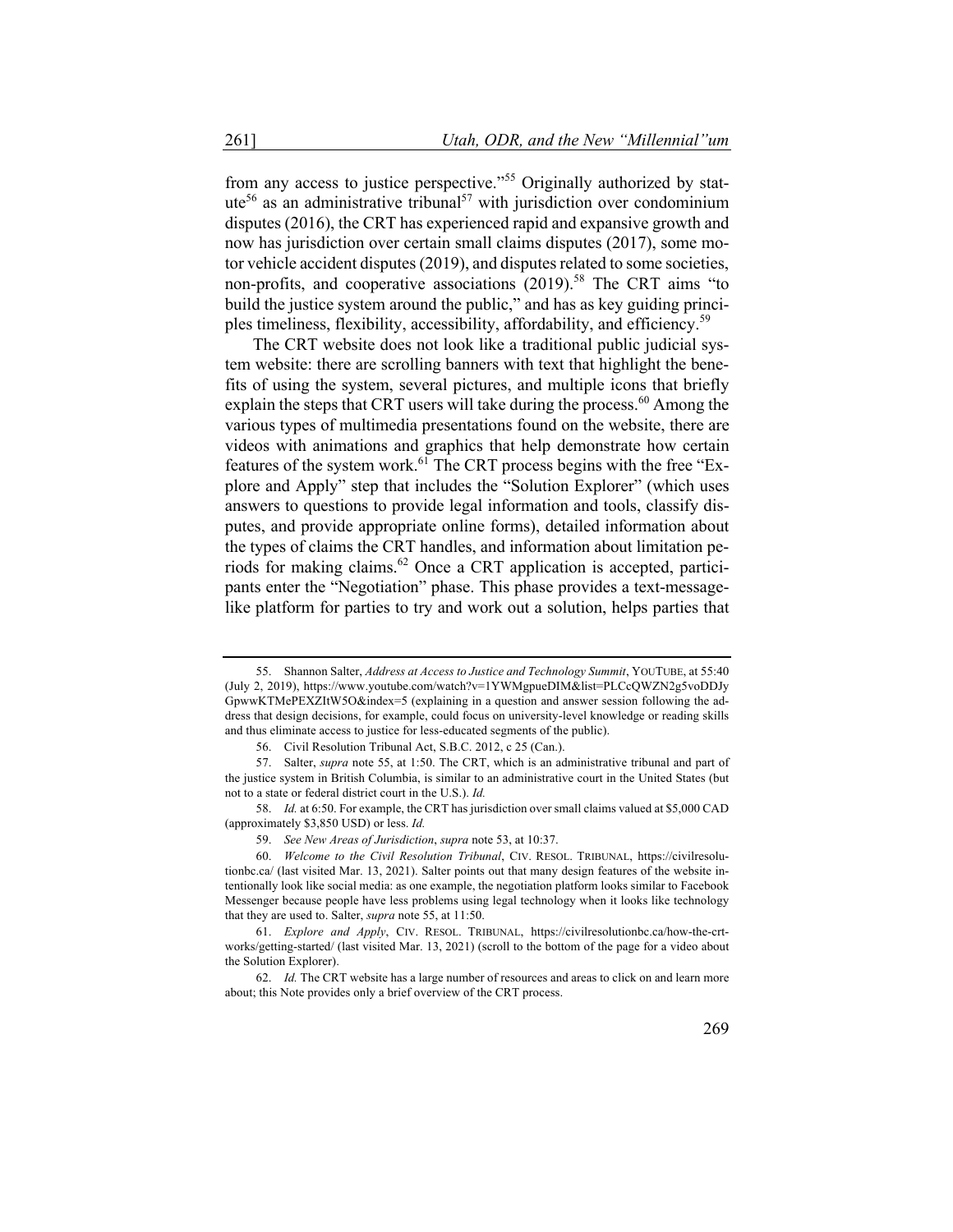reach an agreement to create an order that will be enforceable by the CRT, offers tips for successful negotiations, and establishes criteria aimed at avoiding abusive behavior. $63$  If an agreement is not reached during the "Negotiation" phase, a neutral facilitator, who is a dispute resolution expert, can enter the chat platform, allow parties to submit and exchange information online, and try to help them reach an agreement.<sup>64</sup> If the parties still cannot reach an agreement with the help of a facilitator, an independent CRT member can make a binding decision, which is usually done online, but is sometimes done via telephone or video.<sup>65</sup>

Every month the CRT publishes statistics and results from user satisfaction surveys in an effort to be transparent and in order to help make the CRT more user-centered and available to the public.<sup>66</sup> CRT statistics for September 2019 show that close to 90,000 people have used the Solutions Explorer, and over 11,000 disputes have been completed, with close to 2000 of those disputes resolved by a CRT adjudication.<sup>67</sup> User satisfaction statistics include anonymous feedback from those who have experienced the tribunal process.<sup>68</sup> The CRT reported that fifty-nine users responded to the satisfaction survey in September 2019, and cumulative results include the following: 76% of users felt that their dispute was managed in a timely manner, 69% felt that the process was easily understandable, 69% felt that the system was easy to use, 85% felt that they were treated fairly by the CRT, and  $84\%$  percent would recommend the process to others.<sup>69</sup> While Salter would likely be the first to say that there is much to improve upon, the CRT appears to be headed in a positive direction while maintaining a public-oriented approach.

<sup>63.</sup> *Negotiation*, CIV. RESOL. TRIBUNAL, https://civilresolutionbc.ca/tribunal-process/negotiation/ (last visited Mar. 13, 2021). Some abusive behavior can even lead to dismissal of a dispute. *Id.*

<sup>64.</sup> *Facilitation*, CIV. RESOL. TRIBUNAL, https://civilresolutionbc.ca/tribunal-process/facilitation/ (last visited Mar. 13, 2021).

<sup>65.</sup> *Get a CRT Decision*, CIV. RESOL. TRIBUNAL, https://civilresolutionbc.ca/tribunal-process/tribunal-decision-process/ (last visited Mar. 13, 2021). CRT users are welcome to seek the assistance of lawyers or support people, and decisions can be appealed. *Id.* The CRT website provides details about how and when both situations apply. *Id.*

<sup>66.</sup> *See Blog*, CIV. RESOL. TRIBUNAL, https://civilresolutionbc.ca/blog/ (last visited Mar. 13, 2021); *see also New Areas of Jurisdiction*, *supra* note 53, at 21:05. CRT "decisions are published almost instantaneously." *New Areas of Jurisdiction*, *supra* note 53, at 26:50.

<sup>67.</sup> *CRT Statistics Snapshot – September 2019*, CIV. RESOL. TRIBUNAL (Oct. 7, 2019), https://civilresolutionbc.ca/crt-statistics-snapshot-september-2019/. The author of this Note believes, but is not certain, that the statistics presented are the cumulation of all user statistics from the start of the CRT to September 2019.

<sup>68.</sup> *Participant Satisfaction Survey – September 2019*, CIV. RESOL. TRIBUNAL (Oct. 2, 2019), https://civilresolutionbc.ca/participant-satisfaction-survey-september-2019/.

<sup>69.</sup> *Id.*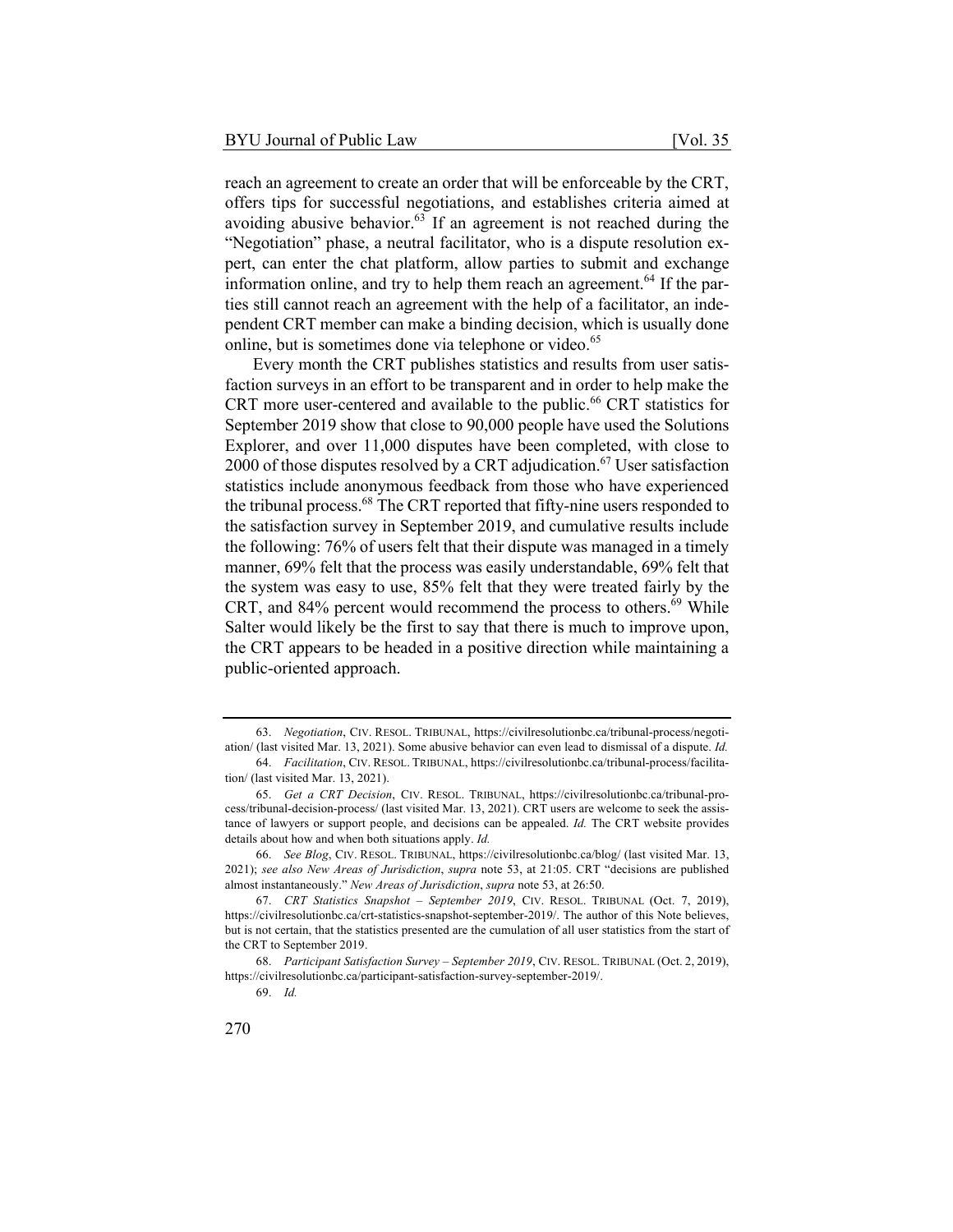#### *B. Franklin County, Ohio*

Similar to how the CRT was the first version of court-related ODR in Canada, Franklin County, Ohio, appears to be the first to use court ODR in the U.S.<sup>70</sup> The program, which started in October 2016, uses a form of software developed by Court Innovations, a company that specializes in court-specific ODR software.<sup>71</sup> Alex Sanchez, the Small Claims Manager for Franklin County, explains that court users have Netflix-type expectations of the judicial system, including on-demand service, accessibility, and online solutions.<sup>72</sup> Franklin County describes ODR as "an easy and flexible way to resolve a dispute in a way that works for everyone."<sup>73</sup> The process is currently available for small claims of up to  $$6,000$ .<sup>74</sup>

Franklin County's ODR homepage does not have as many graphics and features as the CRT website, but it does contain a short video that provides a brief overview of the process and its potential benefits.<sup>75</sup> One particularly useful aspect of Franklin County's ODR website is the "Help Center."76 The "Help Center" contains six short videos about the small claims process as well as answers to fifteen frequently asked questions.<sup>77</sup> The frequently asked questions cover topics such as how the ODR process works, the benefits of ODR, payment options, how to prepare for ODR, and how to get help during the process.<sup>78</sup> Parties are able to use the system when notified by the court of the ability to do so; once the parties receive access to the system, they can begin a "conversation" with each other to

<sup>70.</sup> Dunrie Greiling, *Franklin County Municipal Court Assists More than 1,000 Individuals and Businesses via Online Dispute Resolution*, MATTERHORN (Mar. 28, 2019), https://getmatterhorn.com/franklin-county-municipal-court-assists-more-than-1000-individuals-and-businesses-viaonline-dispute-resolution/.

<sup>71.</sup> Giuseppe Leone, *Small Claims Courts 2.0 – Online Dispute Resolution in Action at Franklin County Municipal Court*, MEDIATE.COM (Mar. 2018), https://www.mediate.com/articles/leoneg7.cfm.

<sup>72.</sup> *Online Dispute Resolution: Resources Saved, Justice Served*, VIRTUAL MEDIATION LAB (Jan. 18, 2018) [hereinafter *Resources Saved, Justice Served*], https://www.virtualmediationlab.com/ wp-content/uploads/2018/01/presentation180118.pdf. The link is to the slides from the webinar; the actual webinar recording is accessible at https://www.youtube.com/watch?v=pp\_Wi0e23k8.

<sup>73.</sup> *A Letter from the Franklin County Municipal Court*, ONLINE DISP. RESOL. FRANKLIN CNTY. MUN. CT. (Oct. 1, 2016), https://sc.courtinnovations.com/OHFCMC.

<sup>74.</sup> *Help Center*, ONLINE DISP. RESOL. FRANKLIN CNTY. MUN. CT., https://sc.courtinnovations.com/OHFCMC/help [hereinafter *Help Center*] (last visited Mar. 13, 2021).

<sup>75.</sup> *Welcome!*, ONLINE DISP. RESOL. FRANKLIN CNTY. MUN. CT., https://sc.courtinnovations.com/OHFCMC (last visited Mar. 13, 2021). The video can also be accessed at https://www. youtube.com/watch?v=e-meKFfVQ2I.

<sup>76.</sup> *Help Center*, *supra* note 74.

<sup>77.</sup> *Id.*

<sup>78.</sup> *Id.*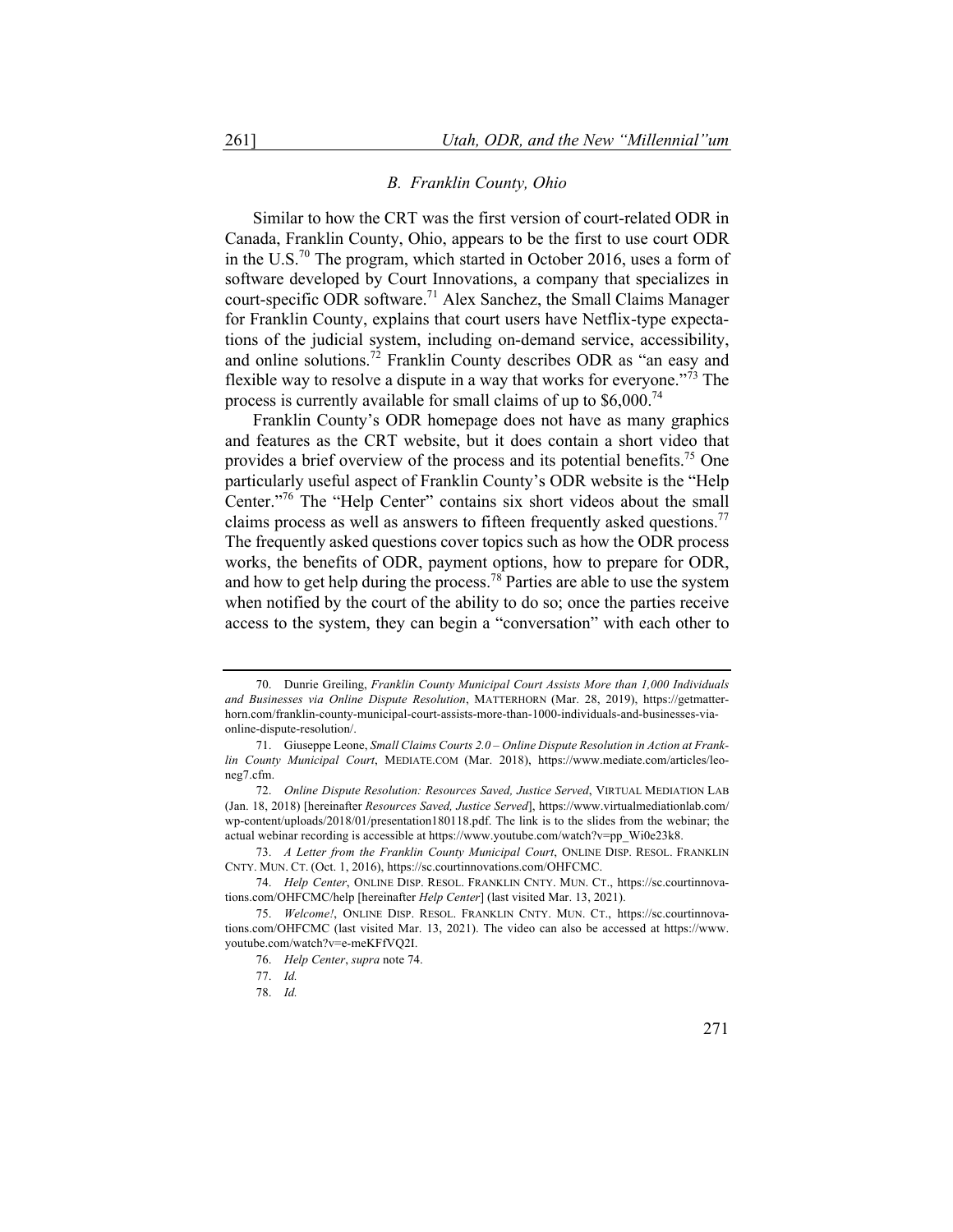try and come to an agreement.<sup>79</sup> If parties are not able to reach a resolution on their own, they can call a mediator for assistance.<sup>80</sup> If parties are not able to reach an agreement themselves or with the help of a mediator, parties can still pursue resolution through traditional legal means.<sup>81</sup> Franklin County's ODR is free, has no time limits, and can be terminated at any time. $82$ 

From October 2016 to March 2019, "well over 1,000 people have used the platform to resolve over  $1,000$  cases online.<sup>383</sup> In the nine months before Franklin County instituted ODR for small claims, there was a 54% default judgment rate and 33% dismissal rate. Initial ODR results show that only 20% of cases ended with a default judgment and 60% of cases were dismissed.<sup>84</sup> 93% of those initial ODR users reached an agreement during the negotiation stage.<sup>85</sup> It appears that the ease and flexibility that Franklin County desires to provide the public via court ODR is having a positive impact on the resolution of small claims.

## *C. Michigan*

# *1. Multi-county initiatives*<sup>86</sup>

Described as "groundbreaking," Michigan's version of court ODR, MI-Resolve, launched in August 2019 as a way to "help[] residents resolve disputes without going to court."<sup>87</sup> MI-Resolve is for small claims, neighborhood disputes, contract disputes, and landlord-tenant issues.<sup>88</sup> There is currently no fee to use the system and users need not have a court case

81. *Id.*

83. Greiling, *supra* note 70.

<sup>79.</sup> *Id.* at "How does Online Dispute Resolution work?" Notice the court's intentional choice to label the interaction between parties as a "conversation." This may be an attempt to ease parties' tensions and help the negotiation process start more smoothly.

<sup>80.</sup> *Id.* at "What if resolving the issue online is just not working?"

<sup>82.</sup> *Resources Saved, Justice Served*, *supra* note 72.

<sup>84.</sup> *Resources Saved, Justice Served*, *supra* note 72. Though not specified, the initial ODR results may cover the time period from October 2016 to January 2018. The webinar where this data was presented took place in January 2018. *Id.*

<sup>85.</sup> *Id.*

<sup>86.</sup> Michigan's court-related ODR for small claims is currently available in only seventeen counties but it is expected to be available statewide soon. John Nevin, *Michigan Supreme Court Announces Groundbreaking MI-Resolve Online Mediation Program*, MICH. CTS. NEWS RELEASE (Aug. 7, 2019), https://courts.michigan.gov/News-Events/press\_releases/Documents/Statewide%20Media%20Release%20ODR.pdf.

<sup>87.</sup> *Id.*

<sup>88.</sup> *Id.*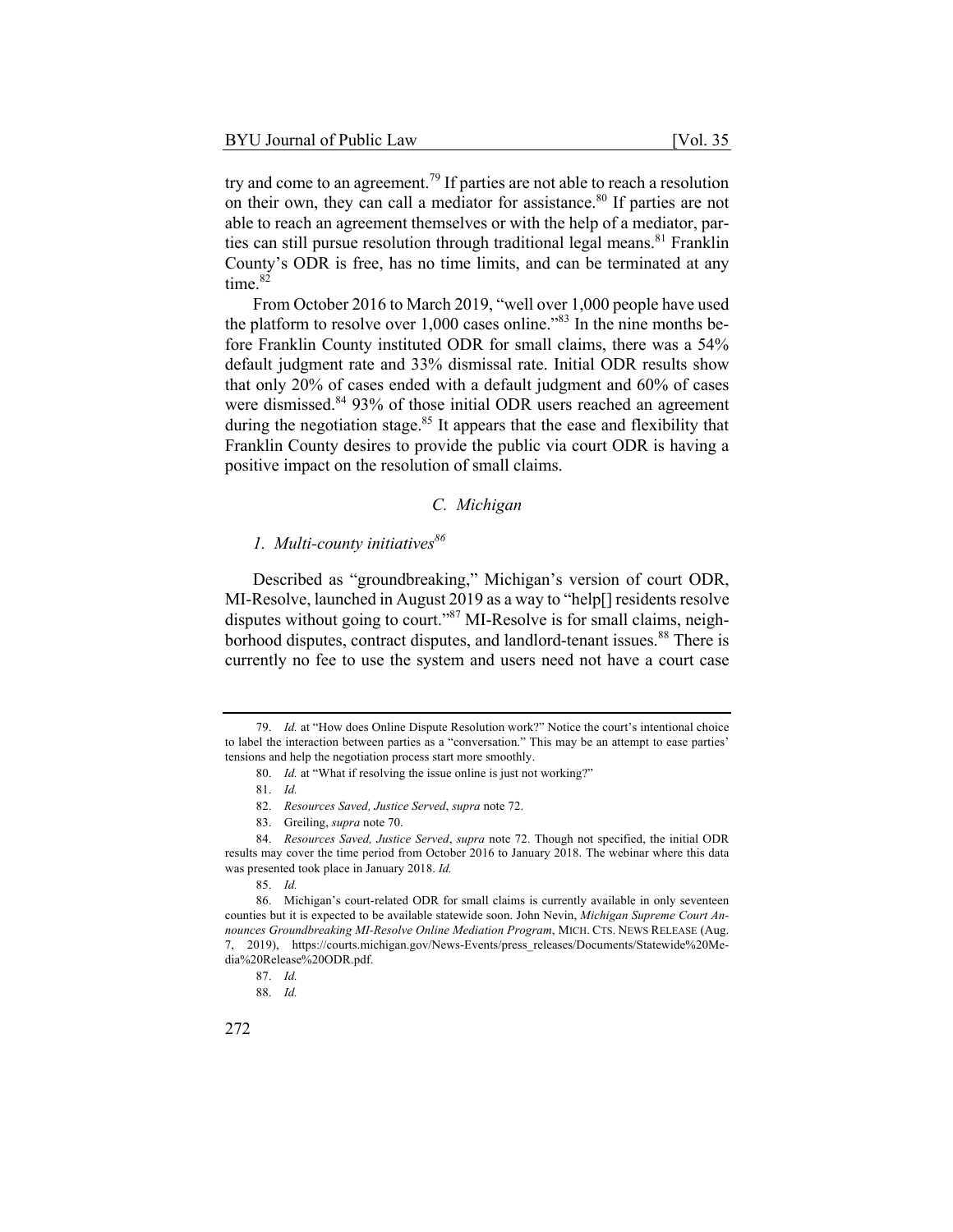filed before using the system.<sup>89</sup> The ODR system is one way that Michigan is attempting to increase access to justice and "is a game changer because people who are busy with work or children can benefit from mediation on their own schedule."<sup>90</sup>

MI-Resolve's homepage, while certainly not flashy, provides useful information: who is eligible to use the service, how a mediator can help parties to resolve their dispute, and in what situations the ODR system is most beneficial.<sup>91</sup> The "Frequently Asked Questions" page of the website provides answers to more than a dozen questions, on topics such as how the system works, the role of a mediator, how to prepare to use the system, and guidance on how to find free legal information.<sup>92</sup> Once parties enter the system, they can work towards a resolution in the "Conversations Space" by themselves, or they can ask a mediator to join the process.  $93$ Parties that cannot reach an agreement "are free to pursue their other legal options."<sup>94</sup> Because MI-Resolve was released fairly recently, there do not appear to be any publicly available statistics to provide any indication on how the system is functioning or whether the system is increasing access to justice for Michigan residents.

#### *2. Washtenaw County*

Washtenaw County, Michigan, currently allows some individuals to use the internet for four traffic-related situations: to pay for tickets and case fees, to make misdemeanor pleas, to request that charges be lowered or dropped, and to resolve certain outstanding warrants.<sup>95</sup> The 14A District Court of Washtenaw County began offering ODR options in July 2017 as

<sup>89.</sup> *Id.*

<sup>90.</sup> *Id.* Michigan Supreme Court Chief Justice Bridget M. McCormack explained that "[m]aking court services more accessible means opening both real and virtual courtroom doors." *Id.*

<sup>91.</sup> MI-RESOLVE, https://cii2.courtinnovations.com/MICMS (last visited Mar. 13, 2021). One potential benefit of using the home page to provide both eligibility information and situations where ODR is most helpful is to set realistic expectations for potential users before they engage with the system.

<sup>92.</sup> *Frequently Asked Questions*, MI-RESOLVE, https://cii2.courtinnovations.com/MICMS/faq (last visited Mar. 13, 2021).

<sup>93.</sup> *Id.* at "How does MI-Resolve work?" and "How do I access my conversation space?" The name "Conversation Space" seems to set a more positive, working tone to the process. The "Conversation Space" is confidential and very few people have access to the messages contained therein. *Id.*  at "How do I access my conversation space?" Mediators are described as "trained, experienced neutral third part[ies] who will help" parties find solutions to their problems. *Id.* at "Who is the mediator and what role do they play?"

<sup>94.</sup> *Id.* at "How does MI-Resolve work?"

<sup>95.</sup> *Online Resources*, 14A DIST. CT. WASHTENAW CNTY. MICH., https://www.washtenaw .org/973/Online-Resources (last visited Mar. 13, 2021).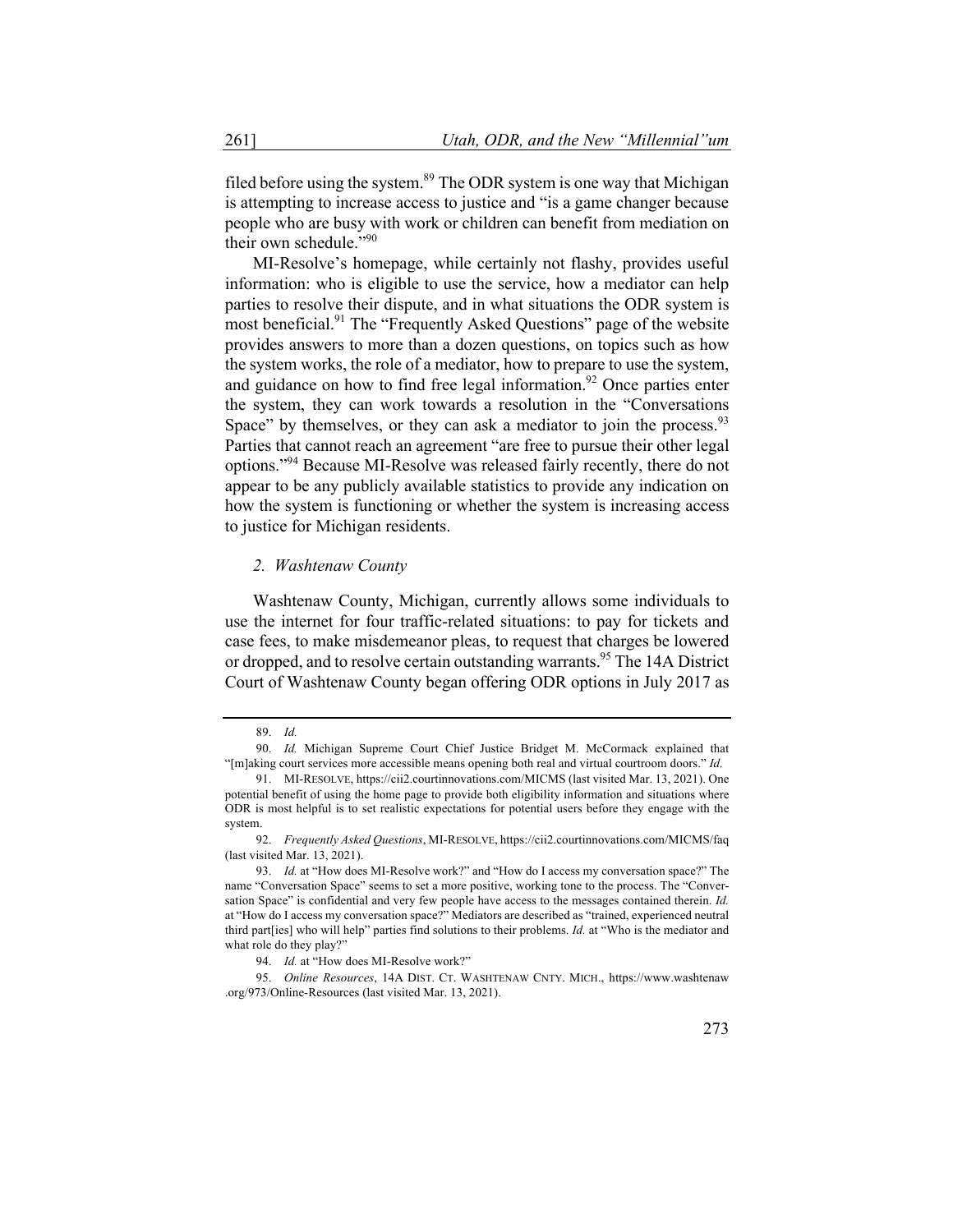a way to help the public save time and to handle certain legal matters in a convenient manner.<sup>96</sup> These four traffic-related ODR processes allow users to deal with real judges and real law enforcement officers from the convenience of home, and allow judges and officers to remove or lessen charges because "[e]veryone makes mistakes."<sup>97</sup> After receiving a citation, drivers have eight days to submit a request for approval to use online ticket review (or one of the other three traffic-related ODR services).<sup>98</sup> If approved for the system, users are notified by text or email, and they then have ten days to take action on the matter.<sup>99</sup> This ODR system is also run by Court Innovations, the same software company that Franklin County, Ohio uses.<sup>100</sup> There do not appear to be any publicly available statistics that would help determine whether this ODR system is achieving its goals of helping the relevant public save time and making certain court-related processes more convenient.

## *3. Ottawa County*

In 2016,<sup>101</sup> Ottawa County, Michigan, began using ODR to help alleviate problems associated with child support compliance.<sup>102</sup> Ottawa County struggled with effectively enforcing child support orders, resulting in large numbers of orders to show cause.<sup>103</sup> These struggles often resulted

<sup>96.</sup> Richard E. Conlin, *About Online Ticket Review*, 14A DIST.CT. WASHTENAW CNTY. MICH. (July 10, 2017), https://www.courtinnovations.com/MID14A/about. Richard E. Conlin is Chief Judge of the 14A District Court. *Id.*

<sup>97.</sup> *Frequently Asked Questions*, 14A DIST. CT. WASHTENAW CNTY. MICH., https://courtinnovations.com/mid14a/faq (last visited Mar. 13, 2021). It seems that the court is making a conscious effort to bridge a gap between the public and government officials by stating that "everyone makes mistakes." *See id.* The court also seems to provide helpful information to the public by explaining that charges "get reported to the Michigan Secretary of State. That information is then available to your insurer." *See id.* This might be considered helpful because traffic points can cause insurance rates to increase; reducing or eliminating traffic points could result in lower insurance rates for drivers.

<sup>98.</sup> *Id.*

<sup>99.</sup> *Id.*

<sup>100.</sup> *Id.*; *see also* Leone, *supra* note 71.

<sup>101.</sup> Ottawa County's rollout of child support-related ODR began in December 2016. Kevin Bowling, Jennell Challa & Di Graski, *Improving Child Support Enforcement Outcomes with Online Dispute Resolution*, *in* NAT'L CTR. FOR ST. CTS., TRENDS IN STATE COURTS 2019 43–44 (2019), https://cdm16501.contentdm.oclc.org/digital/collection/famct/id/1559.

<sup>102.</sup> *See Family Court – Child Support Compliance*, MATTERHORN, https://getmatterhorn.com/ odr-solutions/civil/family-court/ (last visited Mar. 13, 2021). Ottawa County, Michigan, uses Court Innovations software; Washtenaw County, Michigan, and Franklin County, Ohio, also use ODR software from Court Innovations. *Id.*; *see also Frequently Asked Questions*, *supra* note 97; Leone, *supra*  note 71.

<sup>103.</sup> *See Family Court – Child Support Compliance*, *supra* note 102*.* This information comes from the website's embedded video, which can be accessed directly at https://www.youtube.com/ watch?time\_continue=20&v=GKyel46NDvo.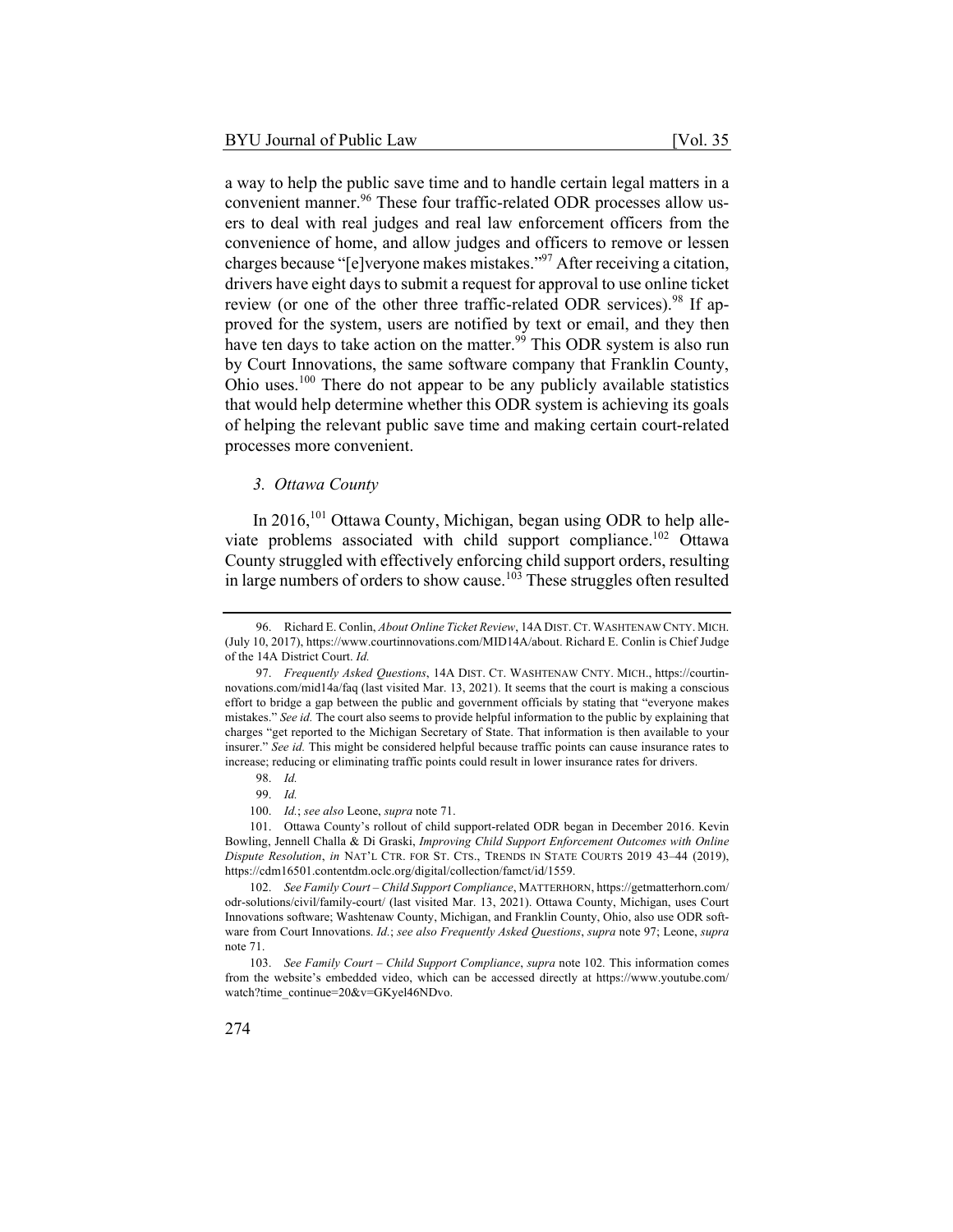in large numbers of hearings, which could have been more easily resolved via phone or online.<sup>104</sup> The new system aims to reduce problems, such as backlog for the court and bench warrants, by overcoming communication barriers such as a lack of stable employment, stable housing, or reliable transportation.<sup>105</sup> The ODR system uses text, email, and direct messaging to keep parents informed of hearings, schedule updates, and payment deadlines.<sup>106</sup> The court check-in process is also streamlined by this system, which saves times for both court staff and the public.<sup>107</sup> Early indications show that the court is starting to achieve its goals of facilitating communication, reducing backlog, and reducing warrants: comparing the months of July to November 2018, to the months of July to November 2016 before the system launched, 22% more child support was collected, there were  $29\%$  fewer hearings, and there were 35% fewer warrants issued.<sup>108</sup>

#### *D. New Mexico*

New Mexico first employed court-related ODR on June 3, 2019, when the judiciary used a \$450,000 allotment from the legislature to implement ODR for debt and money-due lawsuits in a limited number of courts across the state.<sup>109</sup> On September 1, 2019 the New Mexico Supreme court expanded the system to all district and magistrate courts in the state.<sup>110</sup> On September 2, 2020, the court again expanded the system to include certain landlord-tenant cases.<sup>111</sup> Residents do not currently have to pay to use the optional system, but the state pays fifteen dollars to the software vendor, Tyler Technologies, for each resolved case.<sup>112</sup> The system aims to help people handle these type of lawsuits more quickly and less expensively by using their smart phones and computers "to bring justice into [their] living

<sup>104.</sup> *Id.*

<sup>105.</sup> *See id.* This information comes from the website's embedded video, which can be accessed directly at https://www.youtube.com/watch?time\_continue=20&v=GKyel46NDvo.

<sup>106.</sup> *Id.*

<sup>107.</sup> *See id.*

<sup>108.</sup> *See Family Court Results*, MATTERHORN, https://getmatterhorn.com/get-results/family-court/ (last visited Mar. 13, 2021).

<sup>109.</sup> *See* Mary Hudetz, *New Mexico Courts Push Online Tool for Resolving Debt*, AP NEWS (June 3, 2019), https://www.apnews.com/ac93e950426547ccad7a63324d91c3dd.

<sup>110.</sup> *See* Joshua Kellogg, *System to Handle Debt Collection Lawsuits Online Expands Statewide*, FARMINGTON DAILY TIMES (Aug. 30, 2019, 5:17 PM), https://www.daily-times.com/story/ news/local/2019/08/30/online-system-handle-debt-collection-lawsuits-expands-statewide-new-mexico-dispute-resolution/2168300001/.

<sup>111.</sup> Order in the Matter of the Expansion of the Online Dispute Resolution Pilot Project for New Mexico State Courts, No. 20-8500-036 (N.M. Sept. 2, 2020).

<sup>112.</sup> *See* Hudetz, *supra* note 109.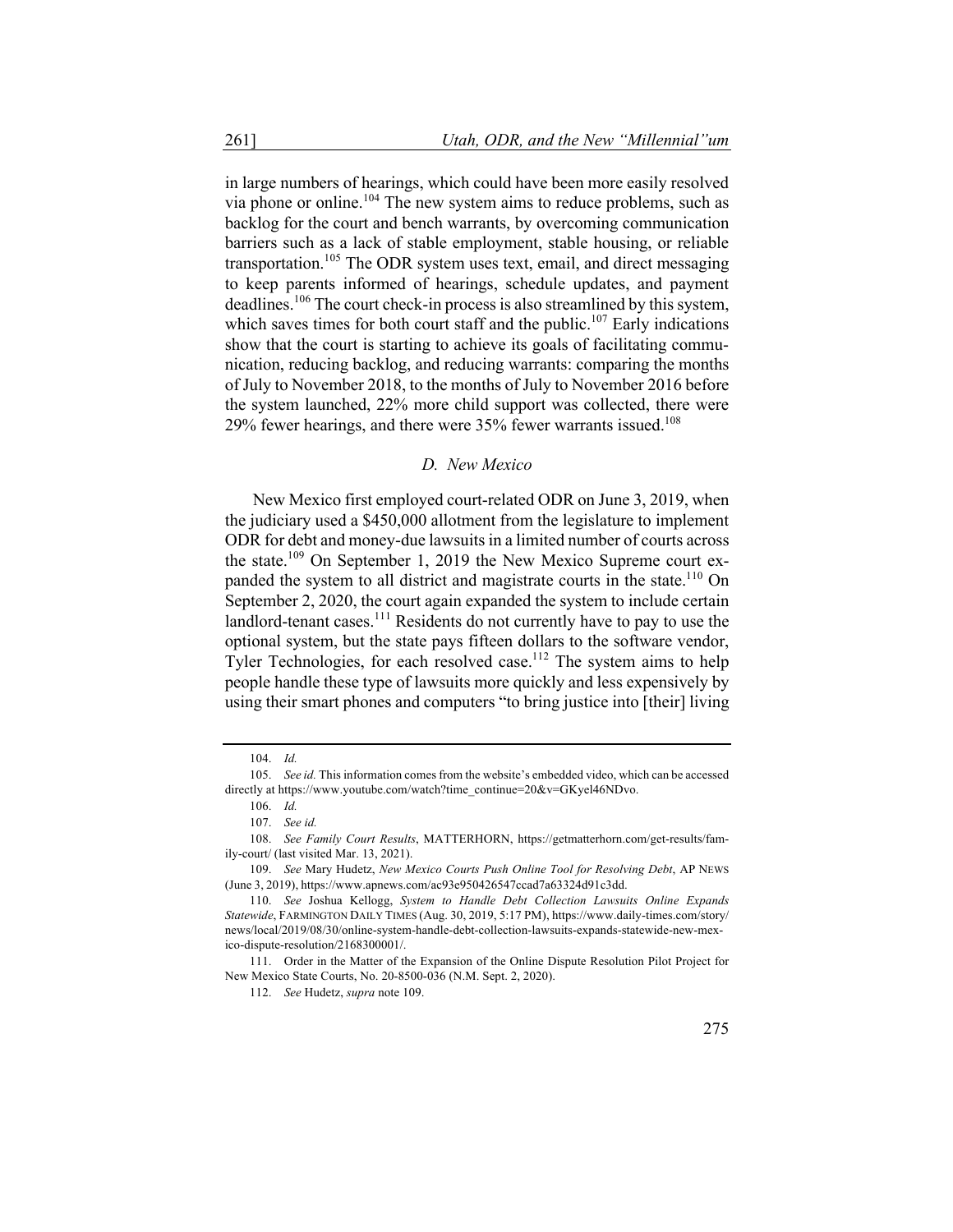rooms."113 The Supreme Court of New Mexico recognized that ODR is a form of ADR that offers "valuable means for promoting the effective administration of justice, expanding access to justice, and improving judicial economy."<sup>114</sup>

Though not on par with the CRT website in British Columbia, New Mexico's ODR home page has a user-friendly feel with graphics, several expandable menus, and a link to a brief video overview of the new process.<sup>115</sup> Once a complaint is filed and then served upon a defendant, the defendant can then choose whether or not to participate in ODR.<sup>116</sup> The original complainant is emailed a link to questions about the alleged amount of money due.<sup>117</sup> The defendant is then emailed a link to the information provided by the complainant and additional questions that provide a response to the complainant.<sup>118</sup> During the first two weeks of this process, either party has the option of requesting the assistance of a free, online mediator to help resolve the case.<sup>119</sup> If the parties come to an agreement on their own or with the assistance of a mediator, a settlement agreement is automatically prepared and filed with the court; if no agreement is reached, a "non-settlement agreement is automatically filed with the court" and the court will then contact the parties about how their case will proceed.<sup>120</sup> Parties can also share evidence with each other or the mediator by uploading documents in a files section on the ODR platform.<sup>121</sup> Online

<sup>113.</sup> *See id.* (quoting Judge Jane Levy, of the Second Judicial Court, Bernalillo County, New Mexico).

<sup>114.</sup> Order in the Matter of the Approval of an Online Dispute Resolution Pilot Project for New Mexico State Courts, No. 19-8500-009 (N.M. June 3, 2019) [hereinafter *2019 Order*].

<sup>115.</sup> *What is Online Dispute Resolution (ODR)?*, N.M. CTS., https://adr.nmcourts.gov/odr.aspx (last visited Mar. 14, 2021).

<sup>116.</sup> *Id.*; *Frequently Asked Questions: 3. Is Participation Required?*, N.M. CTS., https://adr. nmcourts.gov/home/faq/ (last visited Mar. 14, 2021); *see also Resolve Your Case from Your Phone, Tablet or Computer*, N.M. CTS., https://cms.nmcourts.gov/uploads/files/Modria%20Flowchart%20v1 %20for%20Website.pdf (providing a flow chart that gives a general overview of the ODR process) [hereinafter *ODR Flow Chart*].

<sup>117.</sup> *What is Online Dispute Resolution (ODR)?*: *ODR Overview Video*, N.M. CTS., https://adr. nmcourts.gov/odr.aspx (last visited Feb. 9, 2021) (video link at the bottom of the page) [hereinafter *ODR Overview Video]*; *ODR Flow Chart*, *supra* note 116*.* This process takes approximately ten minutes or less. *ODR Flow Chart*, *supra* note 116.

<sup>118.</sup> *ODR Overview Video*, *supra* note 117. Like the time required for the complainant to provide initial online responses, this process should take the defendant less than ten minutes to complete. *ODR Flow Chart*, *supra* note 116.

<sup>119.</sup> *ODR Flow Chart*, *supra* note 116; *see also 2019 Order*, *supra* note 114 (noting that mediators are to "serve as arms of the court").

<sup>120.</sup> *ODR Flow Chart*, *supra* note 116.

<sup>121.</sup> *Frequently Asked Questions: 10. What if I Have Documents to Show the Other Party?*, N.M. CTS., https://adr.nmcourts.gov/home/faq/ (last visited Mar. 14, 2021).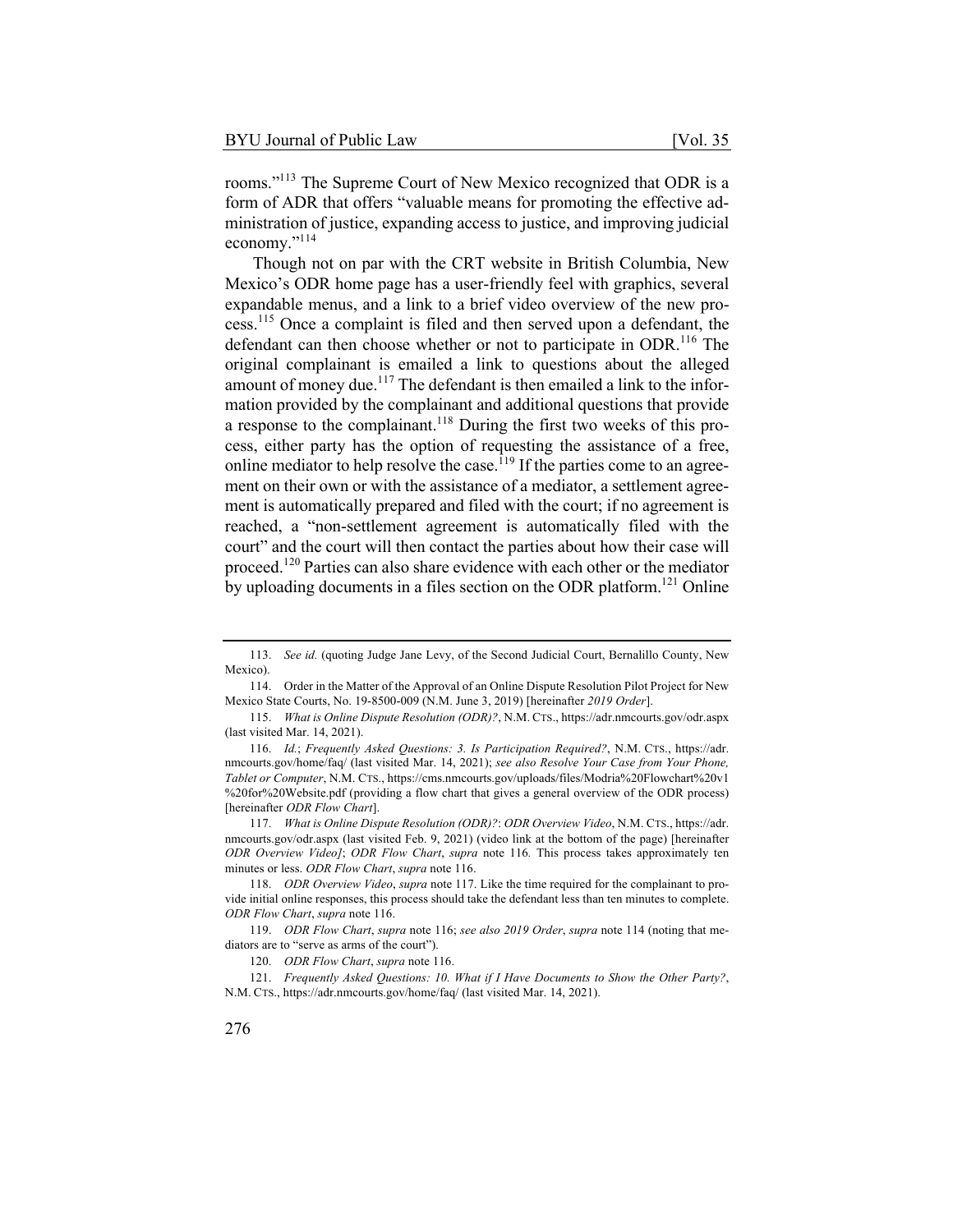mediation normally ends automatically if the parties do not come to a resolution within thirty days.<sup>122</sup> The "Frequently Asked Questions" section of the ODR website includes information that can be very helpful to parties including how to get a free email account to participate in mandatory ODR, how information is kept confidential, and where to find information about consumer debt, consumer protection, and legal assistance.<sup>123</sup>

The Supreme Court of New Mexico ordered the state's Administrative Office of the Courts to "submit an interim written report to the Supreme Court on or before December 30, 2019, that includes an assessment of the effectiveness of the ODR Pilot Project and any recommendations for the continued use of [ODR] services in New Mexico state courts."124 Although no official data seems to be available yet to evaluate whether New Mexico's court ODR is improving judicial administration and efficiency and expanding access to justice, the fact that ODR for debt collection cases expanded from a limited number of state courts to statewide coverage in less than three months, and then expanded again to include certain landlord-tenant cases, may be evidence that the system is helping to achieve some of those goals. $^{125}$ 

# *E. England and Wales126*

"England and Wales . . . are in the process of taking significant steps towards digitalising [their] court processes and using technology for the benefit of those involved in [the] system across all jurisdictions."127 The

<sup>122.</sup> *Frequently Asked Questions: 18. What Happens if We Cannot Reach an Agreement Even with the Help of an Online Mediator?*, N.M. CTS., https://adr.nmcourts.gov/home/faq/ (last visited Mar. 14, 2021); *see 2019 Order*, *supra* note 114 (noting that the court can grant an exception to the thirty-day time limit to complete ODR).

<sup>123.</sup> *Frequently Asked Questions*, N.M. CTS., https://adr.nmcourts.gov/home/faq/ (last visited Mar. 14, 2021).

<sup>124.</sup> *2019 Order*, *supra* note 114.

<sup>125.</sup> *See* Kellogg, *supra* note 110.

<sup>126.</sup> Much of the analysis in this section comes from the work of the United Kingdom's Civil Justice Council's Online Dispute Resolution Advisory Group. The author of this Note believes that ODR in England and Wales is now in the pilot/testing phase but was not able to locate any information relating to the way the system is being implemented. As such, the information presented in this section will present the suggestions of the Civil Justice Council's ODR Advisory Group, but this information may not represent what is actually taking place in England and Wales.

<sup>127.</sup> Ian Burnett, Lord Chief Justice of Eng. & Wales, Welcome Address at the First International Forum on Online Courts: The Cutting Edge of Digital Reform 1 (Dec. 3, 2018), https://www.judiciary.uk/wp-content/uploads/2018/12/speech-lcj-online-court.pdf. The Lord Chief Justice also explains that England is "taking early steps in the" ODR process. *Id.* at 3. He concedes that greater use of artificial intelligence in the judicial process will receive serious consideration. *Id.* at 4. As an interesting aside, Lord Chief Justice Burnett's speech cites multiple times to a presentation given by Justice Himonas of the Utah Supreme Court, referenced *infra*, note 194. *Id.* at 3 n.3, 4 nn.7–8.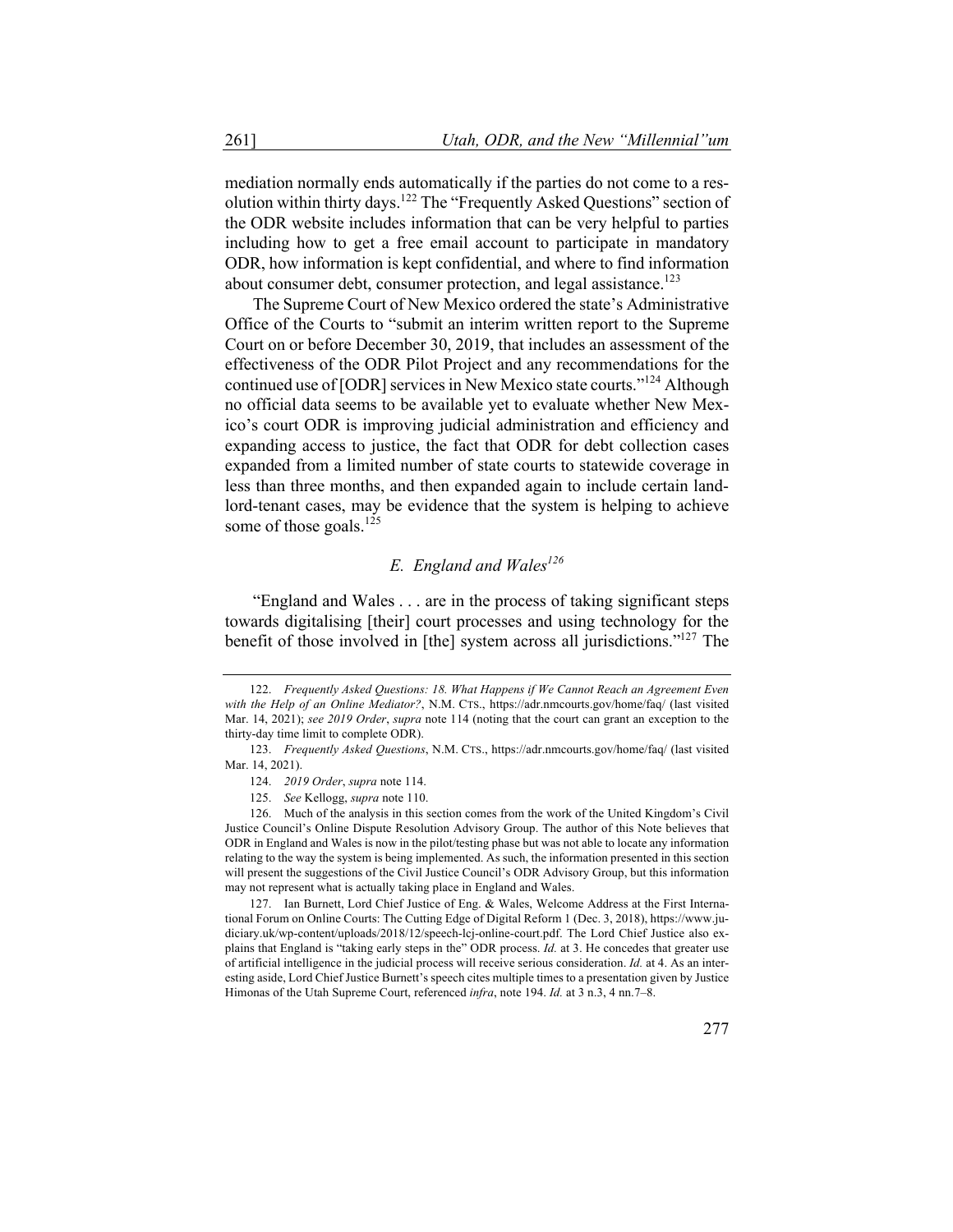system aims "to provide a better and more efficient service to the public which at the same time improves access to justice."<sup>128</sup> Similar to the CRT in British Columbia, those involved with the implementation of court-related ODR in England and Wales believe that the public "must be at the heart of the design process" and that ODR systems should be designed to include "real time feedback."<sup>129</sup> During these early stages, the ODR system seems to focus on "low value civil claims" that for many litigants are either too costly or too complex to pursue, or both.<sup>130</sup>

Initial implementation of ODR for courts in England and Wales appears to handle civil claims valued up to 40,000 pounds (approximately \$51,400 US dollars).<sup>131</sup> The U.K.'s Civil Justice ODR Advisory Group ("U.K. ODR Advisory Group") recommends that this developing system take the form of an online-based court with three distinct tiers of service: dispute avoidance, dispute containment, and dispute resolution.<sup>132</sup> During "Tier One – Online Evaluation," users of the system would receive information and tools to help them evaluate their situation and hopefully avoid or mitigate legal problems.<sup>133</sup> "Tier Two – Online Facilitation," would provide trained and experienced online facilitators who can help parties via mediation, document review, advice, and encouragement.<sup>134</sup> In "Tier Three – Online Judges," judges would decide cases (or parts of cases) mainly on the basis of electronically submitted documents in "a structured

<sup>128.</sup> *See id.* at 1. Lord Chief Justice Burnett also notes that "the sensible use of technology may provide enduring solutions" to help "large numbers of individuals and particularly those on low incomes" more easily and less-expensively access the justice system. *Id.* at 2.

<sup>129.</sup> *Id.* at 2.

<sup>130.</sup> *See* Audio: *What is ODR for Low Value Civil Claims?*, CTS. & TRIBUNALS JUDICIARY U.K. (Feb. 17, 2015) https://www.judiciary.uk/publications/what-is-odr-for-low-value-civil-claimsaudio-version/. There is also a short video with this same information available directly at https://www .youtube.com/watch?v=MQfLPpqiTFk.

<sup>131.</sup> CIV. JUST. COUNCIL, ADR AND CIVIL JUSTICE: FINAL REPORT §§ 5.1–5.3 (2018), https:// www.judiciary.uk/wp-content/uploads/2018/12/CJC-ADR-Report-FINAL-Dec-2018-2.pdf; *cf. What is ODR for Low Value Civil Claims*, *supra* note 130 (discussing values up to 25,000 pounds); Letter from Richard Susskind to Lord Briggs LJ, U.K. Royal Courts of Justice (Mar. 31, 2016) [hereinafter Letter from Richard Susskind], https://www.judiciary.uk/wp-content/uploads/2016/04/cjc-odr-advisory-group-response-to-lj-briggs-report.pdf (explaining the inclination to start with lower value claims (10,000 pounds) where there are many pro se litigants or where many lawyers recognize that it is unreasonable for a lawyer to be involved).

<sup>132.</sup> CIV. JUST. COUNCIL, ONLINE DISPUTE RESOLUTION FOR LOW VALUE CIVIL CLAIMS 19– 21 (2015), https://www.judiciary.uk/wp-content/uploads/2015/02/Online-Dispute-Resolution-Final-Web-Version.pdf.

<sup>133.</sup> *Id.* at 19.

<sup>134.</sup> *Id.* at 19–20. The facilitators will lead this phase of court ODR in an "inquisitorial rather than adversarial manner." *Id.* at 20. Court-users who proceed to Tier Two would pay a fee. *Id.*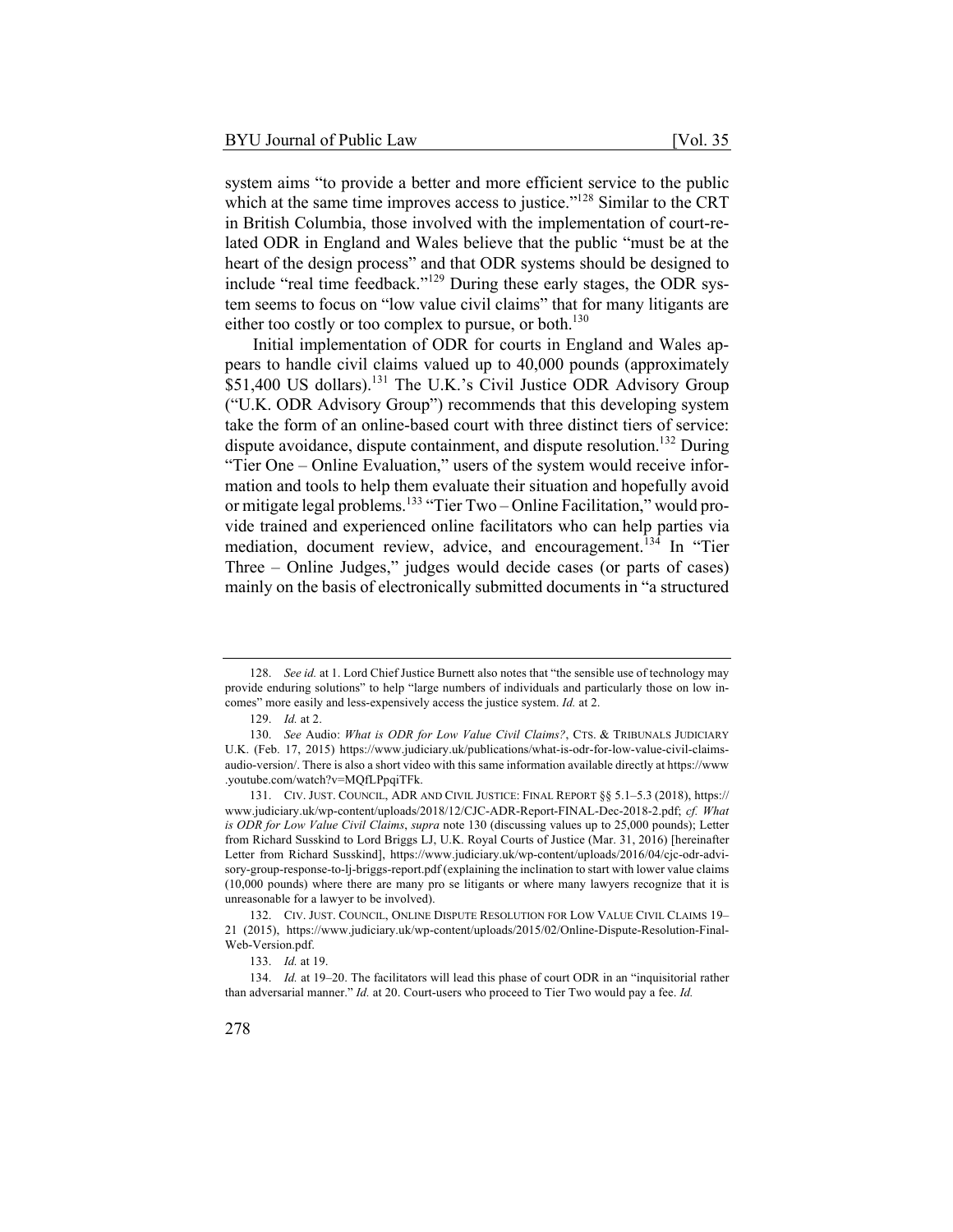but still adversarial system of online pleading and argument."<sup>135</sup> This three-tiered system, by focusing more on dispute avoidance and containment and less on dispute resolution, would "embrace a more preventative philosophy" than the philosophy currently employed in the judicial system.<sup>136</sup> The U.K. ODR Advisory Group also suggests the following in regards to implementing this new online court: robust empirical research, open public discourse, and the importance of the appropriate "look and feel" of the court ODR system.<sup>137</sup>

As the U.K.'s new online court is only in the public beta testing phase,  $^{138}$  there appears to be little evidence of what the court actually looks like or the initial results of the court. It seems that the initial rollout only utilizes something similar to "Tier One – Online Evaluation," as recommended by the U.K. ODR Advisory Group.<sup>139</sup> One unintended consequence of this new system is that more defenses are being presented; if the number of disputed cases increases, the need for an effective ODR system is imperative so that courts do not become even more strained than they already are.<sup>140</sup> The U.K. ADR Working Group recognizes that confidentiality, security, accuracy, and quality are all areas of concern for the new system.<sup>141</sup> In order for ODR to achieve more public acceptance, the group recommends that ODR "establish a set of standards" for all of its many iterations,  $142$  and "establish itself in the public consciousness in order to realise its vast potential."<sup>143</sup>

## *F. China*

If the CRT of British Columbia has a legitimate claim as the first in the world to implement ODR into a public justice system, then China has a legitimate claim as a pioneer in exploring the outer limits of the use of

<sup>135.</sup> *Id.* at 20. Court-users in Tier Three would pay a significantly higher fee than in Tier Two, but much lower than the cost for traditional court users. *Id.*

<sup>136.</sup> *Id.* at 18. The U.K. ODR Advisory Group recommended implementing "Tier Three – Online Judges" first because it "is the part of the new service that makes the online court a court and . . . it . . . will most relieve pressure from the current court system." Letter from Richard Susskind, *supra* note 131, at 3.

<sup>137.</sup> *See* Letter from Richard Susskind, *supra* note 131, at 5–7.

<sup>138.</sup> CIV. JUST. COUNCIL, *supra* note 131, §§ 5.1–5.6.

<sup>139.</sup> *Id.* § 5.3.

<sup>140.</sup> *Id.* § 5.4.

<sup>141.</sup> *Id.* § 7.21.

<sup>142.</sup> *Id.* § 9.18.

<sup>143.</sup> *Id.* § 9.11.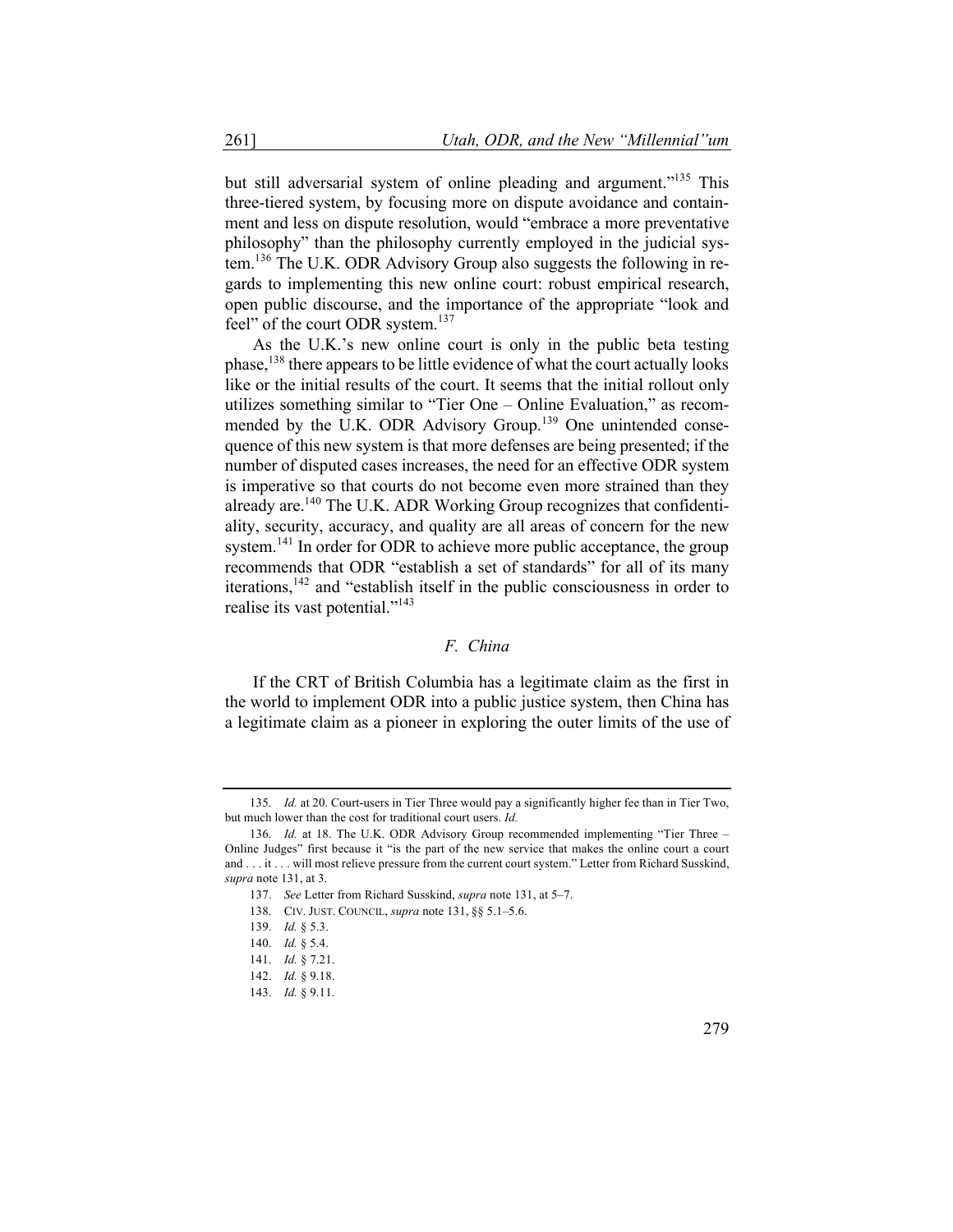online justice and artificial intelligence ("AI"). China recently implemented internet courts in three parts of the country: Hangzhou, Beijing, and Guangzhou.<sup>144</sup> These courts may be especially useful in a country that has approximately eight-hundred million internet users, or more than double the entire population of the US.<sup>145</sup> The first internet court in the country was established in Hangzhou in 2017.<sup>146</sup> The Beijing Internet Court claims to have the first AI judge "of its kind in the world."<sup>147</sup> A brief overview of the Hangzhou and Beijing Internet Courts follows.

# *1. Hangzhou Internet Court<sup>148</sup>*

The Hangzhou Court of the Internet homepage includes scrolling banners, information for parties, and highlights about features of the court.<sup>149</sup> The court aims to "maintain cyber security, resolve the disputes involving the Internet, and promote the deep integration of the Internet and economic society."<sup>150</sup> The process will hopefully save people time, money, and allow users to file a lawsuit in five minutes.<sup>151</sup> After a suit is filed and both parties log into the system, they enter a phase of "pre-litigation mediation."<sup>152</sup> Cases eligible for this court include disputes over online shopping (contractual and products liability), internet copyright infringement, internet service, and financial loan contracts.<sup>153</sup>

<sup>144.</sup> Guodong Du & Meng Yu, *China Establishes Three Internet Courts to Try Internet-Related Cases Online: Inside China's Internet Courts Series -01*, CHINA JUST. OBSERVER (Dec. 16, 2018), https://www.chinajusticeobserver.com/insights/china-establishes-three-internet-courts-to-try-internet-related-cases-online.html. Because the Guangzhou Court of the Internet does not appear to provide an English translation of its website, this Note will focus on only the Hangzhou and Beijing courts. *See* GUANGZHOU CT. INTERNET https://www.gzinternetcourt.gov.cn/index.html (last visited Jan. 16, 2021).

<sup>145.</sup> *See China First Internet Court Handles over 10,000 Cases*, CHINA DAILY (Aug. 18, 2018, 3:21 PM), http://www.chinadaily.com.cn/a/201808/18/WS5b77c8f4a310add14f386801.html.

<sup>146.</sup> *Id.*

<sup>147.</sup> *Beijing Internet Court Launches Online Litigation Service Center*, BEIJING INTERNET CT. (July 1, 2019), https://english.bjinternetcourt.gov.cn/2019-07/01/c\_190.htm.

<sup>148.</sup> Only the homepage of the Hangzhou Court of the Internet is translated into English, so the information provided in this subsection of the Note will be very limited. *See The Litigation Platform of Hangzhou Internet Court*, HANGZHOU INTERNET CT., https://www.netcourt.gov.cn/?lang=En (last visited Mar. 13, 2021).

<sup>149.</sup> *Id.*

<sup>150.</sup> *Id.*

<sup>151.</sup> *Id.*

<sup>152.</sup> *Id.*

<sup>153.</sup> *Id.*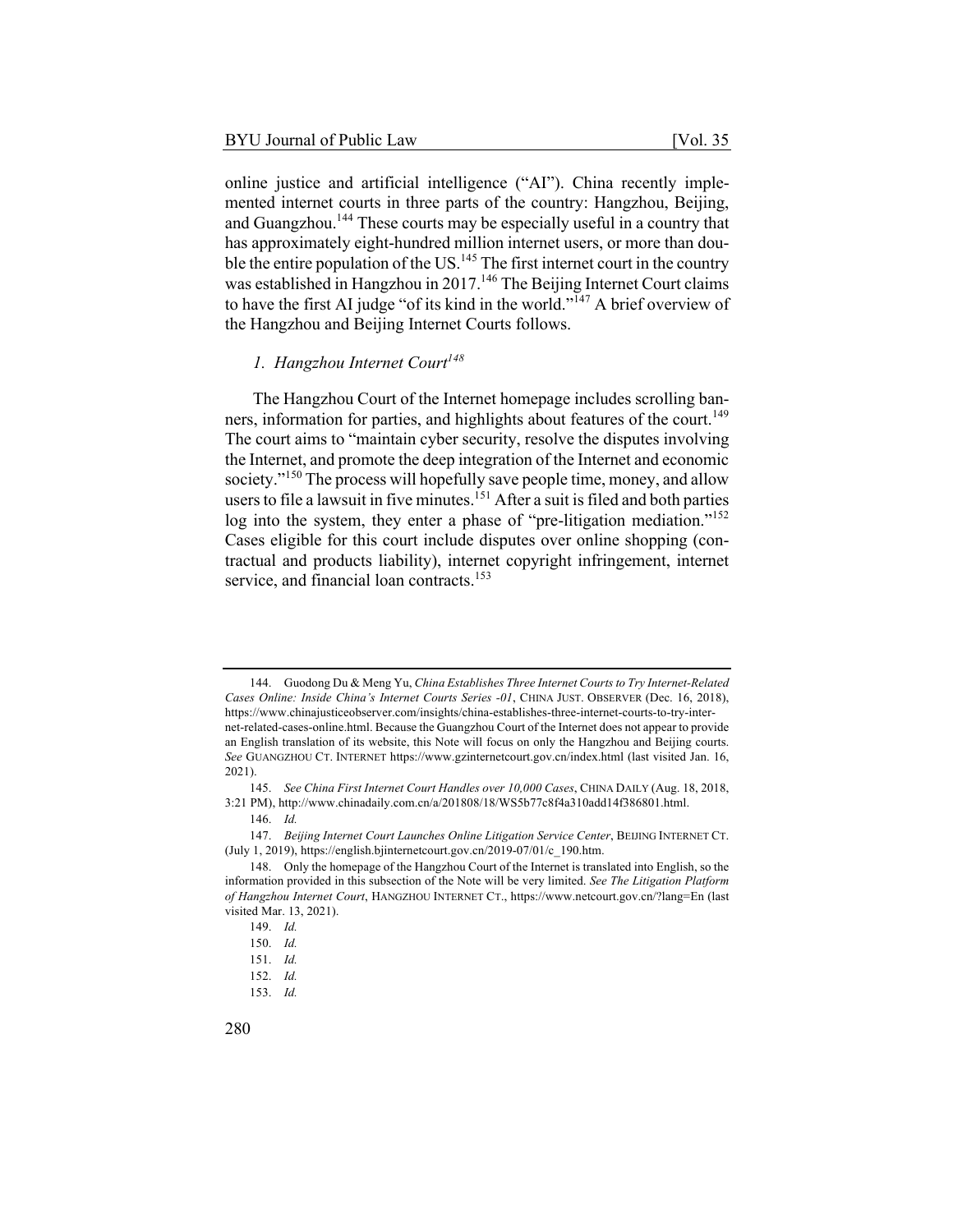During the court's first year it oversaw more than 11,000 cases.<sup>154</sup> At least 9,600 of those cases were resolved, and the average case lasted thirtyeight days—or about half the time of traditional court.<sup>155</sup> These initial numbers provide evidence that the court is starting to achieve some of its goals related to integrating the court into economic society. But others feel that the court has room for improvement: some allege that the court is not impartial because the court's software is supported by Alibaba Group, and most internet-related disputes in the area involve Alibaba and its subsidiaries.156

# *2. Beijing Internet Court<sup>157</sup>*

The Beijing Internet Court began operating as a "24/7" internet court on September 9, 2018.158 Some describe this court as an indication of "a new model of social governance system."159 A judge who works on the court says that online cases "save time and expense for litigants (as they do not have to travel to the court), while improving judicial efficiency and transparency."<sup>160</sup> Other objectives the court aims to achieve are "openness" and inclusiveness, platform neutrality and data sharing, innovation and upgrading, security and control."<sup>161</sup> The court currently has jurisdiction over eleven types of cases, including disputes involving online shopping, online service contracts, financial loan contracts, internet copyright, internet domain, and internet public interest.<sup>162</sup>

<sup>154.</sup> *See China First Internet Court Handles over 10,000 Cases*, *supra* note 145; *see also* Du & Yu, *supra* note 144 (reporting that the Hangzhou Internet Court handled more than 12,000 cases during the first year); Yin Han, *Round-the-Clock Cyber Court Opens in Beijing*, GLOBAL TIMES (Sep. 9, 2018, 11:28 PM), http://www.globaltimes.cn/content/1118968.shtml (also reporting that the Hangzhou court saw 12,000 cases during its first year).

<sup>155.</sup> *China First Internet Court Handles over 10,000 Cases*, *supra* note 145; *see also* Du & Yu, *supra* note 144 (reporting that close to 10,4000 cases were resolved by the court during year one); Han, *supra* note 154 (reporting similarly, that 10,600 cases were resolved the first year). Du & Yu also reported that the average trial lasted twenty-eight minutes. Du & Yu, *supra* note 144*.*

<sup>156.</sup> Du & Yu, *supra* note 144.

<sup>157.</sup> A large portion of the Beijing Internet Court website is translated into English. *See* BEIJING INTERNET CT., https://english.bjinternetcourt.gov.cn/ (last visited Mar. 14, 2021). This may be an attempt to make the court more accessible on a global level.

<sup>158.</sup> Han*, supra* note 154.

<sup>159.</sup> *Id.* (quoting Qin An, head of the Institute of the China Cyberspace Strategy).

<sup>160.</sup> Cao Yin, *Cybercourts Ease Judicial Workloads, Provide Better Rulings*, BEIJING INTERNET CT. (Apr. 8, 2019), https://english.bjinternetcourt.gov.cn/2019/04/08/c\_113.htm (quoting Liu Shuhan, who has served on the court since its inception).

<sup>161.</sup> *Introduction: Beijing Internet Court*, BEIJING INTERNET CT. (Mar. 26, 2019), https://english.bjinternetcourt.gov.cn/2019-03/26/c\_26.htm.

<sup>162.</sup> *Jurisdiction*, BEIJING INTERNET CT. (Mar. 25, 2019), https://english.bjinternetcourt.gov.cn /2019-03/25/c\_23.htm.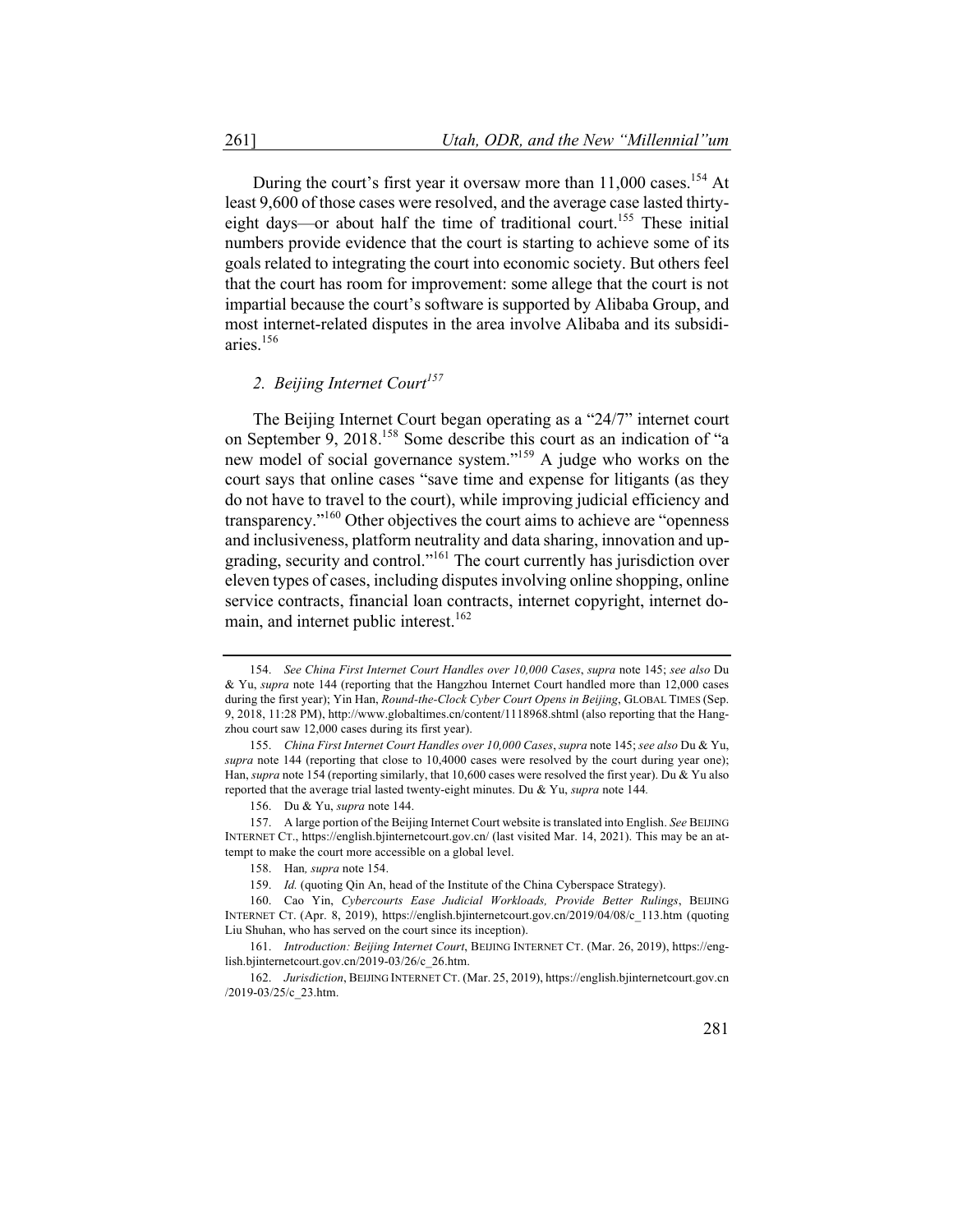The Beijing Internet Court website has many user-friendly features, including visuals, graphics, scrolling banners, and links to explanatory videos.<sup>163</sup> Once a party registers on the system, uploads digital identification, and creates a username and password, the system uses a QR code and facial-recognition technology to secure the account.<sup>164</sup> Parties can then file a case online, upload a complaint (or use a form template to create one), and upload any evidence they have.<sup>165</sup> At that point, a judge reviews the material; if the case is accepted, the judge will notify the complainant and send case information to the defendant.<sup>166</sup> Once the defendant logs into the system, the parties can choose to participate in mediation.<sup>167</sup> If mediation is not successful or the parties decline mediation, the case is referred to the court for trial.<sup>168</sup> Parties are notified of the hearing via text and receive summons via the online platform.<sup>169</sup> When the time for trial arrives, parties use the online system/app to participate in and "attend" the trial.<sup>170</sup> The entire process explained in this paragraph is executed via the online court platform.

In terms of judicial use of AI, China may be unparalleled. China uses blockchain to help secure data transmission, storage, and authenticity; voice recognition software to make court records as trials occur; and technology to automatically create first drafts of judgments based on case transcripts and legal principles relevant to the case.<sup> $171$ </sup> Perhaps the most futuristic feature of the Beijing Online Court is the use of an "AI judge claimed to be 'the first of its kind in the world. $1^{172}$  "The Judge has a female image with a voice, facial expressions and actions based on a real person, one of the court's judges. . . . [T]he AI judge will help the court's judges complete repetitive basic work, including litigation reception, thus enabling professional practitioners to focus better on their trial work."<sup>173</sup>

<sup>163.</sup> *See* BEIJING INTERNET CT., *supra* note 157. This website offers many similar features to British Columbia's CRT website. *See* CIV. RES. TRIBUNAL, *supra* note 60.

<sup>164.</sup> *See* Video: *Online Lawsuit*, BEIJING INTERNET CT. (May 9, 2019), https://english.bjinternetcourt.gov.cn/2019-05/09/c\_158.htm. The video is embedded on the webpage. *Id.*

<sup>165.</sup> *Id.*

<sup>166.</sup> *Id.*

<sup>167.</sup> *Id.* If the parties decide to mediate, there are more than seventy mediation agencies that can assist the parties. *Id.*

<sup>168.</sup> *Id.*

<sup>169.</sup> *Id.*

<sup>170.</sup> *Id.* The trial is recorded, and parties are notified of the results via a method of their choosing. *Id.* If a party disagrees with the holding, the party can file an appeal online. *Id.*

<sup>171.</sup> *See Introduction: Beijing Internet Court*, *supra* note 161.

<sup>172.</sup> *See Beijing Internet Court Launches Online Litigation Service Center*, *supra* note 147.

<sup>173.</sup> *Id.* For those interested, the website shows a picture of what appears to be the AI judge on screen and the human judge, who was the human inspiration for the AI judge, on stage. *Id.*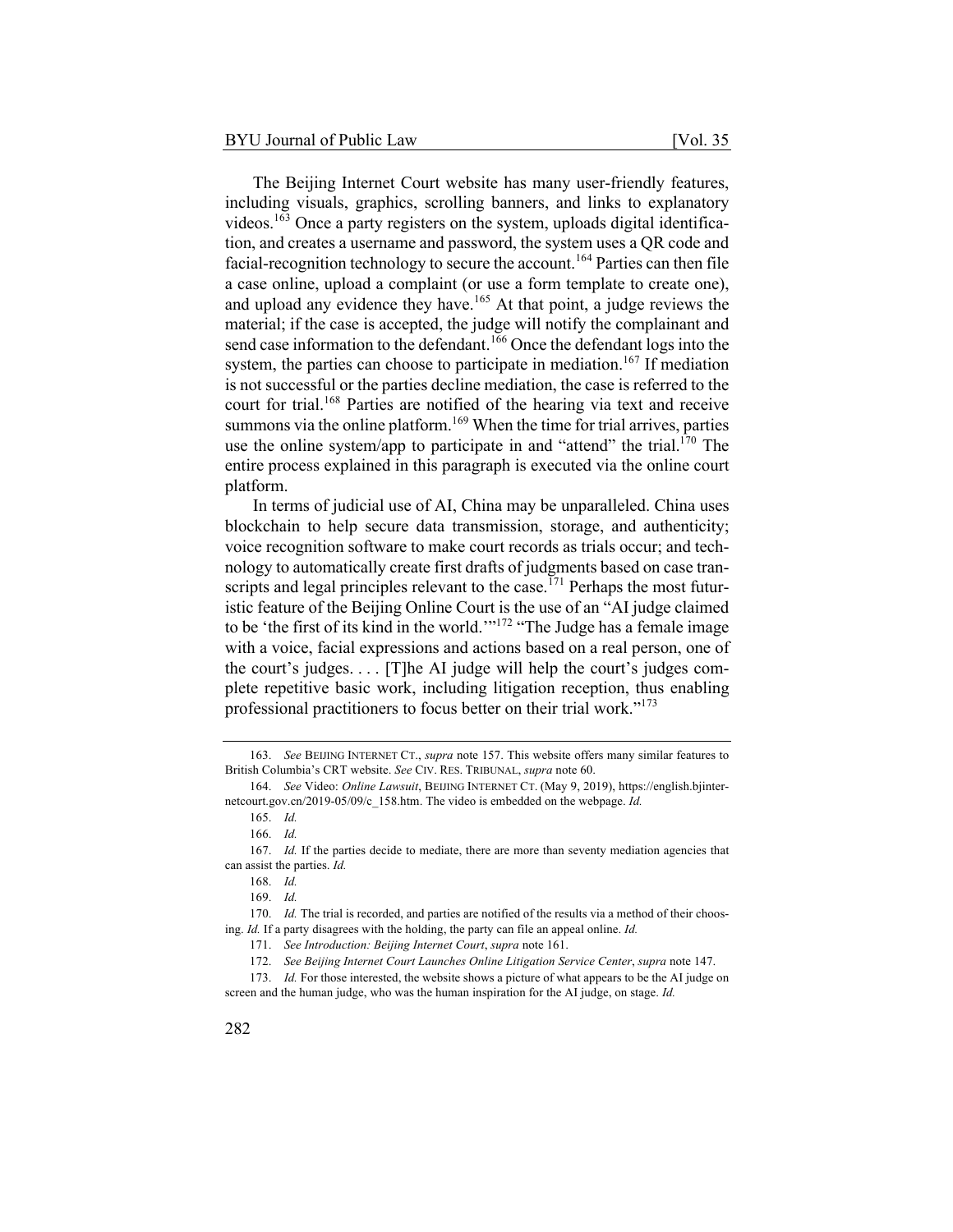There appears to be little public information about whether the Beijing Internet Court is achieving its goals such as judicial efficiency and judicial transparency.<sup>174</sup> However, the court may be starting to achieve its goals of saving litigants time and money: the court reports that cases can be filed in five minutes, printing paper documents is unnecessary, court hearings take about twenty-eight minutes, a third of "cases are filed during nonworking hours," and the average case length from "filing to final conclusion" is twenty days.  $175$ 

#### *G. Other Jurisdictions*

The following information will not be as detailed as the information in the previous sections in this Part IV. Rather, the information that follows is meant to illustrate that there are other jurisdictions using or considering ODR, and that the iterations of such ODR are not uniform.

#### *1. Singapore*

Singapore planned to implement ODR for motor vehicle accident claims by the end of 2019.<sup>176</sup> The ODR system would provide help to litigants in the form of outcome simulations, AI, and mediation opportunities, in the hope of saving parties money, providing information to the public, and helping the judicial system improve efficiency.<sup>177</sup> Singapore currently provides ODR for some small claims such as contractual disputes and nonmotor vehicle property damage.<sup>178</sup> "[A]n e-Negotiation feature . . . allows the parties to negotiate and reach a settlement on the disputed claims without having to go to the courts."179

<sup>174.</sup> This may be in large part because the court is just over a year old.

<sup>175.</sup> *All You Need to Know About China's Internet Courts*, BEIJING INTERNET CT. (Apr. 11, 2019), https://english.bjinternetcourt.gov.cn/2019-04/11/c\_125.htm. The website references China's Internet Courts, and the sources include the Hangzhou and Guangzhou court websites, so these figures may be the aggregate of the three internet courts in the country. *See id.*

<sup>176.</sup> *See* Tay Peck Gek, *Singapore Public Can Resolve Motor Accidents Disputes Online from Year-End*, BUS. TIMES (Jan. 7, 2019, 11:49 AM), https://www.businesstimes.com.sg/transport/singapore-public-can-resolve-motor-accidents-disputes-online-from-year-end (referencing announcement by Chief Justice Sundaresh Menon).

<sup>177.</sup> *Id.*

<sup>178.</sup> *See Singapore Launches e-Filing and e-Negotiation for Small Claims*, NAT'L CTR. TECH. & DISP. RESOL. (July 11, 2017), http://odr.info/singapore-launches-e-filing-and-e-negotiation-forsmall-claims/ (explaining that claim values must not exceed \$10,000 Singapore dollars (approximately \$7,340 USD) or \$20,000 Singapore dollars (approximately \$14,780 USD) "if both parties agree in writing").

<sup>179.</sup> *Id.*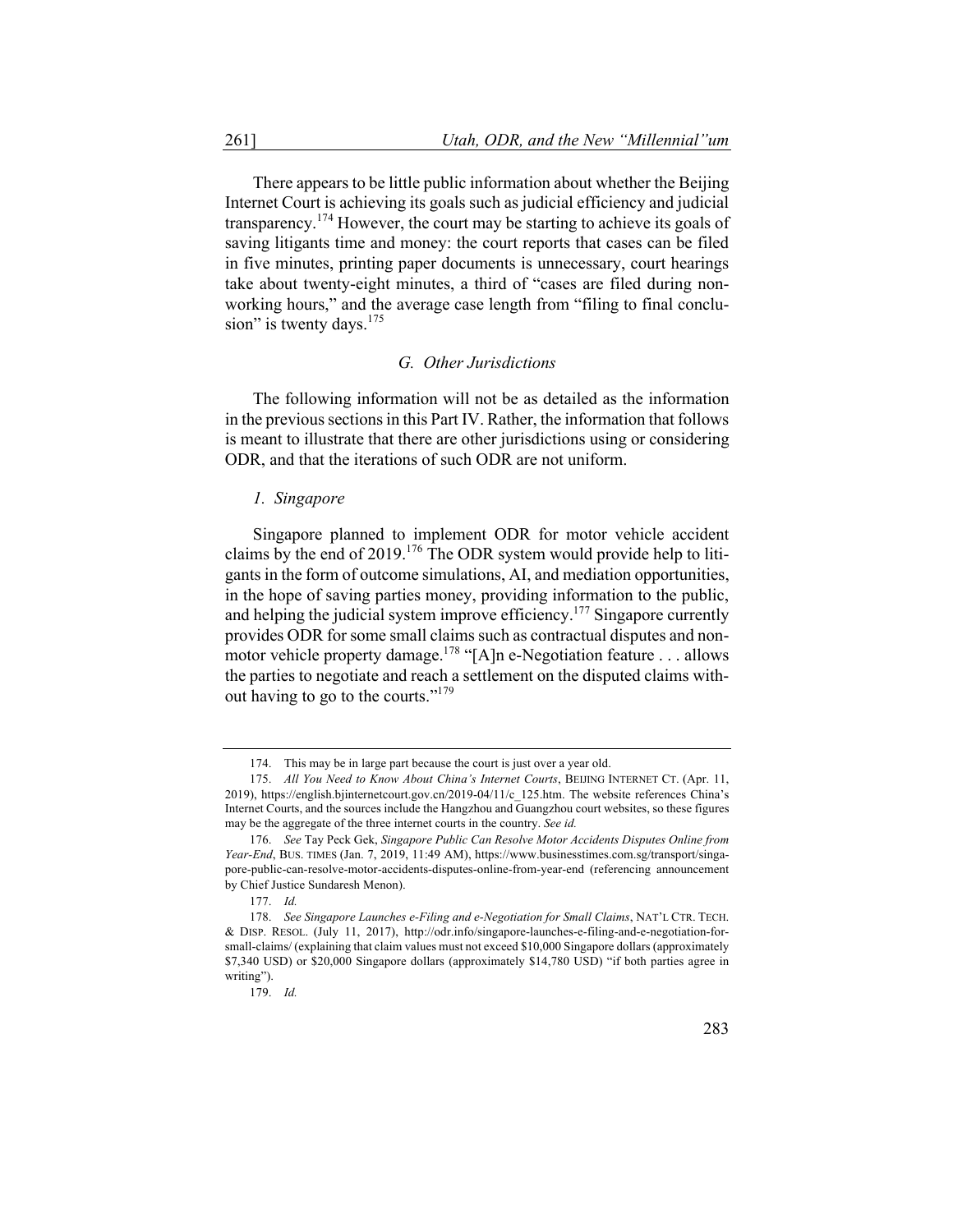## *2. Victoria, Australia*

Victoria, Australia is considering using ODR for "small civil claims" in order to "improve citizen access to justice services, particularly for those with a disability or 'experiencing the tyranny of distance.'"<sup>180</sup> The ODR service, which would be offered by the Victorian Civil and Administrative Tribunal, may be out of pilot testing and available to the general public by 2022.<sup>181</sup> Initial pilot testing shows that some ODR features such as text and video chat are "second nature" to an increasingly tech-savvy public, which provides "a soft landing into circumstances that are otherwise quite daunting for [many]."<sup>182</sup> Some feel that this court-related ODR has the potential to handle minor criminal matters and some larger civil matters.<sup>183</sup> In addition, some suggest providing help centers at traditional court buildings "to avoid marginalising those that need assistance accessing and/or navigating the online court platform."<sup>184</sup>

## *3. Los Angeles County, California*

In 2019 the Los Angeles County Department of Consumer and Business Affairs was recognized for using information technology in the county's ODR program.<sup>185</sup> The department uses a 24/7 ODR platform that allows users "to check their case status, message their mediator, and upload supporting documents."<sup>186</sup> The mediation aspect of the program,

<sup>180.</sup> Justin Hendry, *Victoria Looks to Settle Legal Disputes Online*, ITNEWS (Sept. 10, 2018, 6:55 AM), https://www.itnews.com.au/news/victoria-looks-to-settle-legal-disputes-online-512159.

<sup>181.</sup> *See id.* The Victorian Civil and Administrative Tribunal "hears and decides civil and administrative legal cases outside of the court system, without the need for legal support." *Id.*

<sup>182.</sup> Victorian Civil and Administrative Tribunal (VCAT), *VCAT Online Dispute Resolution Pilot*, YOUTUBE (Sept. 13, 2018), https://www.youtube.com/watch?v=1cuKRgj-0ng.

<sup>183.</sup> *See id.*

<sup>184.</sup> KATARINA PALMGREN, CHURCHILL FELLOWSHIP REPORT: 2018, at 10 (The Winston Churchill Memorial Trust, 2018), https://www.churchilltrust.com.au/project/to-explore-the-use-ofonline-dispute-resolution-to-resolve-civil-disputes/. Katarina Palmgren is the Court Legal Advisor to the Magistrates' Court of Victoria. *Id.* at 1.

<sup>185.</sup> *See DCBA Receives Prestigious National Award for Mediation Program*, L.A. COUNTY: DEP'T CONSUMER & BUS. AFF. (June 28, 2019), https://dcba.lacounty.gov/newsroom/dcba-receivesprestigious-national-award-for-mediation-program/. While Los Angeles County's Department of Consumer and Business Affairs ODR is not court-provided, it is an alternative for parties that do not want to go to court. *See id*. Like the website for the CRT of British Columbia, the department's website has a very user-friendly feel with icons, graphics, and easy-to-read text. *See* L.A. COUNTY: DEP'T CONSUMER & BUS. AFF., https://dcba.lacounty.gov/ (last visited Oct. 28, 2019).

<sup>186.</sup> *DCBA Receives Prestigious National Award for Mediation Program*, *supra* note 185*.*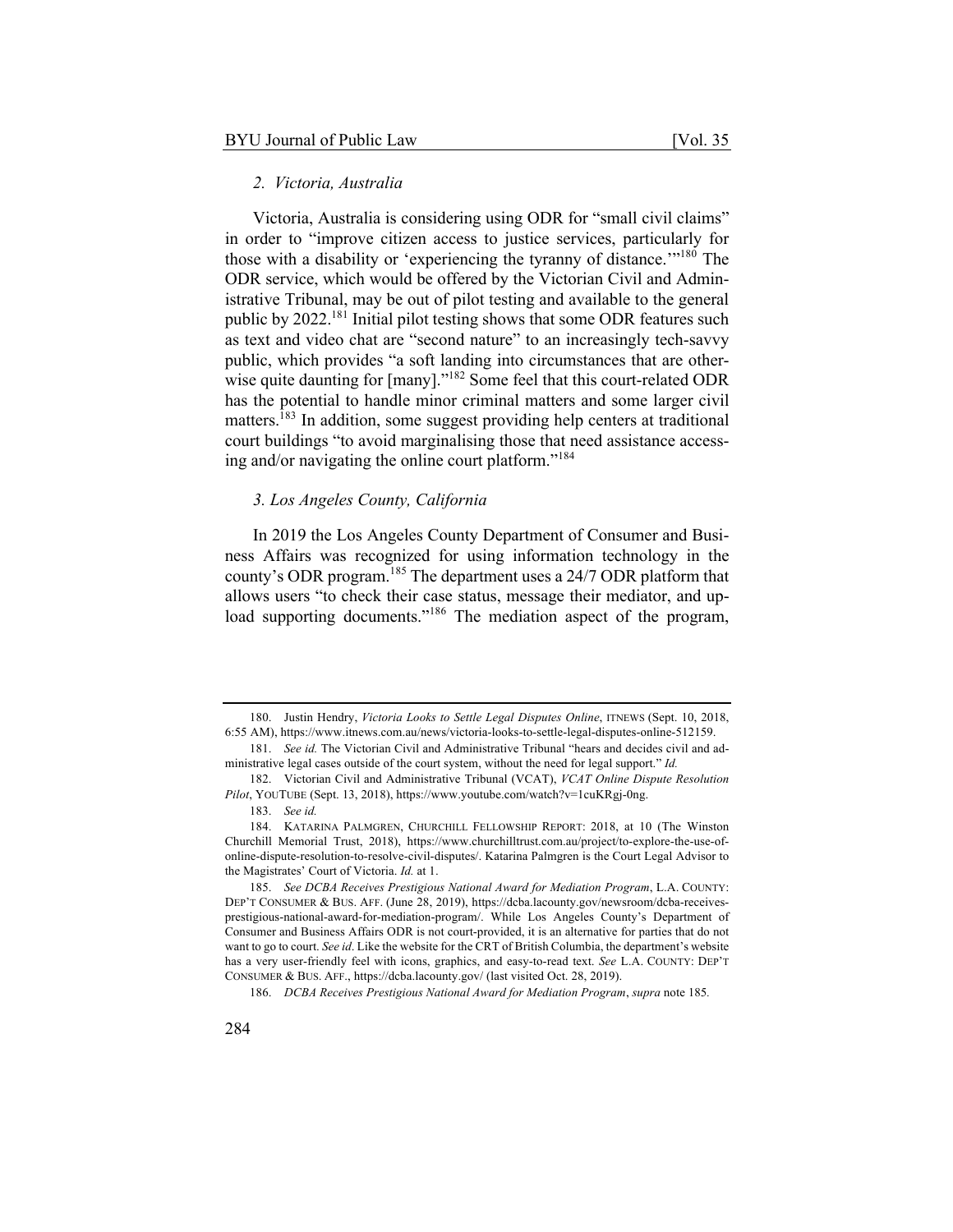which can be done via video chat, has helped resolve three-fourths of parties' cases that use ODR.<sup>187</sup> The process aims to make government accessible, transparent, "and serve the greatest number of people . . . with . . . few resources."<sup>188</sup>

#### *4. Other courts*

Many other jurisdictions are implementing or considering implementing some form of ODR into the judicial process. In India "[t]he law ministry has asked government departments to go for online arbitration to fast track dispute resolution and bring down government litigation."<sup>189</sup> Buenos Aires, Argentina offers a free online mediation service to help "neighbors and citizens" resolve their conflicts.<sup>190</sup> A single judge in Travis County, Texas, "uses ODR for small claims cases of \$10,000 or less" that has eased court burdens, eliminated the need for some litigants to hire lawyers, and "foster[ed] genial solutions to disputes."<sup>191</sup> These three examples highlight that court-related ODR continues to spread across the globe and can be implemented anywhere from single court rooms to country-wide platforms.

189. Pradeep Thakur, *Govt Departments Told to Go for E-arbitration to Speed Up Dispute Resolution*, TIMES OF INDIA (Aug. 21, 2017, 3:37 IST), https://timesofindia.indiatimes.com/india/govt-deptartments-told-to-go-for-e-arbitration-to-speed-up-dispute-resolution/articleshow/60150 587.cms. Government litigation equals close to half of the pending court cases in the country. *See id.* (Forty-six percent of three crore cases, or forty-six percent of approximately thirty million cases.).

<sup>187.</sup> *See id.* The department "is the only government agency in Southern California that provides free [ODR]." *Id.*

<sup>188.</sup> Giuseppe Leone, *Online Mediation – Why It Works So Well at the Los Angeles County's Department of Consumer and Business Affairs*, VIRTUAL MEDIATION LAB, https://www.virtualmediationlab.com/virtual-mediation-lab-usa-international/why-the-online-dispute-resolution-system-oflos-angeles-countys-department-of-consumer-and-business-affairs-is-so-successful/ (last visited Apr. 12, 2021) (interview with Caroline Torosis, Dispute Resolution Manager, Los Angeles County Department of Consumer and Business Affairs). The embedded video can be accessed directly at https:// www.youtube.com/watch?time\_continue=20&v=q6WIu2GUJhU.

<sup>190.</sup> *See Videos About the On-line Mediation Program Launched by Buenos Aires City Government in Argentina: Developed by ODR Latinoamerica*, NAT'L CTR. TECH. & DISP. RESOL. (Oct. 1, 2018), http://odr.info/mel-videos/ (The information cited comes directly from the embedded videos, which are in Spanish; the author of this Note speaks Spanish and provided the translation.). It appears that the government of Buenos Aires is attempting to set a more congenial resolution environment by describing some parties as "neighbors."

<sup>191.</sup> Zack Quaintance, *Judges, Private Sector Spread Online Dispute Resolution in Courts*, GOV'T TECH.(Mar. 20, 2019), https://www.govtech.com/public-safety/Judges-Private-Sector-Spread-Online-Dispute-Resolution-in-Courts.html. Judge Randall Slagle uses Modria, from Tyler Technologies, for ODR in his courtroom. *Id.* Interestingly, Judge Slagle notes that many parties "resolve their case in a way where they can continue being neighbors. Both parties—while maybe not being extremely happy—are not going to hate each other." *Id.*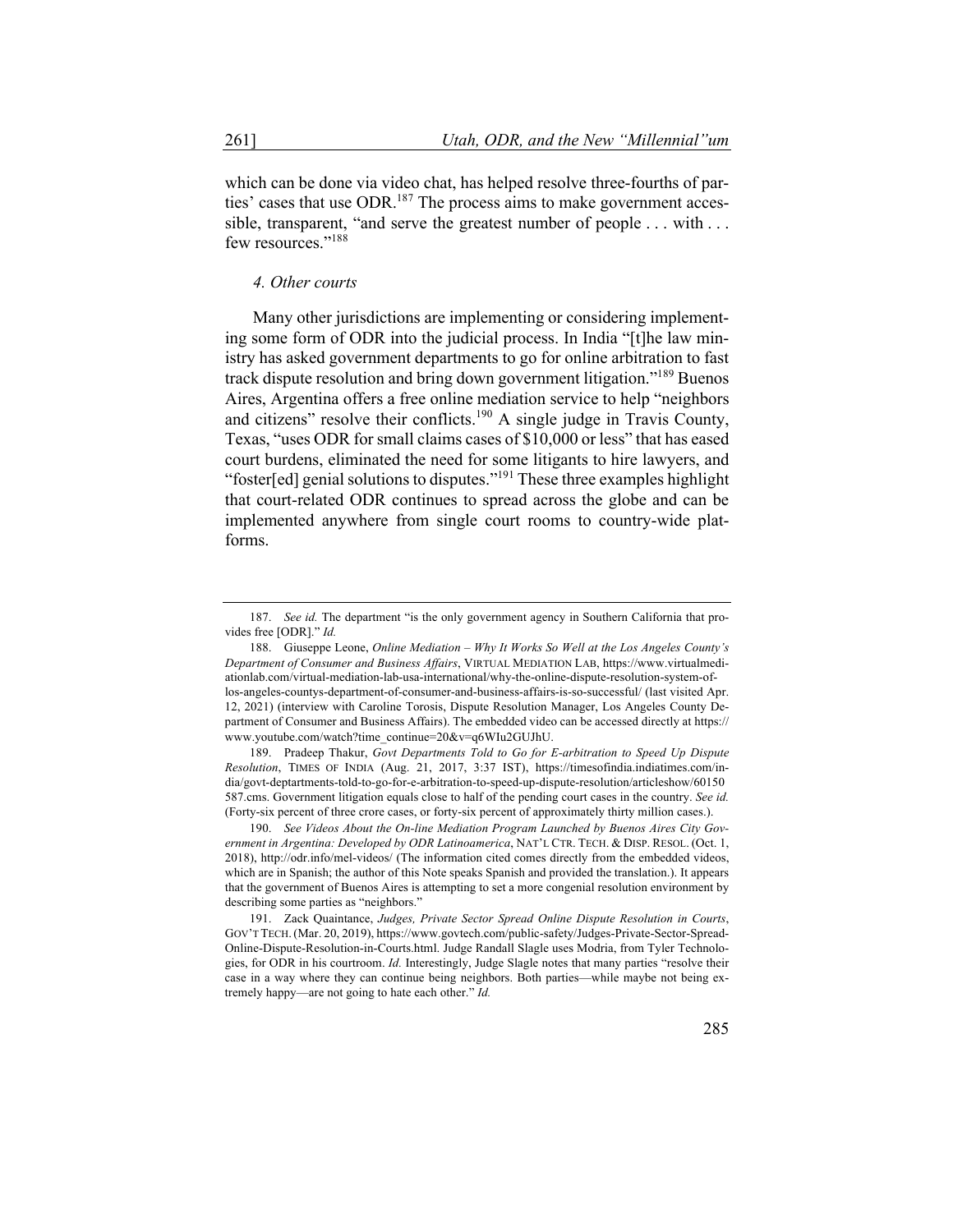# V. UTAH'S COURT-RELATED ODR GOALS AND IMPLEMENTATION THUS FAR

Utah used a federal grant to create an ODR platform for small claims to "assist users in filing documents, defending claims, communicating with other parties, learning about processes, and participating in their small claims case."<sup>192</sup> This new system aims "to improve access to justice and efficiency of the court process with innovative technology," while recognizing that "new generations of court users have different expectations about what resources government should provide online and how those resources should be presented."<sup>193</sup> Justice Deno Himonas of the Supreme Court of Utah explained that ODR is one of the ways that Utah is trying to "narrow the access-to-justice gap, particularly for the poorer and less educated segments of [the State's] population."194 Small claims were chosen to test the feasibility of court ODR because "[small claims] are relatively simple procedurally and involve a high percentage of pro se parties."<sup>195</sup> The ODR pilot project commenced on September 19, 2018 in West Valley City Justice Court<sup>196</sup> and has since expanded to four additional justice courts in the State: Carbon County, Orem City, Sunset, and Wasatch.<sup>197</sup>

194. Deno Himonas, *Utah's Online Dispute Resolution Program*, 122 DICK. L. REV. 875, 875 (2018). Justice Himonas believes that Utah was "the first in the country to launch this soup-to-nuts approach" to court-related ODR. *Id.* at 880.

195. STIGLICH, *supra* note 192, at 5. If the small claims ODR pilot is successful, plans exist to expand court-related ODR to additional case types. *Id.* at 8. Small claims courts in Utah allow claim values up to \$11,000. Himonas, *supra* note 194, at 881.

<sup>192.</sup> MELISSE STIGLICH, UTAH ONLINE DISPUTE RESOLUTION PILOT PROJECT: TECHNICAL ASSISTANCE GRANT: FINAL REPORT 3 (2017), https://ncsc.contentdm.oclc.org/digital/api/collection/ adr/id/63/download. Utah received a State Justice Institute Technical Assistance Grant in conjunction with its court ODR project. *See id.* The State Justice Institute "was established by federal law in 1948 to improve the quality of justice in state courts, and foster innovative, efficient solutions to common issues faced by all courts." Grants, ST. JUST. INST., http://www.sji.gov/grants/ (last visited Oct. 29, 2019). Grants awarded by the institute are meant to "benefit the nation's judicial system and the public it serves." *Id.*

<sup>193.</sup> STIGLICH, *supra* note 192, at 5. The ODR Steering Committee noted that "success would depend on using technologies that are familiar to potential system users . . . . In short, ODR must be easier, faster, and cheaper than traditional practice, while providing all parties the opportunity to be heard and treated fairly." *Id.* at 5–6.

<sup>196.</sup> Utah Supreme Court Standing Order No. 13) para. 1(a) (effective Sept. 19, 2018) (regarding Small Claims Online Dispute Resolution Pilot Project).

<sup>197.</sup> *Online Dispute Resolution (ODR) Pilot Project*, UTAH CTS., https://www.utcourts.gov/ smallclaimsodr/ (last updated Jan. 11, 2021). Approximately 600 people used ODR in West Valley City Justice Court during the first four months of the pilot. *See* Ben Winslow, *In His State of the Judiciary, the Utah Supreme Court Chief Justice Pushes Online Dispute Services*, FOX 13: SALT LAKE CITY, https://fox13now.com/2019/01/28/in-his-state-of-the-judiciary-the-utah-supreme-courts-chiefjustice-pushes-online-dispute-services/ (last updated Jan. 28, 2019).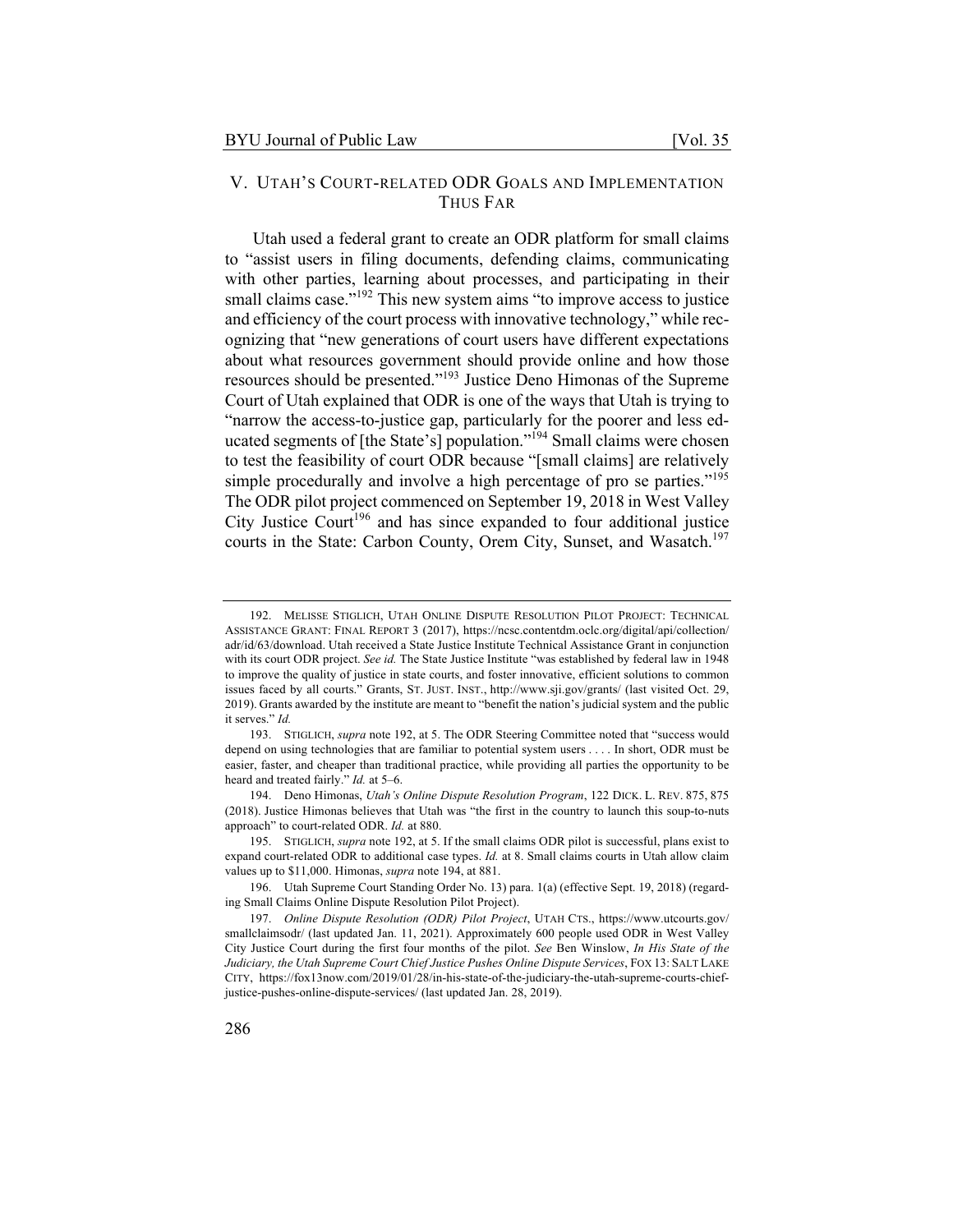Unlike the CRT in British Columbia that uses software from an outside vendor, Utah created its own software for court ODR.<sup>198</sup>

Utah's court ODR homepage is simple: there is information about which of the State's courts use ODR and links to small claims and ODRrelated checklists and forms, but there are no graphics and no general descriptions of what ODR is or how it works in Utah.<sup>199</sup> When a new small claims case is filed in one of the five ODR pilot justice courts, the plaintiff must either "request for exemption from ODR" or "register for the ODR system within [seven] days of filing the [c]laim;" "[u]pon being served with a [c]laim, the defendant must, within [fourteen] days," either register for the ODR system or request an exemption from ODR.<sup>200</sup> Once two parties register for the ODR system and answer some preliminary questions provided to help them settle the dispute,  $201$  a facilitator is assigned to the case within seven days to "to guide the parties through ODR and to assist them in reaching a settlement. To advance these goals, the facilitator may provide information . . . regarding procedure and evaluate the [c]laim or any defenses."<sup>202</sup> The negotiation platform looks like a typical text-messaging app; messages include the date and time sent, as well as a reminder in the text boxes "to use respectful language that keeps the conversation

200. Utah Supreme Court Standing Order No. 13 (regarding Small Claims Online Dispute Resolution Pilot Project) paras. 2–5 (effective Sept. 19, 2018). Failure by the plaintiff to comply with this process will result in automatic dismissal of the claim; failure to comply with this process by the defendant may result in a default judgment for the plaintiff. *See id.* Exemptions can be granted "by the court due to an undue hardship. Undue hardship exists when a party cannot access the online system or participate in the online process without substantial difficulty or expense." *Id.,* para 5. Parties can use this system via desktop or mobile device. *See* Himonas, *supra* note 194, at 881.

201. *See* Himonas, *supra* note 194, at 882–86 (including screenshots of the system and some of the preliminary questions).

<sup>198.</sup> *See* Himonas, *supra* note 194, at 880. Cost was a key factor in Utah's decision to create its own court ODR platform. *Id.* at 898.

<sup>199.</sup> *See Online Dispute Resolution (ODR) Pilot Project*, *supra* note 197. There is a link on the homepage to a one-page PDF file entitled "Notice to Plaintiff of Online Dispute Resolution," but the form provides minimal information about ODR. *See id.* There is also a link to a four-page PDF entitled "Help Page" that describes the ODR process in much more detail, but only does so through answers to eight frequently asked questions ("FAQ"). *See Online Dispute Resolution: Frequently Asked Questions*, UTAH CTS. (Jul. 25, 2019), https://www.utcourts.gov/smallclaimsodr/docs/FAQs-ODR.pdf*.* This FAQ document describes ODR as "an alternative to court . . . [and] a chance to communicate with the other party and try to come to an agreement instead of going to court." *Id.* This may be an attempt by Utah to set the stage for a more congenial resolution process.

<sup>202.</sup> Utah Supreme Court Standing Order No. 13 (regarding Small Claims Online Dispute Resolution Pilot Project) para. 6 (effective Sept. 19, 2018). "Extensively" and "specially trained" facilitators are the key to success in Justice Himonas's opinion. *See* Himonas, *supra* note 194, at 882, 892, 896. Justice Himonas says that debtees can be protected by ODR, with the help of "specially trained" facilitators, to help "create more of a level playing field" and reduce the level of "information asymmetry" that is present for many unrepresented parties. *Id.* at 897.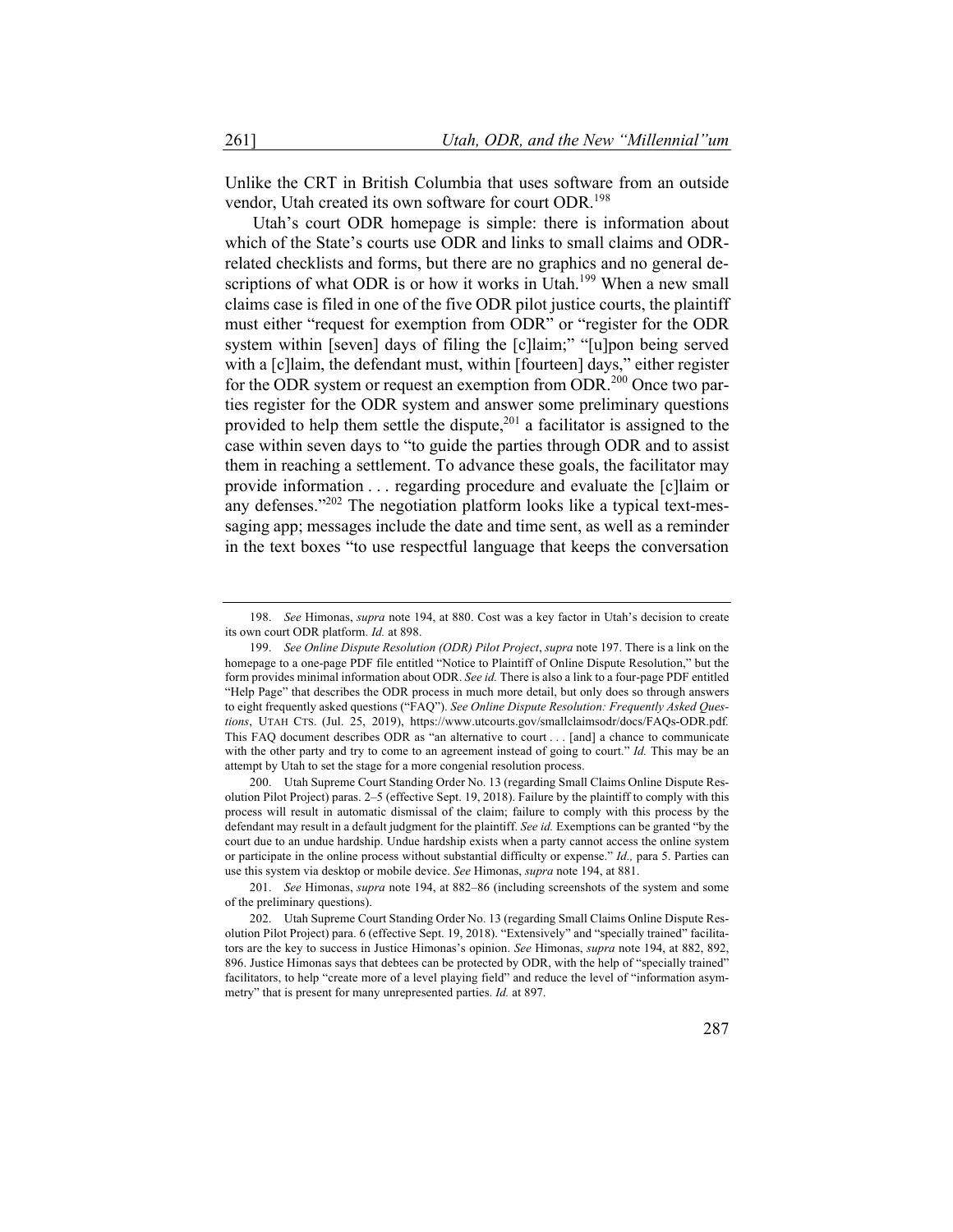moving forward."<sup>203</sup> The parties have fourteen days to reach a resolution and can post messages at any time, but the facilitator has the ability to adjust timelines as needed.<sup>204</sup>

If an agreement is reached, the facilitator can assist the parties in preparing a settlement agreement<sup>205</sup> that can be signed online.<sup>206</sup> If an agreement is not reached, the facilitator can assist the parties in preparing forms and documents to submit to the court in preparation for trial; the information provided will be trial-relevant information, agreed to by both parties in order to maintain confidentiality.<sup>207</sup> A trial is scheduled within three weeks of the facilitator's notification to the court that negotiation was unsuccessful.<sup>208</sup> Once the "Trial Preparation Document" is submitted to the court, the ODR process is over and parties can no longer retrieve any information from the ODR system.<sup>209</sup>

Because Utah's small claims ODR process is relatively new, there does not appear to be much publicly available information about how the system is working.<sup>210</sup> Justice Himonas commented that when "Phase II" of the system comes online, it will include collection proceedings.<sup>211</sup>

205. Utah Supreme Court Standing Order No. 13 (regarding Small Claims Online Dispute Resolution Pilot Project) para. 7 (effective Sept. 19, 2018). Parties also have the option to settle the agreement and complete their own settlement agreement, as long as the parties do so within the timeline provided by the facilitator. *Id.*

206. *Online Dispute Resolution: Frequently Asked Questions*, *supra* note 199; *see also* Himonas, *supra* note 194, at 891 (providing a screen shot with some helpful information related to signing agreements online).

207. *See* Utah Supreme Court Standing Order No. 13 (regarding Small Claims Online Dispute Resolution Pilot Project) para. 8 (effective Sept. 19, 2018); *Online Dispute Resolution: Frequently Asked Questions*, *supra* note 199.

208. *See* Utah Supreme Court Standing Order No. 13 (regarding Small Claims Online Dispute Resolution Pilot Project) para 8 (effective Sept. 19, 2018); *Online Dispute Resolution: Frequently Asked Questions*, *supra* note 199. Justice Himonas explains that if a judge feels that she has enough information to make a decision once the facilitator submits the relevant trial preparation documents to her, she can decide the merits of the case "electronically" if the parties agree to such a process. Himonas, *supra* note 194, at 894.

209. *See Online Dispute Resolution: Frequently Asked Questions*, *supra* note 199.

210. *See* Winslow, *supra* note 197 (The only information the author of this Note found relevant to the performance of the Utah ODR system is that approximately 600 people used the system in West Valley City Justice Court during the first four months after implementation.).

211. Himonas, *supra* note 194, at 894.

<sup>203.</sup> *See* Himonas, *supra* note 194, at 887–88. Using words like "respectful language" and "moving forward" may also be attempts by Utah to set the stage for more productive and less hostile negotiations.

<sup>204.</sup> *See Online Dispute Resolution: Frequently Asked Questions*, *supra* note 197; Utah Supreme Court Standing Order No. 13 (regarding Small Claims Online Dispute Resolution Pilot Project) para. 6 (effective Sept. 19, 2018). Facilitators can also "communicate privately with any party at any time for the purposes of facilitating a resolution," as well as request that parties share "information and evidence" relevant to the case. *Id.* Information shared during this phase remains confidential and will not be shared without permission from the relevant parties. *Id.*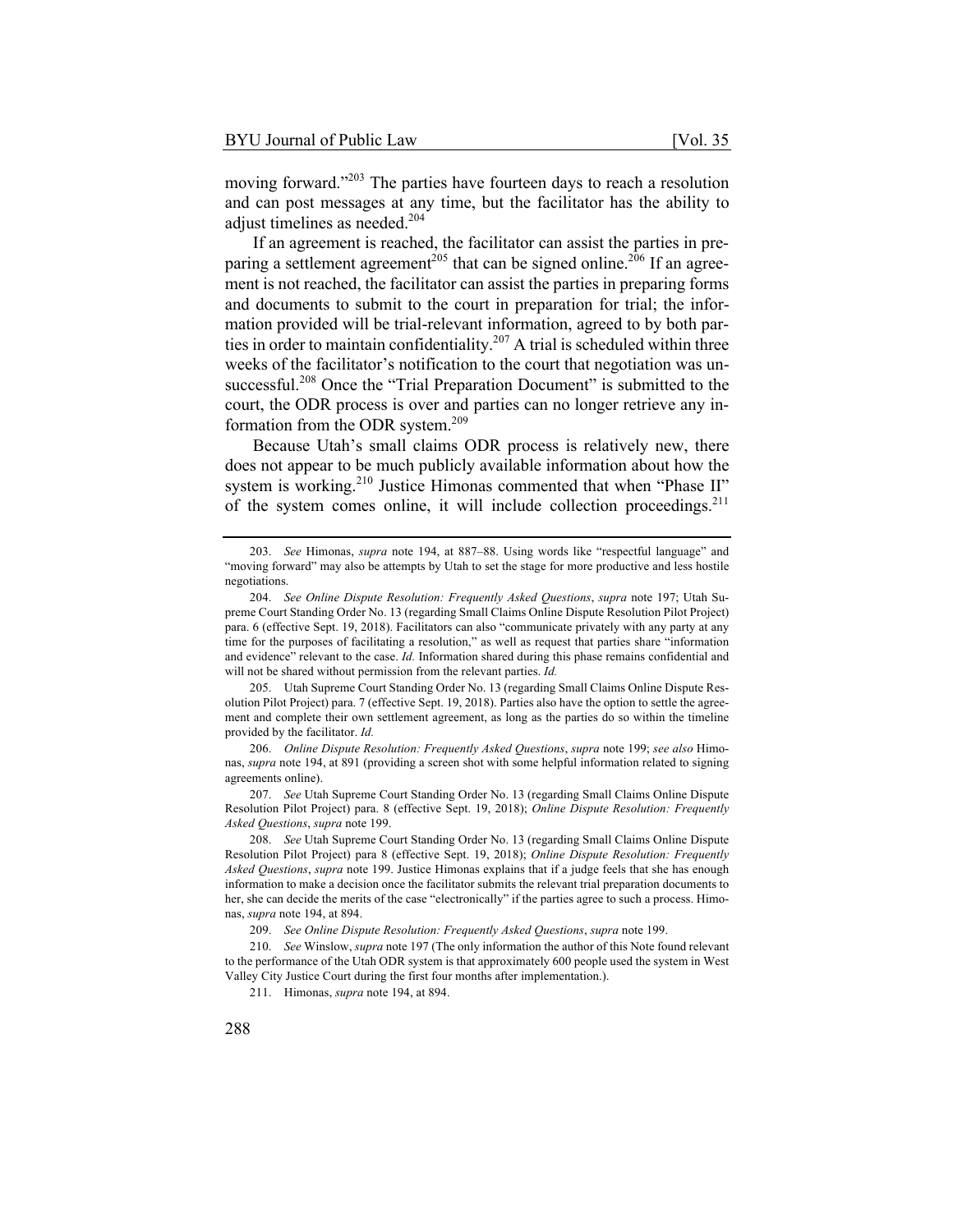While noting that many debt collectors are supportive of Utah's ODR system, Justice Himonas says that letting the justice system "turn into a place where debt collectors go to file and receive defaults" is a real concern, and that the new system would be "a flat-out failure if [the system results in] more defaults faster."<sup>212</sup>

# VI. RECOMMENDATIONS FOR IMPROVEMENT TO UTAH'S COURT-RELATED ODR

## *A. Maintain a Visible and Continuous Public Presence*

A visible and continuous public ODR presence will make it more likely that Utah residents are aware of court ODR, know how court ODR can help them, and know how to access court ODR. Designating one or two key court personnel to spread the word about court-related ODR may be helpful. In British Columbia, Shannon Salter, the Chair of the CRT, has spoken publicly about ODR via numerous platforms including conferences, podcasts, and webinars.<sup>213</sup> Justice Himonas of the Utah Supreme Court has publicly spoken multiple times about Utah's ODR system.<sup>214</sup> Justice Himonas is an excellent advocate and a dynamic speaker, but his primary professional responsibility is that of a justice on the court. It may be helpful to find another individual who can devote more time and energy to engaging and educating the public about ODR through various platforms. Millennials, who are familiar with and spend much time online, may be especially receptive to videos that they can watch online or podcasts that they can listen to at their convenience.

A regular online ODR presence may also help inform and educate the public about Utah's court-related ODR. Social media may be particularly relevant to millennials who are very familiar with and regularly use this type of media to communicate.<sup>215</sup> If Utah courts want to encourage the public to use the ODR service, the State should invest money into internet advertisements or search engine optimization. When one performs a

<sup>212.</sup> *Id.* at 896–97.

<sup>213.</sup> *See, e.g.*, Salter, *supra* note 52 (speaking at an international forum in England).

<sup>214.</sup> *See, e.g.*, Himonas, *supra* note 194 (speaking at Penn State University). The author of this Note recently witnessed Justice Himonas speak about Utah's efforts to reform the judicial system. Justice Himonas spoke at the BYU Law and Leadership Conference on October 18, 2019, at the J. Reuben Clark Law School on the campus of Brigham Young University.

<sup>215.</sup> *See* GALLUP, *supra* note 18, at 108 (explaining that 93% of millennials interact with friends and family via social media). For example, Utah courts could engage and educate the public on social media via short video snippets, links to helpful articles, and by responding to posts and comments.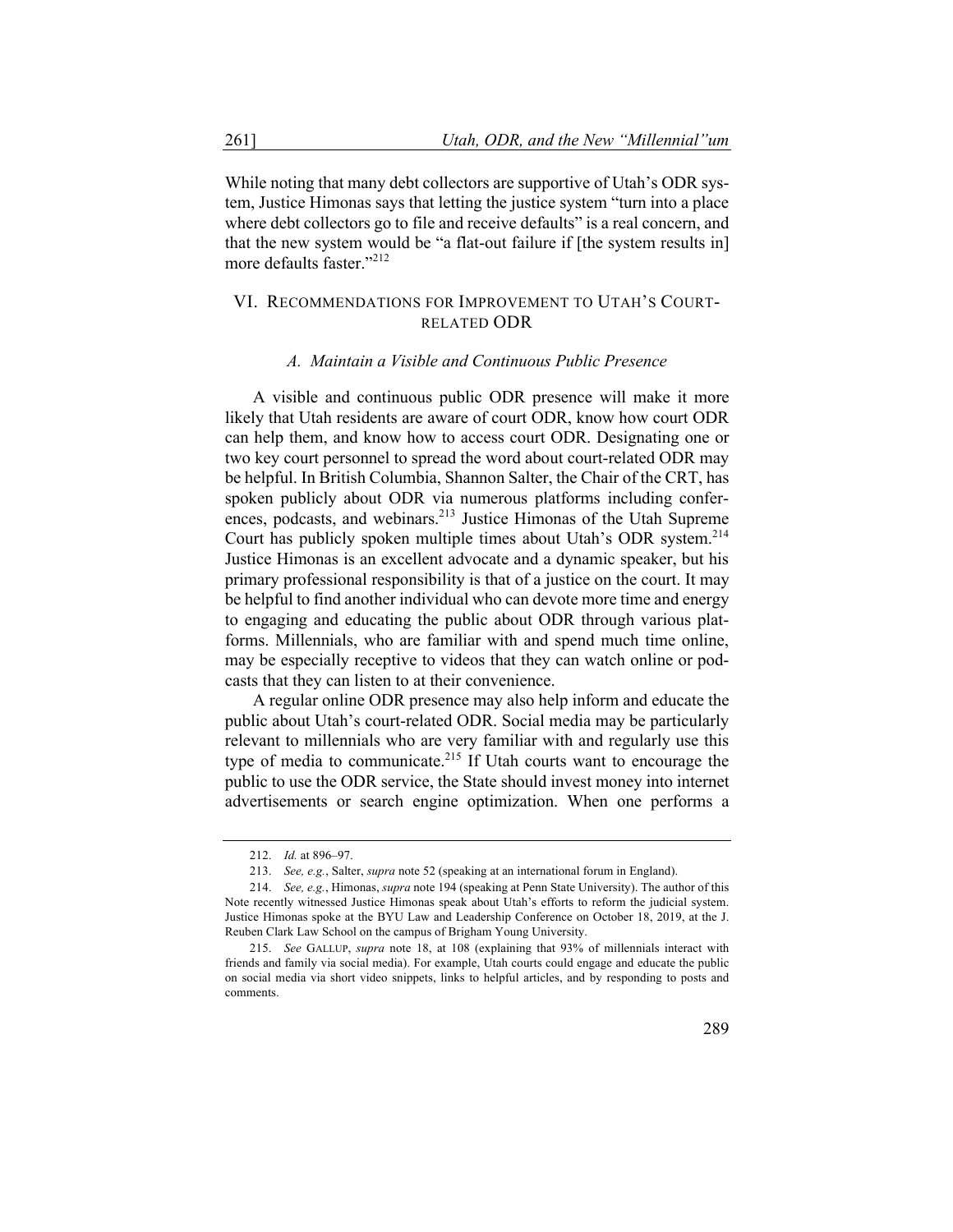"Google" search with the terms "court ODR Utah," three of the top five results are links to ODR related information on the Utah Courts website.<sup>216</sup> A coordinated public awareness campaign using print and electronic resources may also be helpful in informing the public about the availability and benefits associated with court ODR.<sup>217</sup>

# *B. Make the ODR Website More Useful to the Public*

Utah should make the court-related ODR website more user friendly. While the Utah court ODR website does provide some information about small claims ODR, the information is limited. In addition, the information is not presented in a way that the public, and millennials in particular, are used to seeing information online. Websites like Amazon, Google, Facebook, Twitter, and CNN use many pictures, videos, and clickable links to present information to users. Utah's ODR homepage on the other hand, presents a limited amount of information using mainly text and links to PDFs; there are no graphics or video clips.<sup>218</sup> In addition to short videos and visual aids, Utah could provide decision trees, calculators, and a live help or chat feature on the court ODR website.<sup>219</sup> Utah could also expand the "Frequently Asked Questions" information on the website to provide answers to more questions; this information might be organized by topic to help readers find information more quickly.<sup>220</sup> Whatever Utah's judiciary decides, system administrators should ensure that the technology is useable and useful so as not to frustrate ODR participants, $^{221}$  keeping in mind that "new generations of court users have different expectations

<sup>216.</sup> The author of this Note performed this exact "Google" search on November 4, 2019. While no information was found to support the hypothesis that Utah is currently spending money on search engine optimization, past business experience leads this author to believe that the fact that Utah's ODR website claims the first three spots for the search results of "court ODR Utah," is evidence that Utah is investing money online to promote small claims court ODR.

<sup>217.</sup> *See* Letter from Richard Susskind, *supra* note 131.

<sup>218.</sup> *See Online Dispute Resolution (ODR) Pilot Project*, *supra* note 197. In comparison, British Columbia's CRT website presents information with videos, expandable links, and many different visual aids. *See* CIV. RESOL. TRIBUNAL, *supra* note 60.

<sup>219.</sup> *See* JOINT TECH. COMM., ODR FOR COURTS: VERSION 2.0 31–32 (2017), https://www. ncsc.org/\_\_data/assets/pdf\_file/0031/18499/2017-12-18-odr-for-courts-v2-final.pdf.

<sup>220.</sup> The "Frequently Asked Questions" information is currently presented on a four-page PDF. *See Online Dispute Resolution: Frequently Asked Questions*, *supra* note 199. Providing this information directly on the website, with expandable links to the answers may be more familiar and helpful to internet savvy users, like millennials.

<sup>221.</sup> *See* JOINT TECH. COMM., *supra* note 219, at 27, 29–32. One specific suggestion is to "[r]educe text 'clutter' to ensure users see essential information." *Id.* at 31. When evaluating suggestions such as calculators or decision trees, it is also worth considering whether it is a "proper" function of the court to provide parties tools that can help them evaluate the merits of their claims.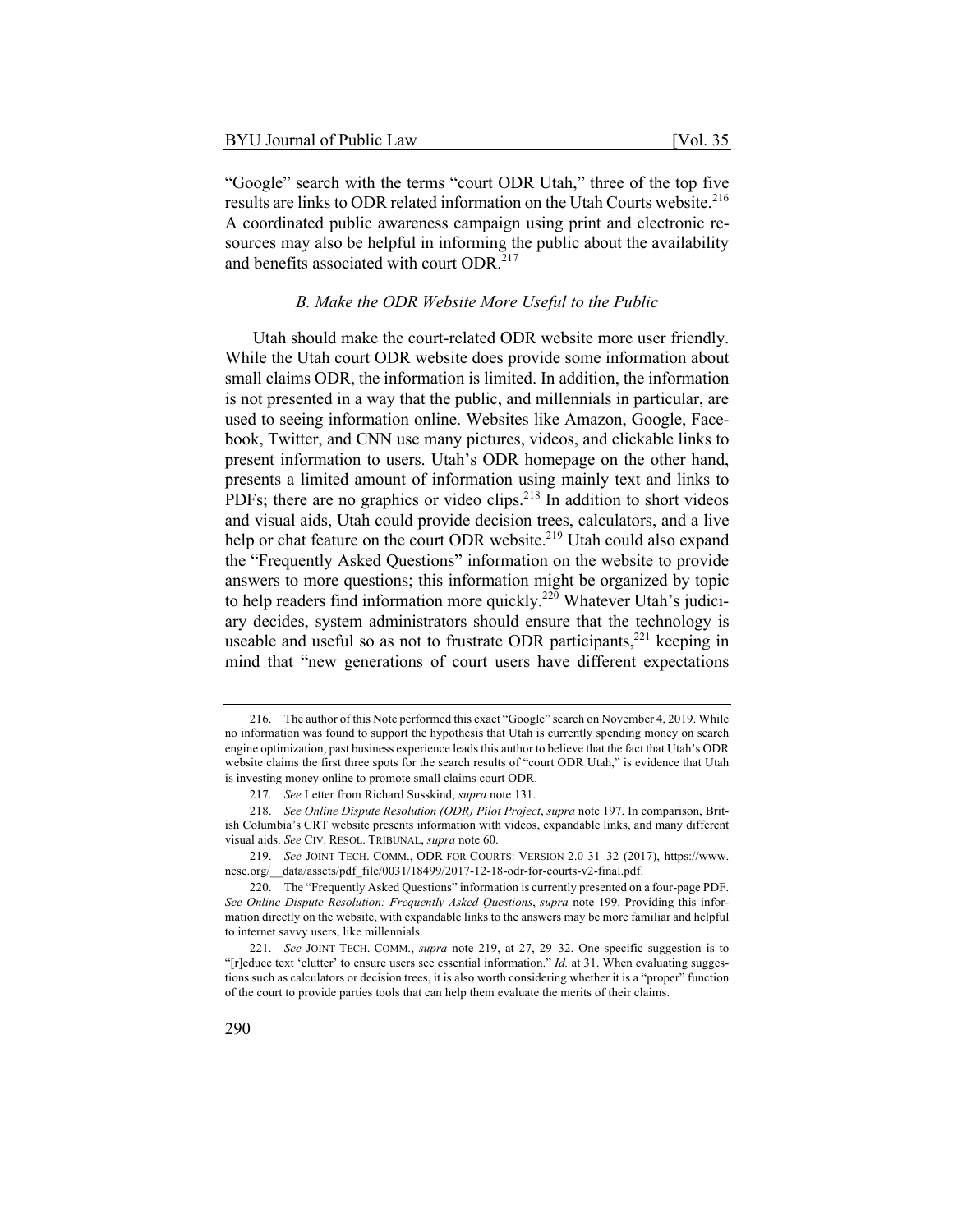about what resources government should provide online and how those resources should be presented."<sup>222</sup>

#### *C. Perform Outreach to Groups that ODR is Meant to Help*

Utah should specifically reach out to the "poorer and less educated segments of [its] population" in order to increase access to justice,<sup>223</sup> and the State could also reach out to millennials, who may be more skeptical of the justice system than prior generations.<sup>224</sup> The State may choose to approach this access to justice gap by focusing on inclusivity in all aspects of the judicial system.<sup>225</sup> For those who are skeptical of the justice system, Utah could make a concerted effort to explain that ODR is a way to talk and reconcile, rather than the initial steps of a long fight. This may be particularly helpful to explain at the start of the process, especially when parties can apply for an exemption from ODR participation. Positive, congenial word choices on both the ODR platform and explanatory materials might help build confidence in ODR and, more generally, in the justice system.<sup>226</sup> Utah courts might also take extra time or digital space to explain how users' information is protected and kept confidential because court ODR users will likely share very personal information over the new system. One way to focus efforts on building trust and confidence in this new ODR system and in the justice system in general is to keep the new system "customer-focused."<sup>227</sup> Finally, it may be helpful to remember that to equalize the playing field for parties, "equal" does not always have to mean the same level of service and information provided to all parties; sometimes it may take more time and energy to help one party be on equal footing with another party who is more prepared, more experienced, and has more resources.

## *D. Engage with and Be Accountable to the Public*

One way that Utah might more fully engage with the public while implementing court-related ODR is to ask each participant of the new system

<sup>222.</sup> *See* STIGLICH, *supra* note 192, at 5.

<sup>223.</sup> Himonas, *supra* note 194, at 875.

<sup>224.</sup> *See, e.g.*, Cillizza, *supra* note 25.

<sup>225.</sup> *See* Salter, *supra* note 52, at 40:45.

<sup>226.</sup> MI-Resolve in Michigan describes the negotiation platform of its court ODR as the "conversation space." *See Frequently Asked Questions*, *supra* note 92, at "How do I access my conversation space?" Washtenaw County, Michigan, on its court ODR website, recognizes that "everyone makes mistakes." *See* 14A DIST. CT. WASHTENAW COUNTY MICH., *supra* note 97.

<sup>227.</sup> *See* JOINT TECH. COMM., *supra* note 219, at 20.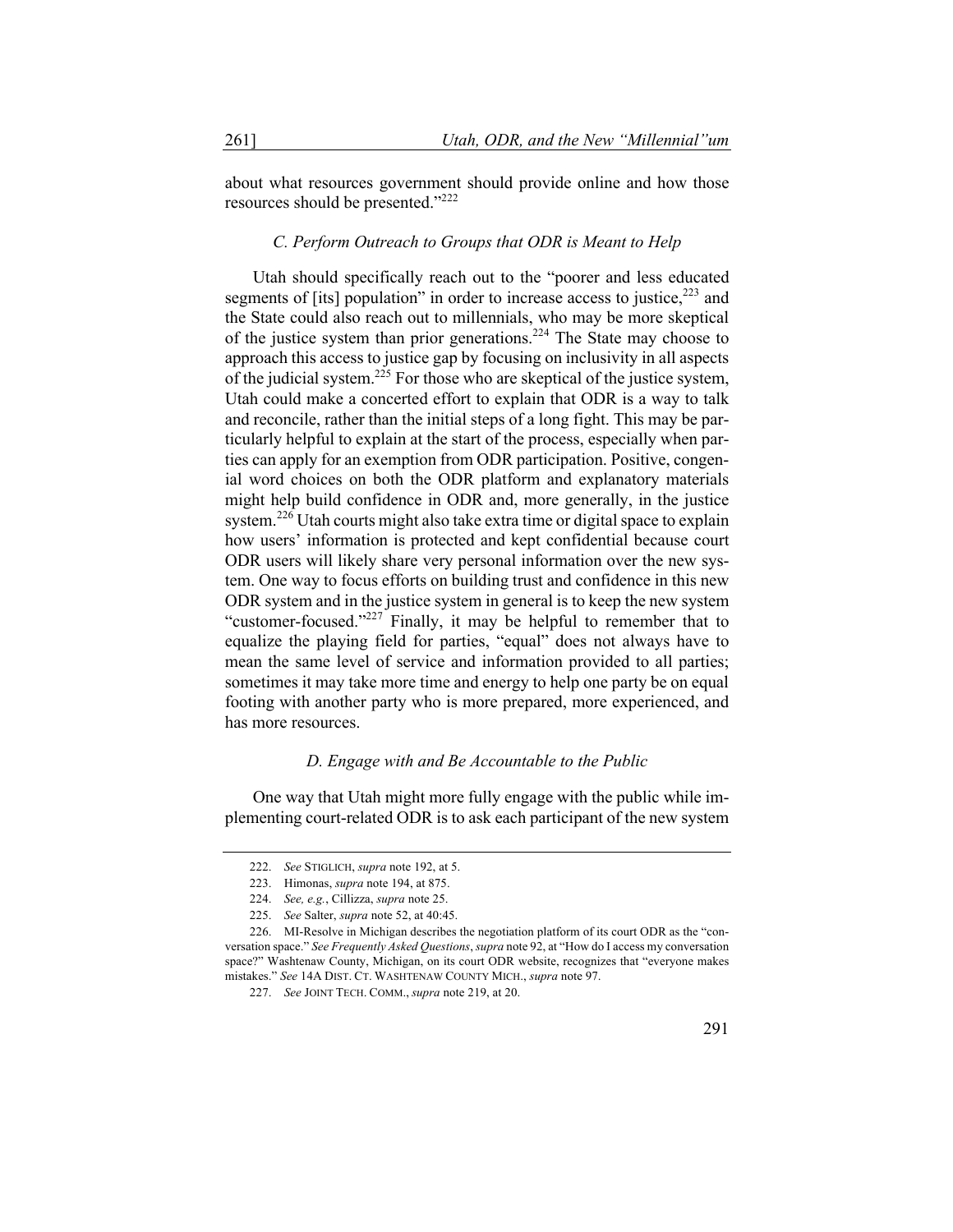to take a post-ODR survey. The survey could include questions such as how long the process took, what times of the day users were most likely to use the system, how helpful the information provided by the court was, and whether parties felt that they were treated fairly during the ODR process.<sup>228</sup> Utah courts may consider asking anonymous demographic questions about a user's age, education, race, and employment in order to see how certain segments of the population feel about their experience with the ODR system. The State could then use this information to perform outreach to segments of the population that do not feel positively about the process. The judicial system could use this information to help ensure due process for all parties, "applicable in different settings, cultures and jurisdictions, while also reflecting an overarching cohesion and offering durability over time."<sup>229</sup> This may be especially helpful in gaining the trust of citizens that feel disenfranchised by the government, or specifically, gaining the trust of millennials who may be more distrustful of government than others.<sup>230</sup> This user feedback could also be used to improve upon the existing design of the court ODR system.<sup>231</sup>

Utah could make itself accountable to the public in the administration of court-related ODR by publishing and adhering to established standards.<sup>232</sup> Such standards should measure accessibility, accountability, competency, confidentiality, equality, neutrality, legality, security, and transparency.<sup>233</sup> Public accounting of security measures may go a long way towards helping users gain confidence in the new ODR system, especially for those like millennials who may be more skeptical of the justice system. Performing and publishing the results of regular security audits may be

<sup>228.</sup> *See Online Dispute Resolution Offers a New Way to Access Local Courts*, PEW CHARITABLE TRS. (Jan. 4, 2019), https://www.pewtrusts.org/en/research-and-analysis/fact-sheets/ 2019/01/online-dispute-resolution-offers-a-new-way-to-access-local-courts. The author of this Note based these questions on information found in the section of the Pew Fact Sheet entitled "What would successful ODR Platforms achieve?" *See id.*; *see also* Daniel Rainey, *Access to Justice and ODR*, BOLD MEASURES IN ODR (Mar. 12, 2019), https://odr2019.blogspot.com/2019/03/access-to-justiceand-odr-by-daniel.html ("The new wave of ODR is focusing outward, toward the parties who approach the courts for justice . . . .").

<sup>229.</sup> *See* Schmitz, *supra* note 50, at 140–41 (internal citation omitted).

<sup>230.</sup> *See* Cillizza, *supra* note 25.

<sup>231.</sup> *See* CIV. RESOL. TRIBUNAL, *supra* note 67. The CRT in British Columbia publishes monthly user statistics and satisfaction surveys in an effort to be transparent to the public; the CRT uses those statistics and surveys to improve the court ODR system. *See id.*

<sup>232.</sup> *See ICODR Standards*, INT'L COUNCIL FOR ONLINE DISP. RESOL., https://icodr.org/standards/ (last visited Nov. 6, 2019) ("build[ing] on previous work by the National Center for Technology and Dispute Resolution").

<sup>233.</sup> *See id.*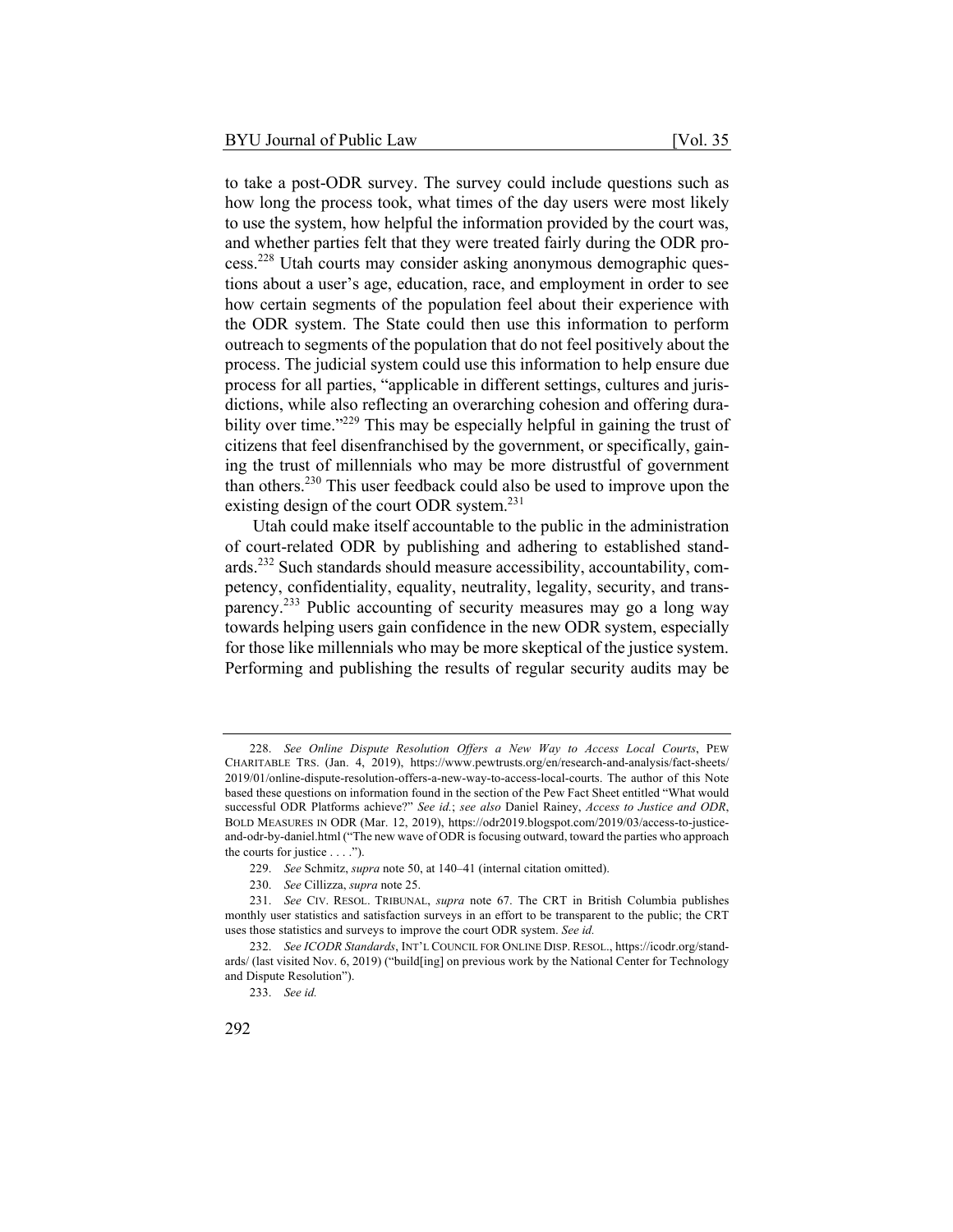one effective way for the State to account to the public.<sup>234</sup> Blockchain might be a way to help ensure privacy and security of the new ODR system, but the State should further explore the ramifications of blockchain because it is still a relatively new technology.  $235$ 

# *E. Continuously Train and Support ODR Facilitators and Other Court Personnel*

As Justice Himonas of the Utah Supreme court emphasized, facilitators are the key to success for Utah's small claims ODR process<sup>236</sup>—as such, facilitators should receive continual and relevant training.<sup>237</sup> Facilitators would benefit from training that addresses such topics as cultural sensitivity, race, gender, and age.<sup>238</sup> One way that Utah might ensure that the State provides qualified and competent ODR facilitators is by requiring some form of accreditation.<sup>239</sup> If facilitators eventually receive authority to provide "limited legal advice,"<sup>240</sup> then the legislature could enact laws to provide immunity from legal liability for those facilitators that provide legal advice in good faith.<sup>241</sup> Courthouse staff should also be trained regularly, especially in the area of customer service. If court-related ODR is truly supposed to be public-facing and is meant to help bridge the access to justice gap, training on patience, effective communication, and conflict resolution may be particularly helpful for staff who will work regularly with those that are distrusting of and hesitant to use the justice system.

<sup>234.</sup> *See* Schmitz, *supra* note 50, at 143.

<sup>235.</sup> *See* Bernard Marr, *A Very Brief History of Blockchain Technology Everyone Should Read*, FORBES (Feb. 16, 2018, 12:28 AM), https://www.forbes.com/sites/bernardmarr/2018/02/16/a-verybrief-history-of-blockchain-technology-everyone-should-read/#5e9766317bc4 (claiming that "blockchain technology made its public debut" in 2008).

<sup>236.</sup> Himonas, *supra* note 194, at 882.

<sup>237.</sup> *See* JOINT TECH. COMM., *supra* note 219, at 21–23 (discussing how "ODR initiatives will free up staff to provide more 'value-add' assistance").

<sup>238.</sup> Training on generational differences could be helpful as well. For example, training on common characteristics of baby boomers and millennials may help facilitators to be more aware of potential roadblocks that ODR could present to different generations.

<sup>239.</sup> *See* Schmitz, *supra* note 50, at 96 (suggesting the imposition of "accreditation rules for . . . the neutrals who may facilitate [ODR]").

<sup>240.</sup> *See* Himonas, *supra* note 194, at 882.

<sup>241.</sup> Because these facilitators may not be licensed attorneys, and will certainly not be attorneys for the parties they assist, the courts could provide an obvious disclaimer on the website and on any authorizations the parties sign. In this way, participants would know that they would not be receiving for example, the benefit of attorney-client privilege, among other benefits that come with a typical attorney-client relationship.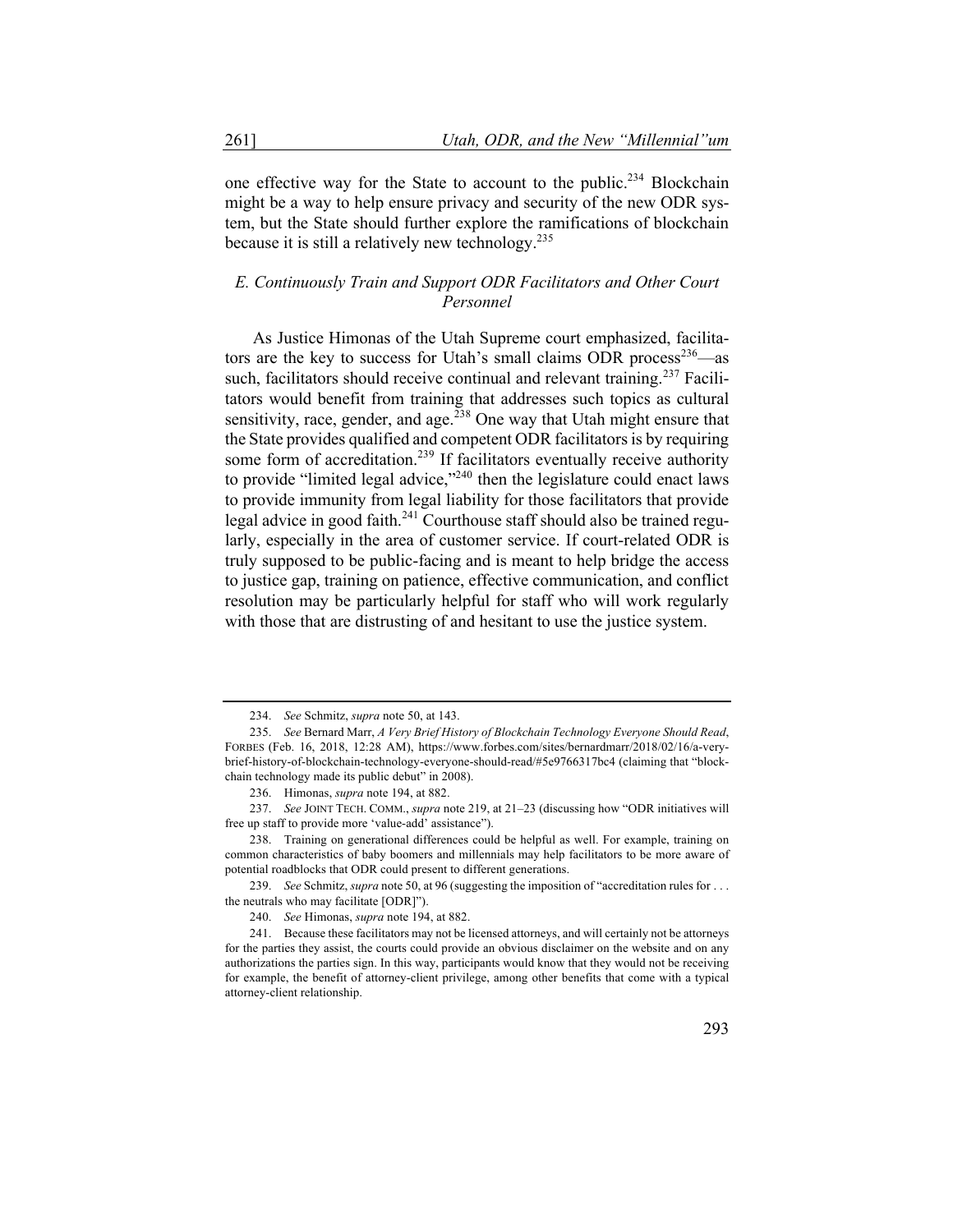## *F. Consider Expanding Court ODR to Other Types of Claims*

If initial results from Utah's implementation of small claims ODR are positive, the State should consider expanding court-related ODR to other areas. Minor traffic misdemeanor claims should be considered if the new system expands because, like in small claims cases, many traffic ticket cases involve unrepresented parties.<sup>242</sup> "Misdemeanors and traffic tickets" account for more than half of the state trial caseloads, but most people do not hire attorneys to contest these cases in court."<sup>243</sup> In Washtenaw County, Michigan, ODR for traffic related issues saves parties time and money by allowing them to resolve relatively minor matters at home or on a smart phone, instead of having to go to court and possibly take off time from work.<sup>244</sup> Resolving matters online and out of court may be especially attractive to those who feel disenfranchised from the justice system, and to millennials who are very comfortable transacting business online.<sup>245</sup> Allowing the public to resolve minor traffic tickets online could save both the public and the government time and money, which would free government resources that could be used to improve the quality of judicial and executive services rendered to the public. Allowing individuals with tickets to interact with judges and police officers in a positive, online setting, with the chance of having a ticket reduced or dismissed, may also lead to better public will toward governing officials.

# VII. CONCLUSION

Utah should be lauded for implementing one of the first court-related ODR systems not only in the nation but also in the world. More importantly, the State should be commended for trying to decrease the "access-to-justice gap", especially for the "poorer and less educated segments of [society]." Court ODR may be especially appealing to millennials who make up a large portion of society, and who are increasingly attracted to Utah because of the technological boom that the State is experiencing. To continue improving the new system and expanding access to justice to more individuals, Utah's judicial system should consider the following: maintaining a continuous and visible presence with the public, making the

<sup>242.</sup> *See* Schmitz, *supra* note 50, at 104.

<sup>243.</sup> *Id.* (internal citation omitted).

<sup>244.</sup> *See* 14A DIST. CT. WASHTENAW COUNTY MICH., *supra* note 97.

<sup>245.</sup> *See* GLOBALWEBINDEX, *supra* note 12, at 31 (reporting that during a one-month period, 83% of millennials surveyed made online purchases, with more than half of the purchasers using a mobile device to do so).